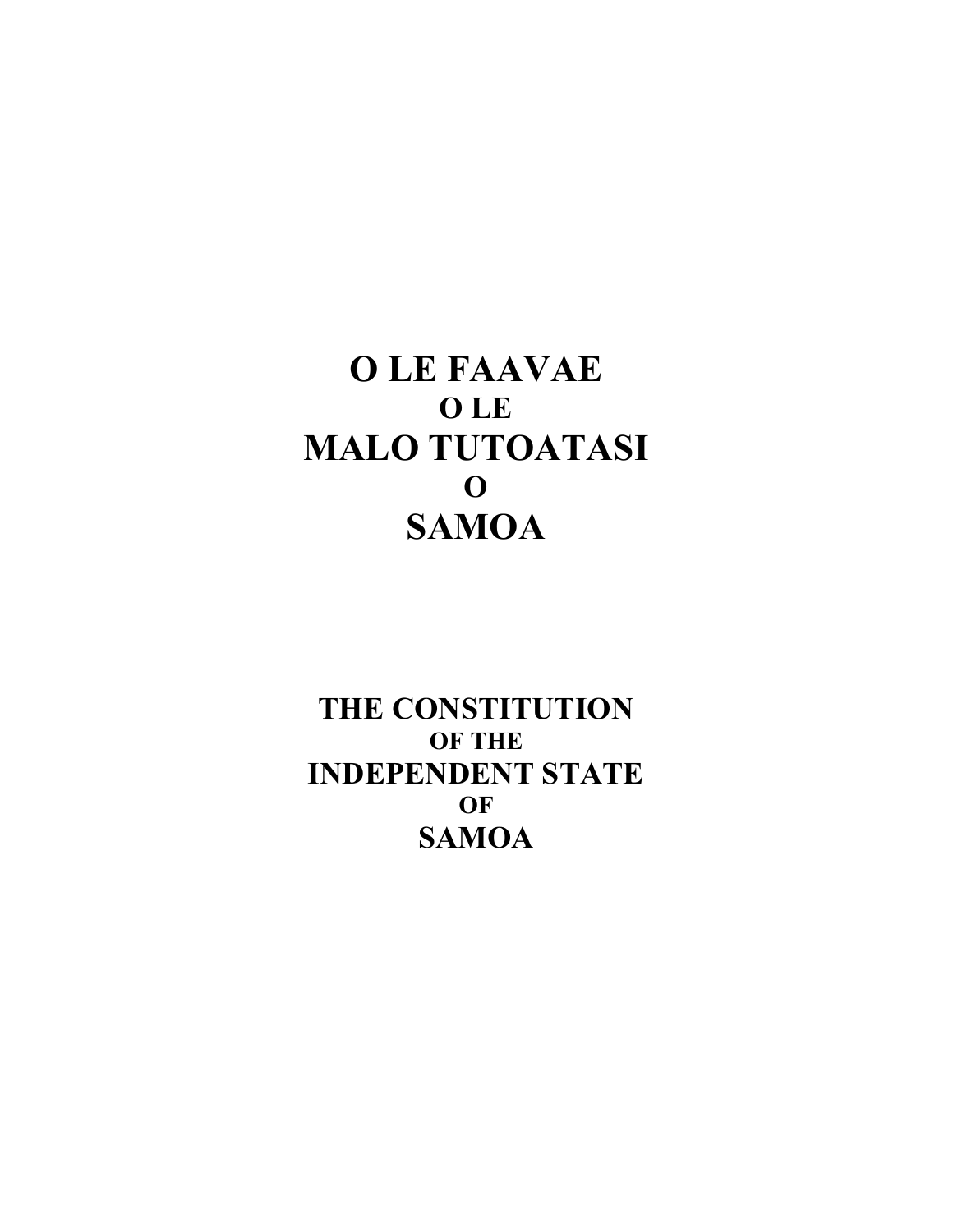## REPRINTED ACT [WITH AMENDMENTS INCORPORATED]

## **THE CONSTITUTION OF THE INDEPENDENT STATE OF SAMOA**

REPRINTED AS ON 2<sup>nd</sup> MARCH 2001 **\_\_\_\_\_\_\_\_\_\_** 

## Analysis

#### PREAMBLE

#### **PART 1**

## THE INDEPENDENT STATE OF SAMOA AND ITS SUPREME LAW

- 1. Name and description
- 2. The Supreme Law

#### **PART II**

#### FUNDAMENTAL RIGHTS

- 3. Definition of the State
- 4. Remedies for enforcement of rights
- 5. Right to life
- 6. Right to personal liberty
- 7. Freedom from inhuman treatment
- 8. Freedom from forced labour
- 9. Right to a fair trial
- 10. Rights concerning criminal law
- 11. Freedom of religion
- 12. Rights concerning religious instruction
- 13. Rights regarding freedom of speech, assembly, association, movement and residence
- 14. Rights regarding property
- 15. Freedom from discriminatory legislation

#### **PART III**

#### THE HEAD OF STATE

16. O le Ao o le Malo

- 17. Tupua Tamasese Meaole and Malietoa Tanumafili II
- 18. Election of Head of State
- 19. Term of office of Head of State
- 20. Disabilities of Head of State
- 21. Resignation and removal from office
- 22. Salary of Head of State
- 23. Absence or incapacity
- 24. Special provisions as to absence or incapacity
- 25. Council of Deputies
- 26. Head of State to act on advice
- 27. Information for Head of State
- 28. Oath of office
- 29. Public Seal
- 30. Secretary to Head of State

#### **PART IV**

#### THE EXECUTIVE

- 31. Executive power
- 32. Cabinet
	- 33. Vacation of office
- 34. Official oath
- 35. Assignment of responsibilities to Ministers
- 36. Summoning of Cabinet
- 37. Cabinet procedure
- 38. When decisions of Cabinet are to take effect
- 39. Executive Council
- 40. Consideration of Cabinet decisions by Executive Council
- 41. Attorney-General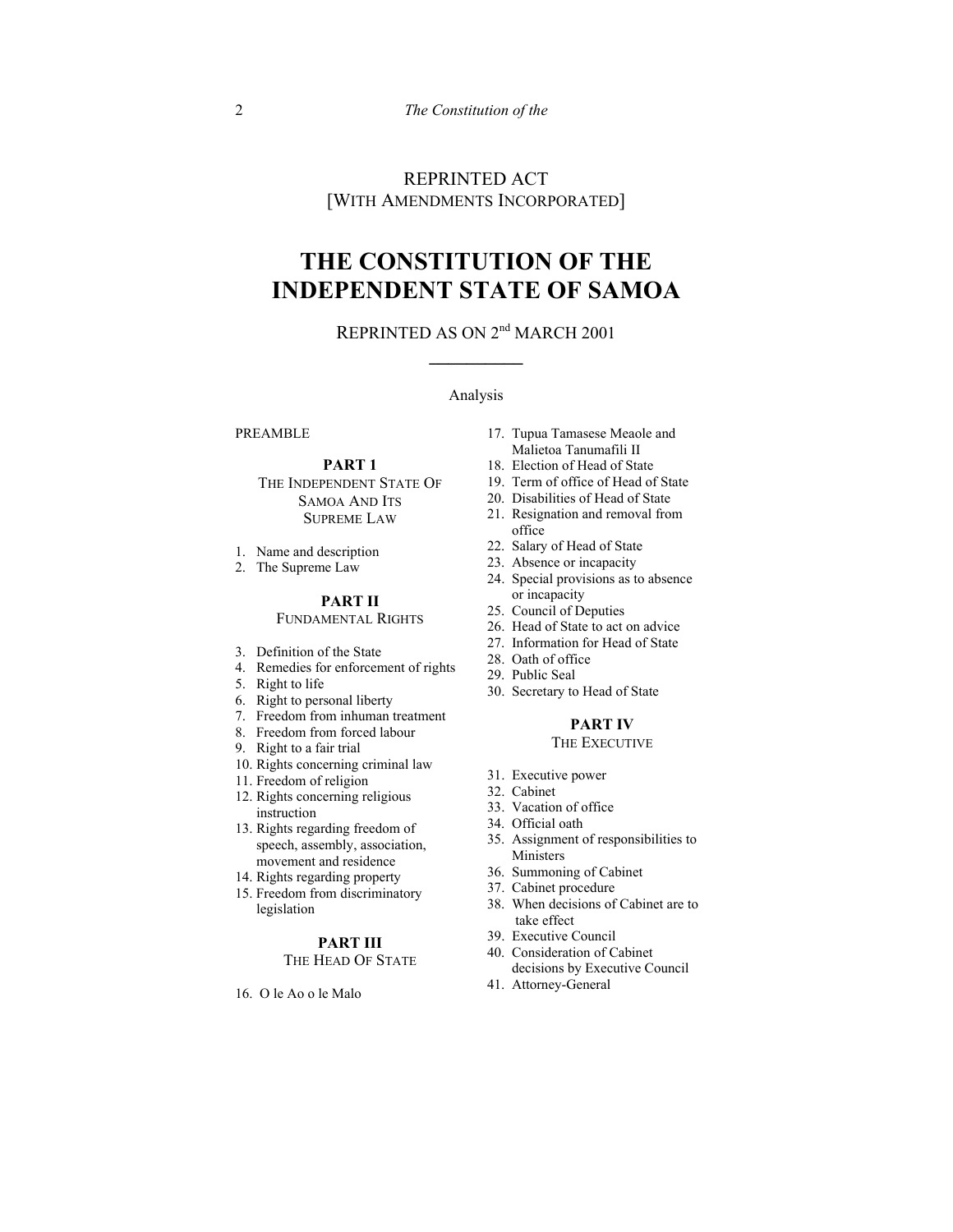#### **PART V**  PARLIAMENT

- 42. Parliament
- 43. Power to make laws
- 44. Members of the Legislative Assembly
- 45. Qualifications for membership
- 46. Tenure of office of members
- 47. Decisions on questions as to membership
- 48. Filling vacancies
- 49. Election of Speaker
- 50. The Deputy Speaker
- 51. Clerk of the Legislative Assembly
- 52. Meetings of the Legislative Assembly
- 53. Standing Orders
- 54. Languages
- 55. Presiding over Legislative Assembly
- 56. Proceedings are valid
- 57. Quorum
- 58. Voting
- 59. Introduction of bills, etc., into Legislative Assembly
- 60. Bills assented to become Acts of Parliament
- 61. Oath of allegiance
- 62. Privileges of Legislative Assembly
- 63. Prorogation and dissolution of Legislative Assembly
- 64. General elections

## **PART VI**

#### THE JUDICIARY

- 65. Constitution of the supreme Court
- 66. Powers of Judges of the Supreme Court
- 67. Oath of office
- 68. Tenure of office
- 69. Salary of Judges of the Supreme Court
- 70. Acting Chief Justice
- 71. Acting Judge of the Supreme Court
- 72. Judicial Service Commission
- 73. Jurisdiction of the Supreme Court
- 74. Subordinate courts
- 75. Constitution of Court of Appeal
- 76. Number of Judges
- 77. Judges not to sit on appeals from own decisions
- 78. Oath of office
- 79. General jurisdiction of Court of Appeal
- 80. Jurisdiction on constitutional questions
- 81. Jurisdiction in respect of funda mental rights
- 82. Definition of "decision"

### **PART VII**

#### THE PUBLIC SERVICE

- 83. Interpretation
- 84. Public Service Commission
- 85. Term of office
- 86. Salaries
- 87. Functions of the Commission
- 88. Procedure and Annual Report
- 89. Public Service Board of Appeal

## **PART VIII**

FINANCE

- 90. Public funds
- 91. Restriction on taxation
- 92. Public Revenue
- 93. Payment out of public funds
- 94. Appropriation of expenditure
- 95. Expenditure in anticipation of appropriation
- 96. Unauthorised expenditure
- 97. Controller and Chief Auditor
- 98. Salary of Controller and Chief Auditor
- 99. Audit of accounts

## **PART IX**

## LAND AND TITLES

- 100. Matai titles
- 101. Land in Samoa
- 102. No alienation of customary land
- 103. Land and Titles Court
- 104. Land below high-water mark

## **PART X**

## EMERGENCY POWERS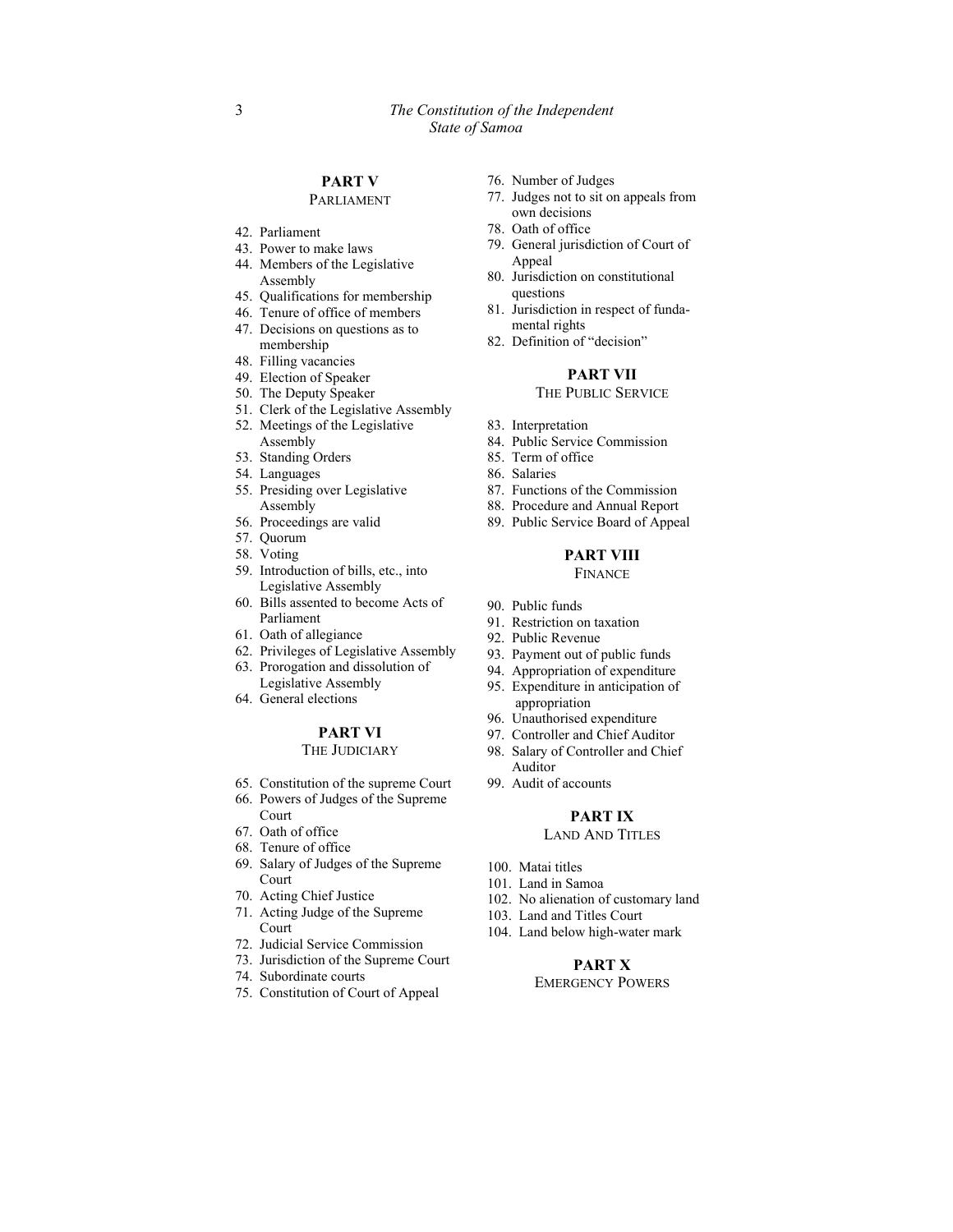- 105. Proclamation of Emergency
- 106. Emergency Orders
- 107. Orders to be laid before the Legislative Assembly
- 108. Restriction on Detention

#### **PART XI**

#### GENERAL AND MISCELLANEOUS

- 109. Amendment of Constitution
- 110. Power of pardon
- 111. Interpretation
- 112. Authoritative Texts
- 113. Coming into force

#### **PART XII**

### **TRANSITIONAL**

- 114. Existing law to continue
- 115. Functions of Council of State
- 116. Tenure of office of Ministers

117. First Legislative Assembly

- 118. Existing Judges
- 119. Existing legal proceedings
- 120. Existing officers to continue in office
- 121. Laws not brought into force before Independent Day
- 122. Adaptation of existing law
- 123. Vesting of property
- 124. Transitional amendments to Constitution

#### **SCHEDULES**

First Schedule - Election of the Head of State Second Schedule - Members of Parlia ment to be elected by persons whose names appear on the Individual Voters' Roll

Third Schedule - Forms of Oath

## IN THE HOLY NAME OF GOD, THE ALMIGHTY, THE EVER LOVING

WHEREAS sovereignty over the Universe belongs to the Omni-present God alone, and the authority to be exercised by the people of Samoa within the limits prescribed by His commandments is a sacred heritage;

WHEREAS the Leaders of Samoa have declared that Samoa should be an Independent State based on Christian principles and Samoan custom and tradition;

AND WHEREAS the Constitutional Convention, representing the people of Samoa, has resolved to frame a Constitution for the Independent State of Samoa;

WHEREIN the State should exercise its powers and authority through the chosen representatives of the people;

WHEREIN should be secured to all the people their fundamental rights;

WHEREIN the impartial administration of justice should be fully maintained;

AND WHEREIN the integrity of Samoa, its independence, and all its rights should be safeguarded;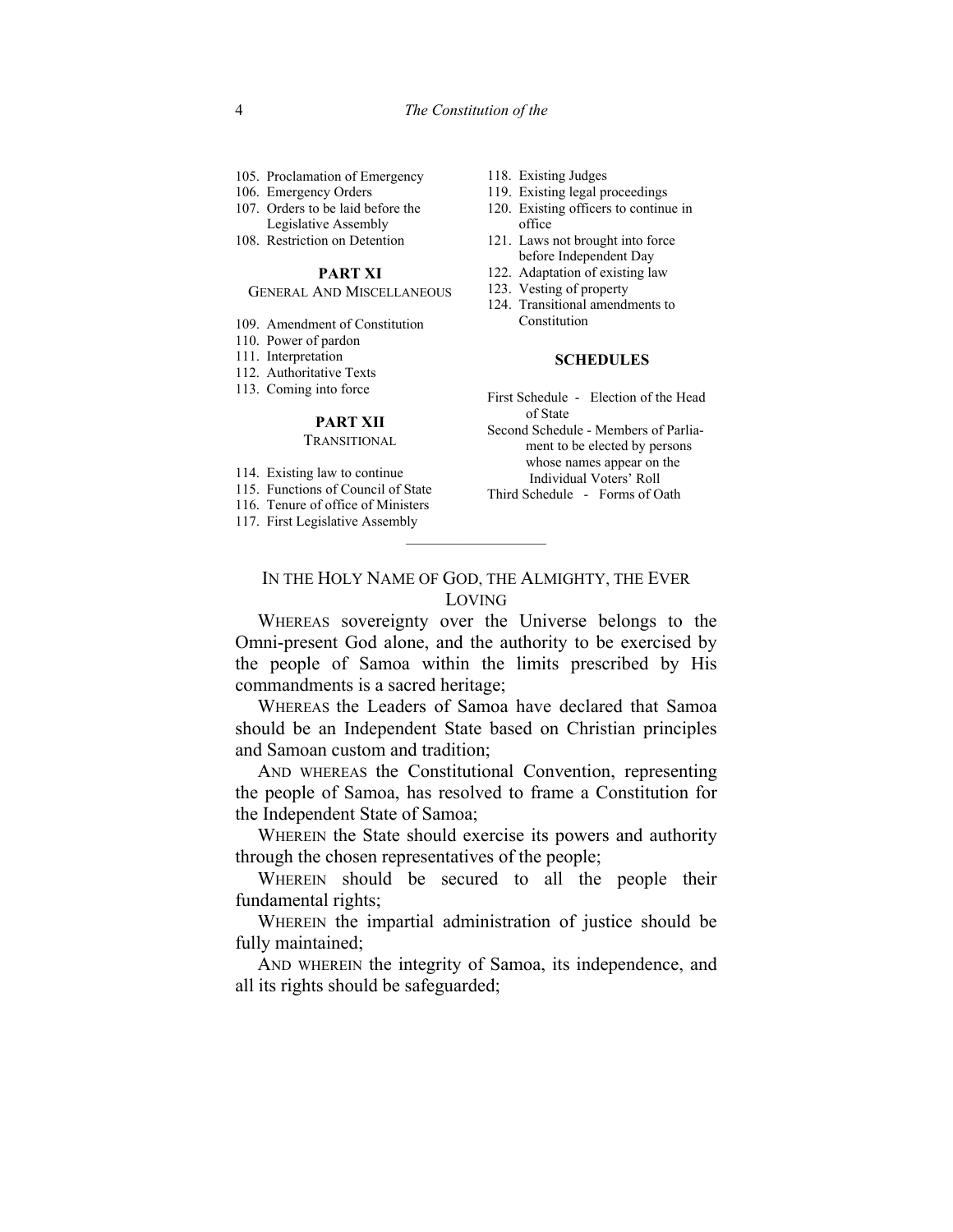NOW THEREFORE, we the people of Samoa in our Constitutional Convention, this twenty-eighth day of October 1960, do hereby adopt, enact, and give to ourselves this Constitution.

| Malietoa Tanumafili II, C.B.E.  (Fautua).                                     |  |
|-------------------------------------------------------------------------------|--|
| Fiame Mataafa Faumuina Mulinuu II, C.B.E. (Prime Minister, M.L.A., Lotofaga). |  |
|                                                                               |  |
|                                                                               |  |
|                                                                               |  |
|                                                                               |  |
|                                                                               |  |
|                                                                               |  |
|                                                                               |  |
|                                                                               |  |
|                                                                               |  |
|                                                                               |  |
|                                                                               |  |
|                                                                               |  |
|                                                                               |  |
|                                                                               |  |
|                                                                               |  |
|                                                                               |  |
|                                                                               |  |
|                                                                               |  |
|                                                                               |  |
|                                                                               |  |
|                                                                               |  |
|                                                                               |  |
|                                                                               |  |
|                                                                               |  |
|                                                                               |  |
|                                                                               |  |
|                                                                               |  |
|                                                                               |  |
|                                                                               |  |
|                                                                               |  |
|                                                                               |  |
| Tuatagaloa Leutele Satele Teo Simaile  (M.L.A. Falealili)                     |  |
|                                                                               |  |
|                                                                               |  |
|                                                                               |  |
|                                                                               |  |
|                                                                               |  |
|                                                                               |  |
|                                                                               |  |
|                                                                               |  |
|                                                                               |  |
|                                                                               |  |
|                                                                               |  |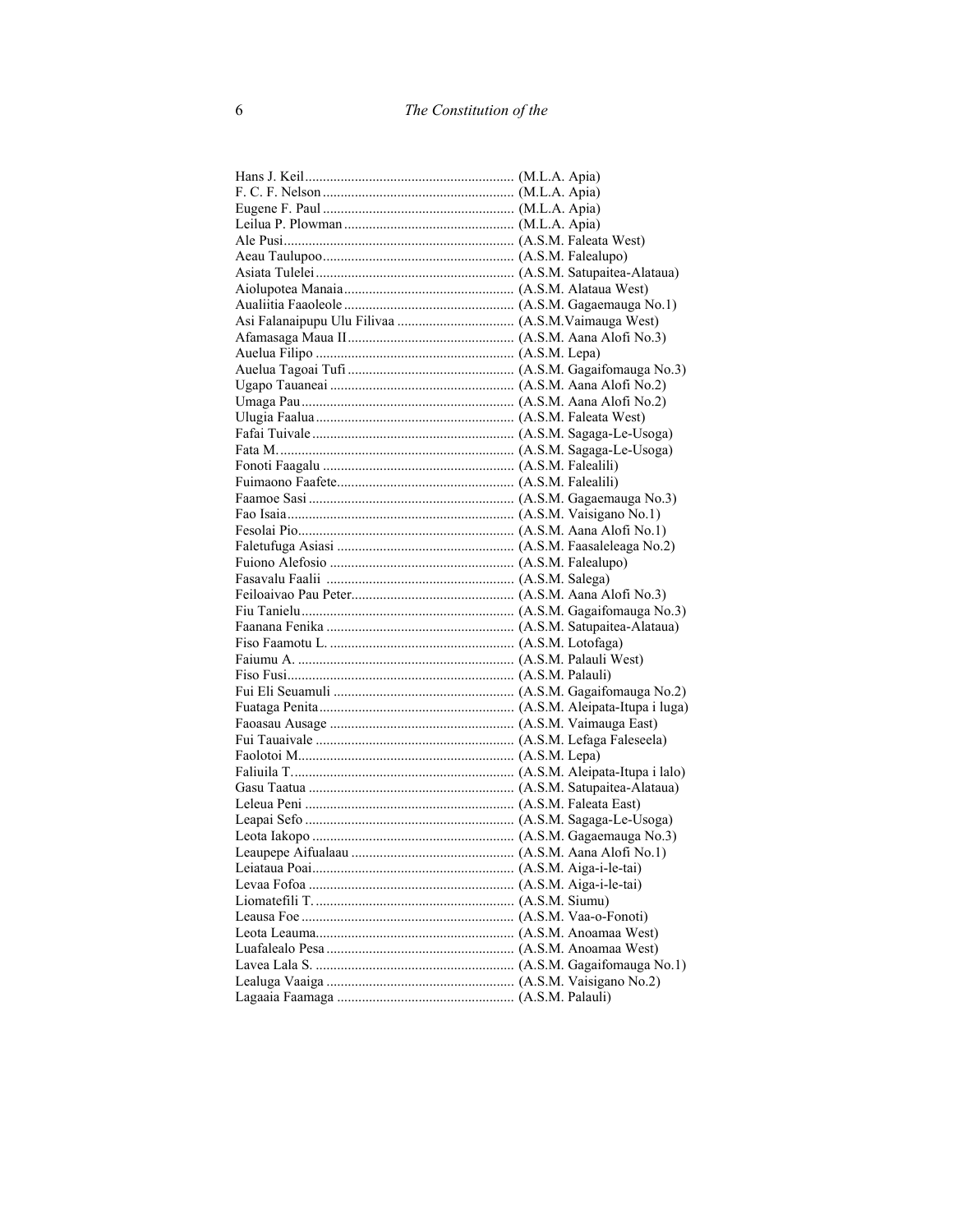## *The Constitution of the Independent State of Samoa*

| Moala Maugatai Limutau Asueru  (A.S.M. Anoamaa East) |  |
|------------------------------------------------------|--|
|                                                      |  |
|                                                      |  |
|                                                      |  |
|                                                      |  |
|                                                      |  |
|                                                      |  |
|                                                      |  |
|                                                      |  |
|                                                      |  |
|                                                      |  |
|                                                      |  |
|                                                      |  |
|                                                      |  |
|                                                      |  |
|                                                      |  |
|                                                      |  |
|                                                      |  |
|                                                      |  |
|                                                      |  |
|                                                      |  |
|                                                      |  |
|                                                      |  |
|                                                      |  |
|                                                      |  |
|                                                      |  |
|                                                      |  |
|                                                      |  |
|                                                      |  |
|                                                      |  |
|                                                      |  |
|                                                      |  |
|                                                      |  |
|                                                      |  |
|                                                      |  |
|                                                      |  |
|                                                      |  |
|                                                      |  |
|                                                      |  |
|                                                      |  |
|                                                      |  |
|                                                      |  |
|                                                      |  |
|                                                      |  |
|                                                      |  |
|                                                      |  |
|                                                      |  |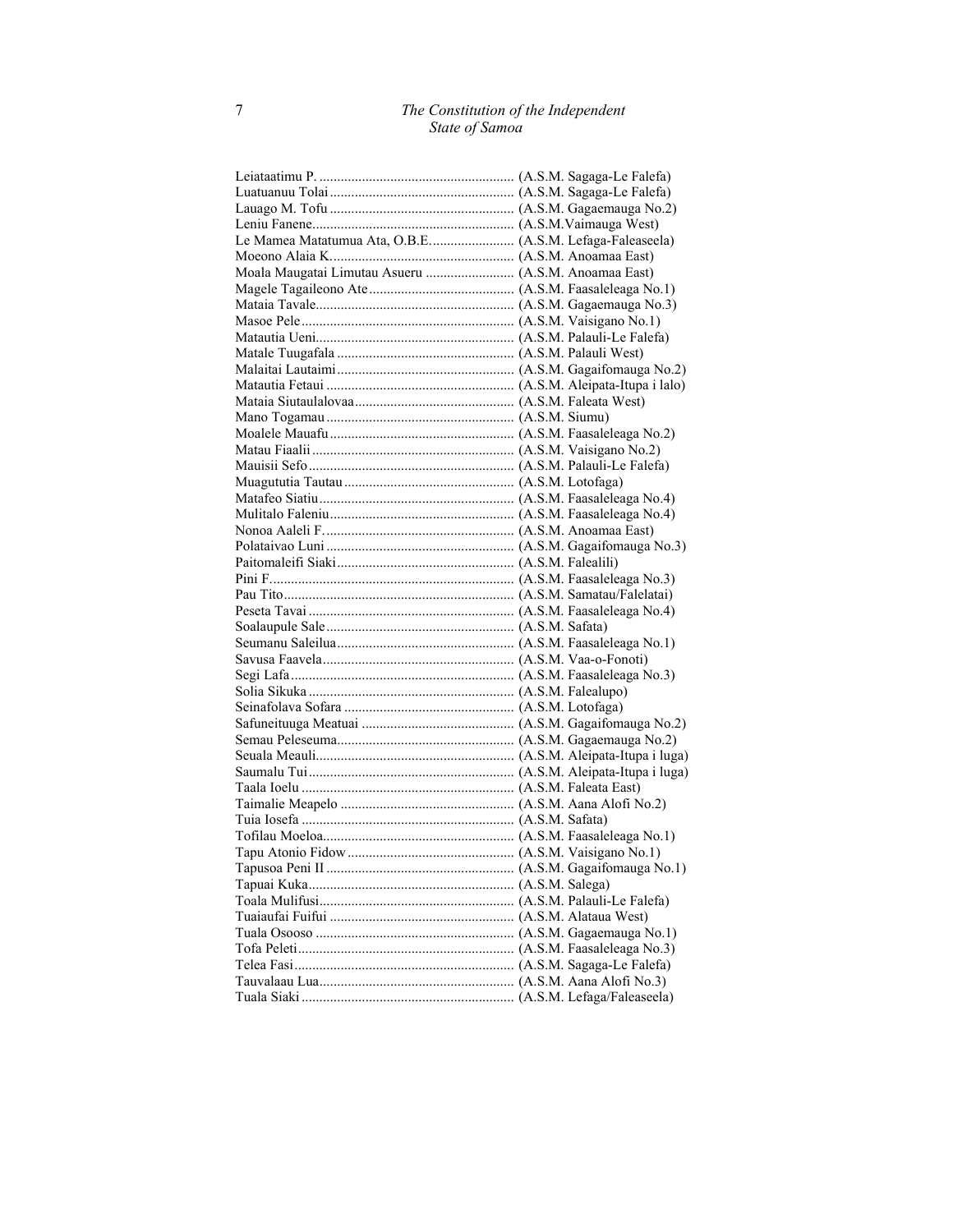## **PART I**

THE INDEPENDENT STATE OF SAMOA AND ITS SUPREME LAW

**1. Name and description-**(1) The Independent State of Samoa (hereinafter referred to as Samoa) shall be free and sovereign.

(2) Samoa shall comprise the islands of Upolu, Savaii, Manono and Apolima in the South Pacific Ocean, together with all other islands adjacent thereto and lying between the 13th and 15th degrees of south latitude and the 171st and 173rd degrees of longitude west of Greenwich.

**"Western" was omitted from any place where it appeared in the Constitution immediately before the word "Samoa" by s.2 of the Constitution Amendment Act (No.2) 1997.** 

**Likewise the word "Western" was repealed from any Act where it appeared immediately before the word "Samoa" by s.3 of the Constitution Amendment Act (No.2) 1997.**

**2. The Supreme Law-**(1) This Constitution shall be the supreme law of Samoa.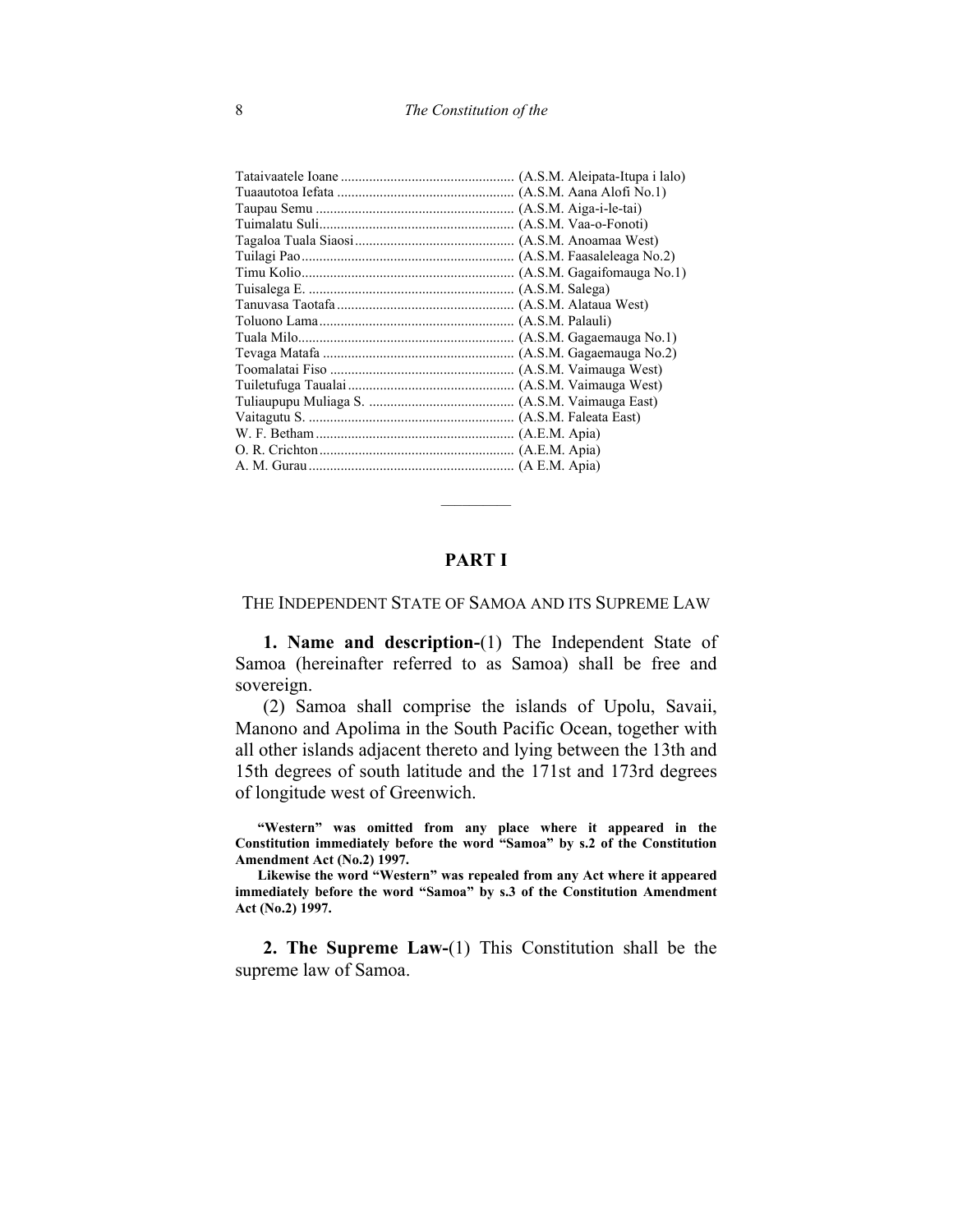(2) Any existing law and any law passed after the date of coming into force of this Constitution which is inconsistent with this Constitution shall, to the extent of the inconsistency, be void.

## **PART II**

## FUNDAMENTAL RIGHTS

**3. Definition of the State -** In this Part, unless the context otherwise requires, "the State" includes the Head of State, Cabinet, Parliament and all local and other authorities established under any law.

**4. Remedies for enforcement of rights-**(1) Any person may apply to the Supreme Court by appropriate proceedings to enforce the rights conferred under the provisions of this Part.

(2) The Supreme Court shall have power to make all such orders as may be necessary and appropriate to secure to the applicant the enjoyment of any of the rights conferred under the provisions of this Part.

**5**. **Right to life-**(1) No person shall be deprived of his life intentionally, except in the execution of a sentence of a court following his conviction of an offence for which this penalty is provided by Act.

(2) Deprivation of life shall not be regarded as having been inflicted in contravention of the provisions of this Article when it results from the use of force to such extent and in such circumstances as are prescribed by law and as are reasonably justifiable -

(a) In defence of any person from violence; or

- (b) In order to effect an arrest or to prevent the escape of a person detained, if the person who is being arrested or who is escaping is believed on reasonable grounds to be in possession of a firearm; or
- (c) For the purpose of suppressing a riot, insurrection or mutiny.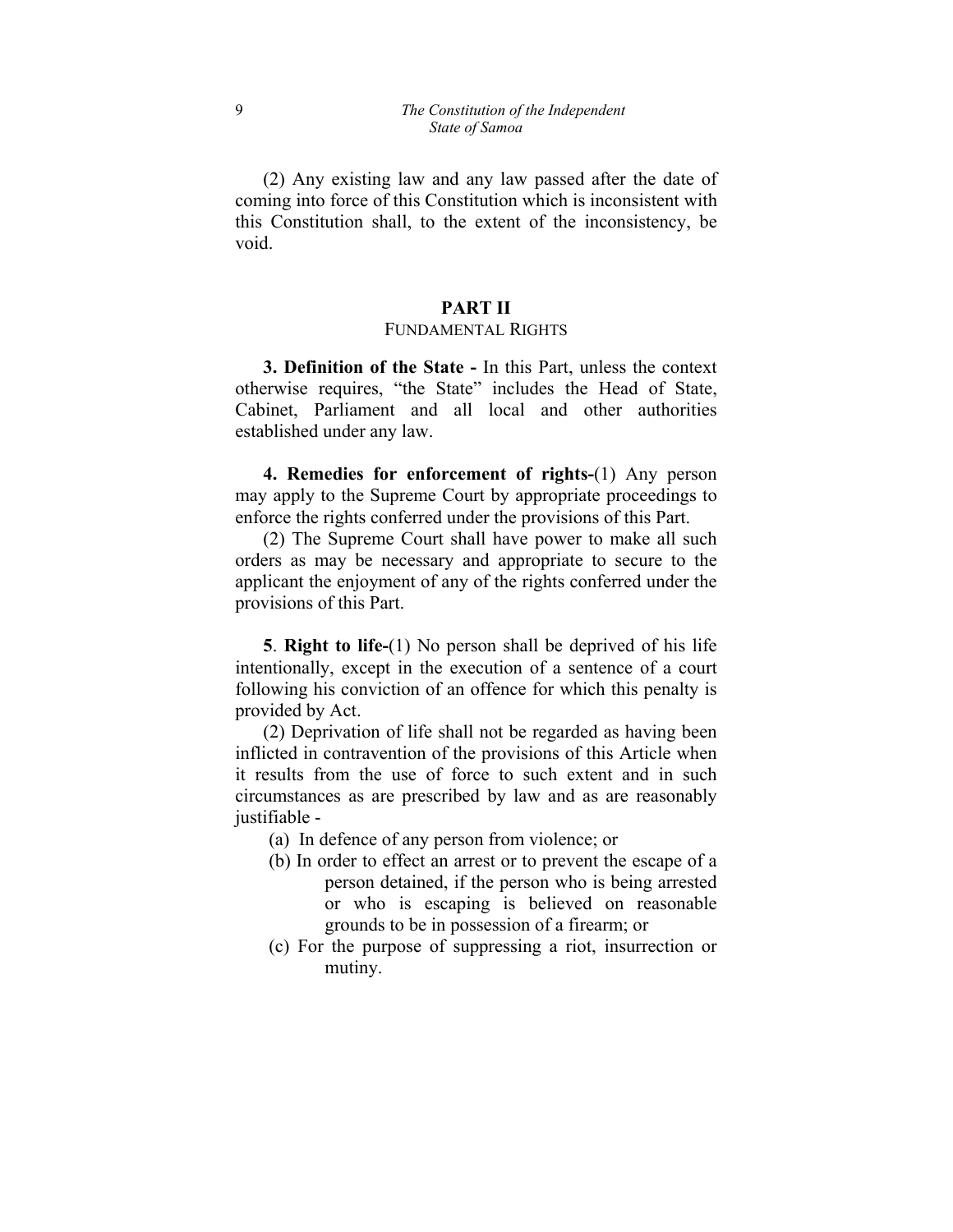**6**. **Right to personal liberty-**(1) No person shall be deprived of his personal liberty except in accordance with law.

(2) Where complaint is made to the Supreme Court that a person is being unlawfully detained, the Court shall inquire into the complaint and, unless satisfied that the detention is lawful, shall order him to be produced before the Court and shall release him.

(3) Every person who is arrested shall be informed promptly of the grounds of his arrest and of any charge against him and shall be allowed to consult a legal practitioner of his own choice without delay.

(4) Every person who is arrested or otherwise detained shall be produced before a Judge of the Supreme Court, some other judicial officer, the Registrar of the Supreme Court or of any subordinate Court or any Deputy Registrar of the Supreme Court or of any subordinate Court from time to time approved in writing for this purpose by the Registrar of the Supreme Court (herein-after collectively referred to as "remanding officers") within a period of twenty-four hours (excluding the time of any necessary journey), and no such person shall be detained beyond that period without the authority of one of the remanding officers.

 **Clause (4) was substituted . for the clause (4) (as amended by s.2 of the Constitution Amendment Act (No.2) 1963) by s.2 of the Constitution Amendment Act 1965.** 

**7**. **Freedom from inhuman treatment -** No person shall be subjected to torture or to inhuman or degrading treatment or punishment.

**8**. **Freedom from forced labour-**(1) No person shall be required to perform forced or compulsory labour.

(2) For the purposes of this Article, the term "forced or compulsory labour" shall not include -

(a) Any work required to be done in consequence of a sentence of a court; or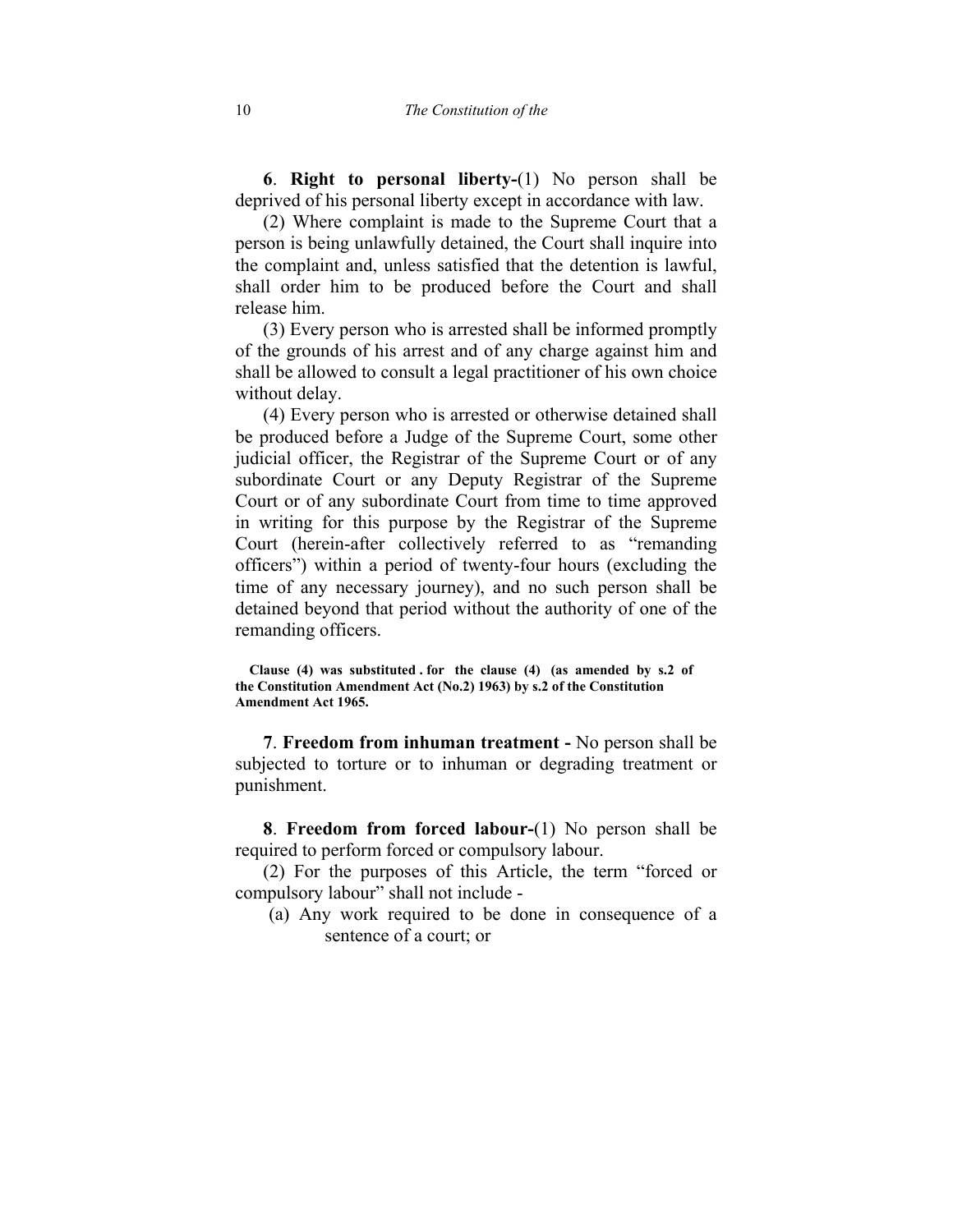- (b) Any service of a military character or, in the case of conscientious objectors, service exacted instead of compulsory military service; or
- (c) Any service exacted in case of an emergency or calamity threatening the life or well-being of the community; or
- (d) Any work or service which is required by Samoan custom or which forms part of normal civic obligations.

**9**. **Right to a fair trial-**(1) In the determination of his civil rights and obligations or of any charge against him for any offence, every person is entitled to a fair and public hearing within a reasonable time by an independent and impartial tribunal established under the law. Judgement shall be pronounced in public, but the public and representatives of news service may be excluded from all or part of the trial in the interests of morals, public order or national security, where the interests of juveniles or the protection of the private life of the parties so require, or to the extent strictly necessary in the opinion of the court in special circumstances where publicity would prejudice the interests of justice.

(2) Nothing in clause (1) shall invalidate any law by reason only that it confers upon a tribunal, Minister or other authority power to determine questions arising in the administration of any law that affect or may affect the civil rights of any person.

(3) Every person charged with an offence shall be presumed innocent until proved guilty according to law.

(4) Every person charged with an offence has the following minimum rights:

- (a) To be informed promptly, in a language which he understands and in detail, of the nature and cause of the accusation against him:
- (b) To have adequate time and facilities for the preparation of his defence:
- (c) To defend himself in person or through legal assistance of his own choosing and, if he has not sufficient means to pay for legal assistance, to be given it free when the interests of justice so require: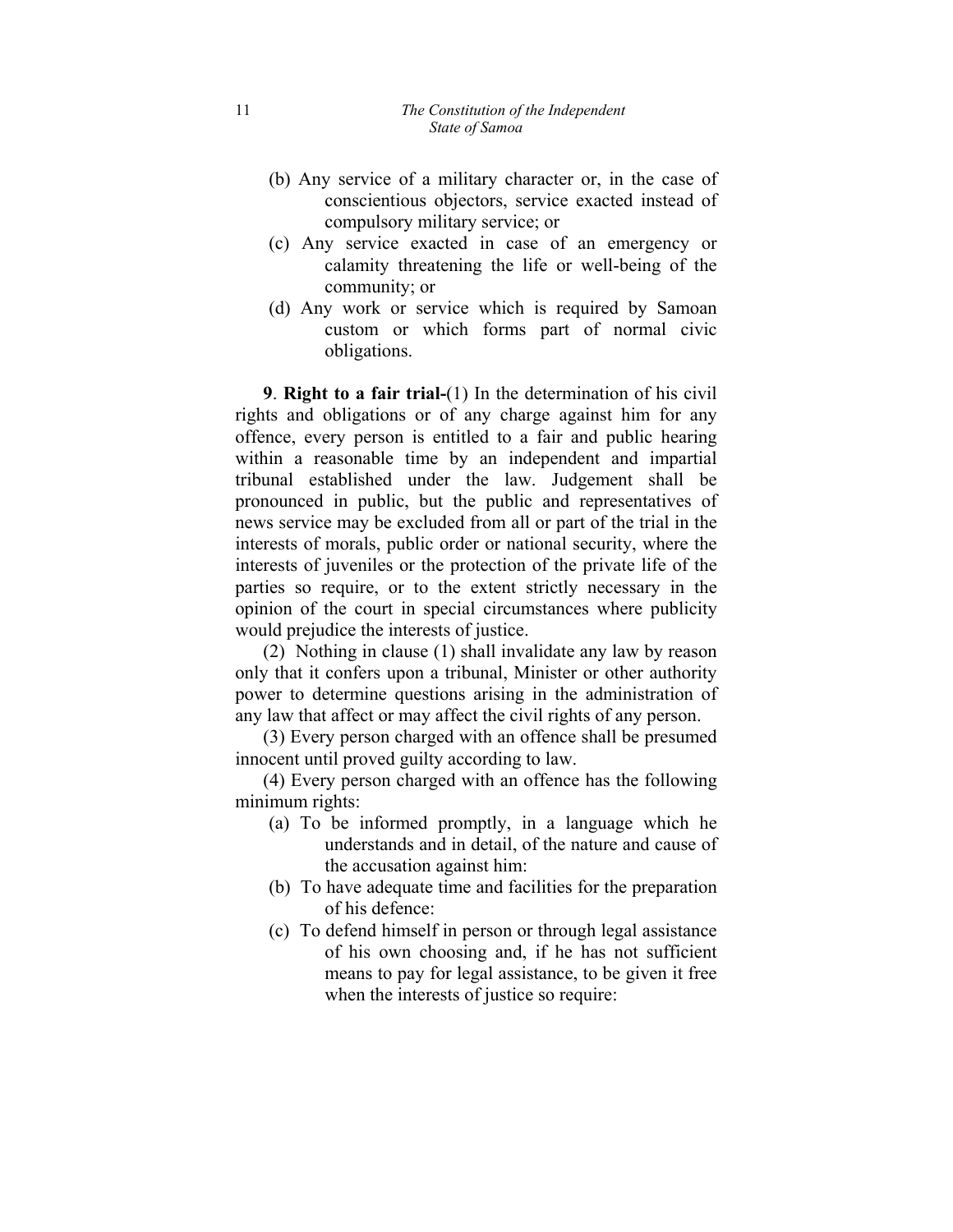- (d) To examine or have examined witnesses against him and to obtain the attendance and examination of witnesses on his behalf under the same conditions as witnesses against him:
- (e) To have the free assistance of an interpreter, if any doubt exists as to whether he can understand or speak the language used in court.

(5) No person accused of any offence shall be compelled to be a witness against himself.

**10**. **Rights concerning criminal law-**(1) No person shall be convicted of an offence other than an offence defined by law.

(2) No person shall be held guilty of any offence on account of any act or omission which did not constitute an offence at the time when it was committed; nor shall a heavier penalty be imposed than the one that was applicable at the time that the offence was committed.

(3) No person who has been tried for any offence shall, after conviction or acquittal, again be tried for that offence except -

- (a) Where a retrial is ordered or conducted by a court or judicial officer exercising a jurisdiction superior to that under which that person was acquitted or convicted; or
- (b) In the case of a conviction entered in a trial conducted by a Judge or Judges of the Supreme Court, where a retrial is ordered by a Judge of that Court on an application made within fourteen days of that conviction.

**11**. **Freedom of religion-**(1) Every person has the right to freedom of thought, conscience and religion; this right includes freedom to change his religion or belief, and freedom, either alone or in community with others, and, in public or private, to manifest and propagate his religion or belief in worship, teaching, practice and observance.

(2) Nothing in clause (1) shall affect the operation of any existing law or prevent the State from making any law in so far as that existing law or the law so made imposes reasonable restrictions on the exercise of the right conferred under the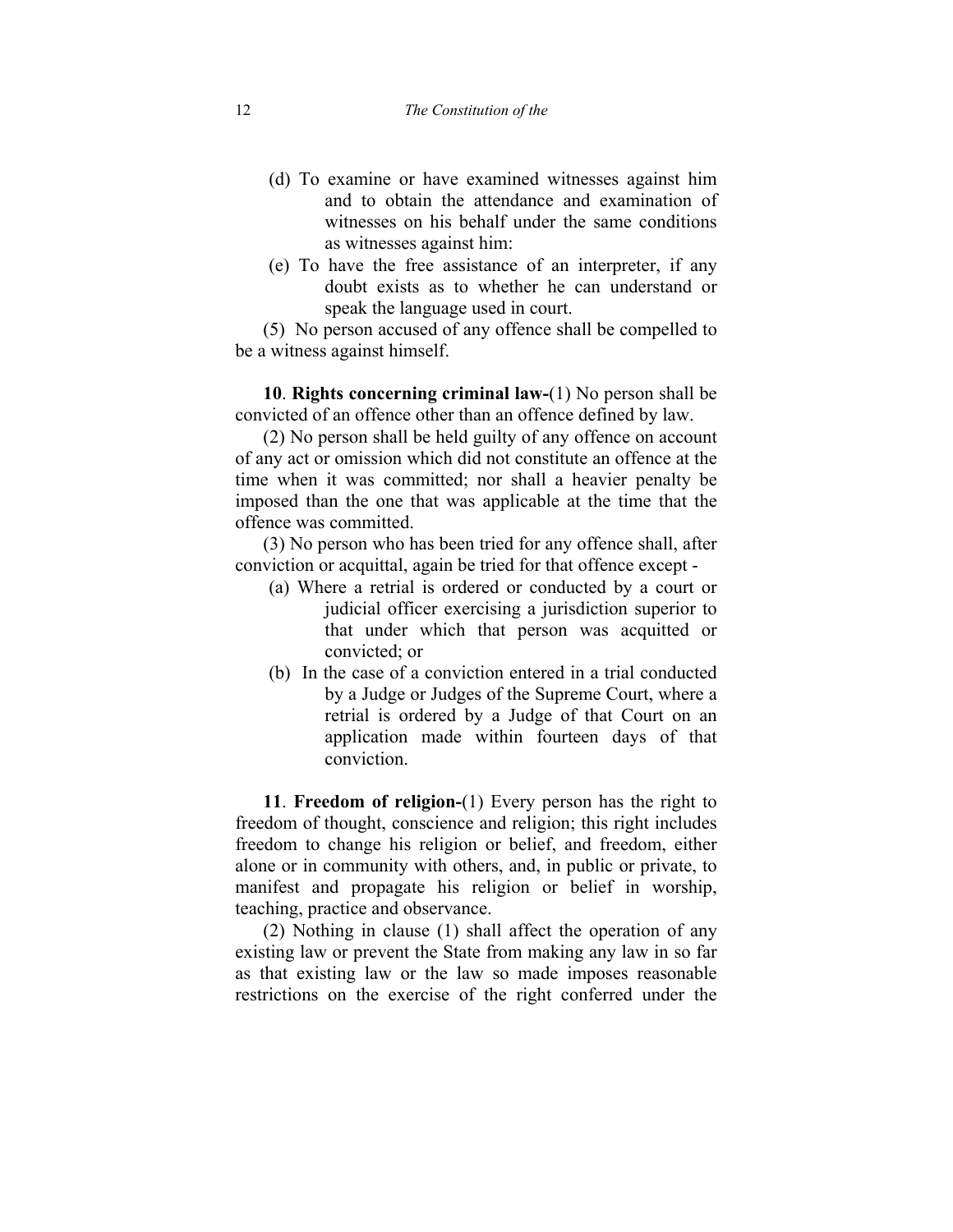provisions of that clause in the interests of national security or of public order, health or morals, or for protecting the rights and freedom of others, including their rights and freedom to observe and practice their religion without the unsolicited interference of members of other religions.

**12. Rights concerning religious instruction-**(1) No person attending any educational institution shall be required to receive religious instruction or take part in any religious ceremony or attend religious worship, if that instruction, ceremony or worship relates to a religion other than his own.

(2) Every religious community or denomination shall have the right to establish and maintain educational institutions of its own choice and to provide therein religious instruction for pupils of that community or denomination.

(3) Nothing in clause (2) shall prevent the State from making any law requiring the inspection of educational institutions and the maintenance therein of standards in keeping with the general educational level in Samoa.

**13**. **Rights regarding freedom of speech, assembly, association, movement and residence-**(1) All citizens of Samoa shall have the right -

- (a) To freedom of speech and expression; and
- (b) To assemble peaceably and without arms; and
- (c) To form associations or unions; and
- (d) To move freely throughout Samoa and to reside in any part thereof.

(2) Nothing in subclause (a) of clause (1) shall affect the operation of any existing law or prevent the State from making any law in so far as that existing law or the law so made imposes reasonable restrictions on the exercise of the right conferred under the provisions of that subclause in the interests of national security, friendly relations with other States, or public order or morals, for protecting the privileges of the Legislative Assembly, for preventing the disclosure of information received in confidence, or for preventing contempt of court, defamation or incitement to any offence.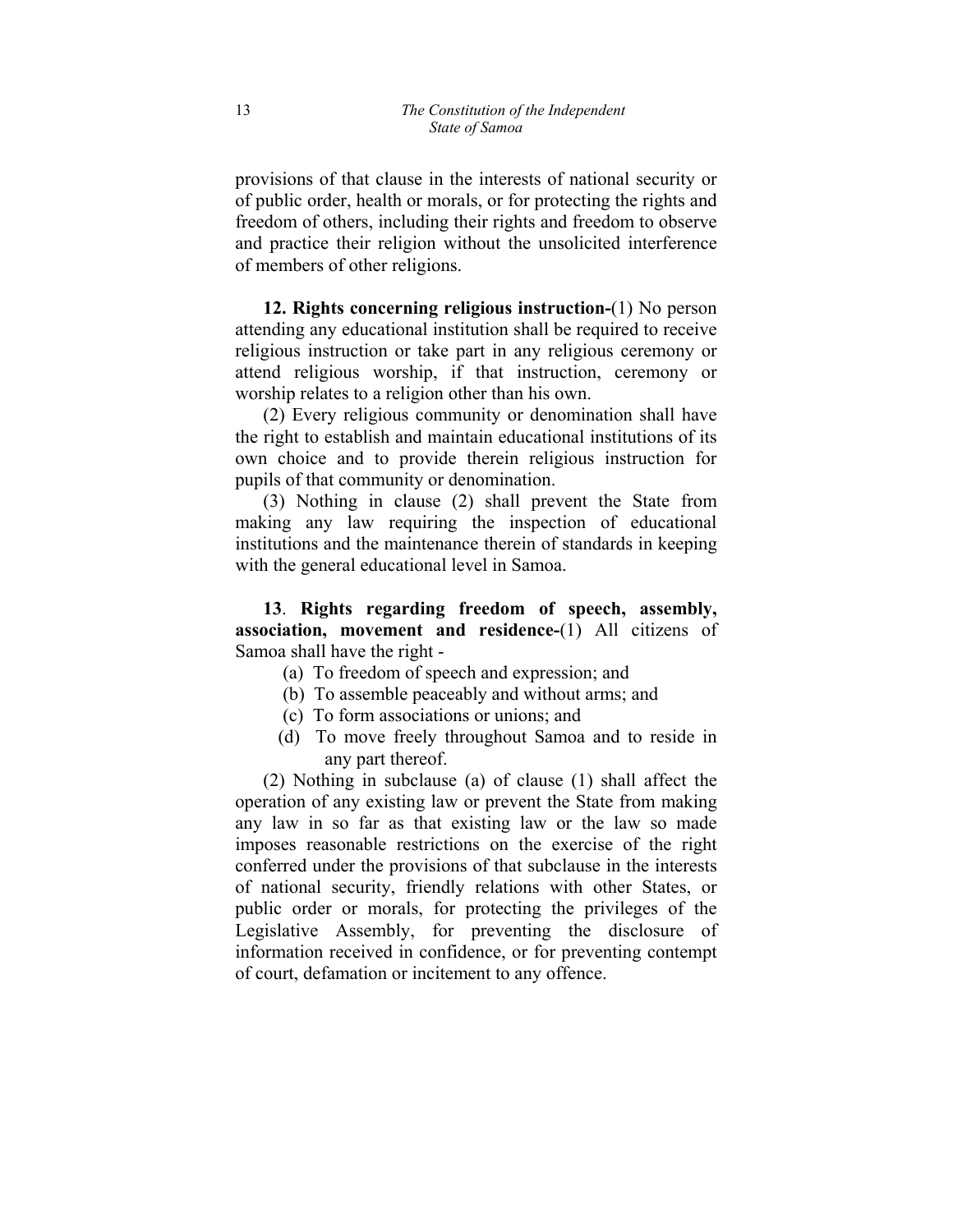(3) Nothing in subclauses (b) or (c) of clause (1) shall affect the operation of any existing law or prevent the State from making any law in so far as that existing law or the law so made imposes reasonable restrictions on the exercise of either or both of the rights conferred under the provisions of those subclauses in the interests of national security or public order, health or morals.

(4) Nothing in subclause (d) of clause (1) shall affect the operation of any existing law or prevent the State from making any law in so far as that existing law or the law so made imposes reasonable restrictions on the exercise of the right conferred under the provisions of that subclause in the interests of national security, the economic well-being of Samoa, or public order, health or morals, for detaining persons of unsound mind, for preventing any offence, for the arrest and trial of persons charged with offences, or for punishing offenders.

**14. Rights regarding property-**(1) No property shall be taken possession of compulsorily, and no right over or interest in any property shall be acquired compulsorily, except under the law which, of itself or when read with any other law -

- (a) Requires the payment within a reasonable time of adequate compensation therefor; and
- (b) Gives to any person claiming that compensation a right of access, for the determination of his interest in the property and the amount of compensation, to the Supreme Court; and
- (c) Gives to any party to proceedings in the Supreme Court relating to such a claim the same rights of appeal as are accorded generally to parties to civil proceedings in that Court sitting as a court of original jurisdiction.

(2) Nothing in this Article shall be construed as affecting any general law -

- (a) For the imposition or enforcement of any tax, rate or duty; or
- (b) For the imposition of penalties or forfeitures for breach of the law, whether under civil process or after conviction of an offence; or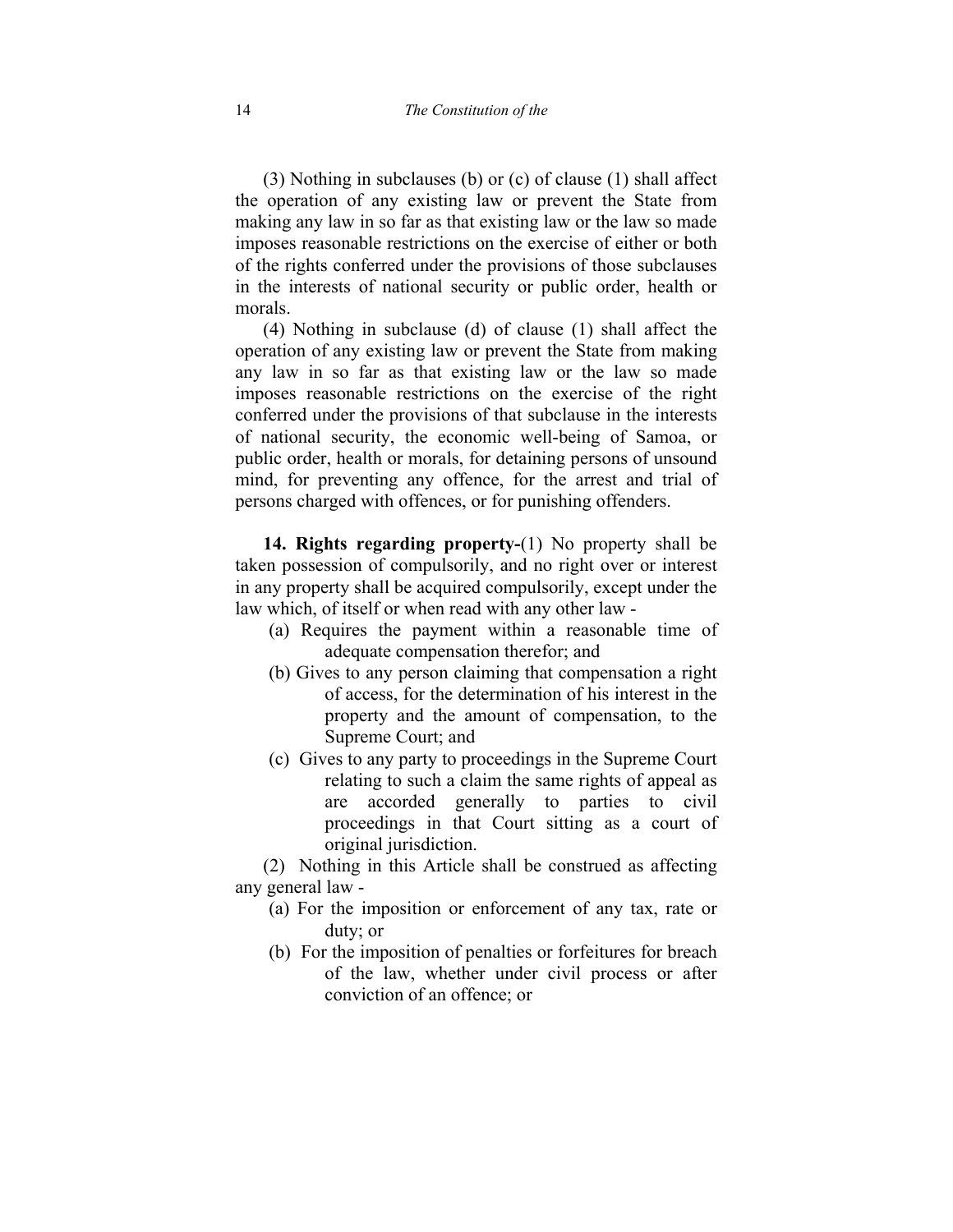- (c) Relating to leases, tenancies, mortgages, charges, bills of sale, or any other rights or obligations arising out of contracts; or
- (d) Relating to the vesting and administration of the property of persons adjudged bankrupt or otherwise declared insolvent, of infants or persons suffering under some physical or mental disability, of deceased persons, and of companies, other corporate bodies and unincorporated societies, in the course of being wound up; or
- (e) Relating to the execution of judgements or orders of courts; or
- (f) Providing for the taking of possession of property which is in a dangerous state or is injurious to the health of human beings, plants or animals; or
- (g) Relating to trusts and trustees; or
- (h) Relating to the limitation of actions; or
- (i) Relating to property vested in statutory corporations; or
- (j) Relating to the temporary taking of possession of property for the purposes of any examination, investigation or inquiry; or
- (k) Providing for the carrying out of work on land for the purpose of soil conservation or for the protection of water catchment areas.

**15**. **Freedom from discriminatory legislation***-*(1) All persons are equal before the law and entitled to equal protection under the law.

(2) Except as expressly authorised under the provisions of this Constitution, no law and no executive or administrative action of the State shall, either expressly or in its practical application, subject any person or persons to any disability or restriction or confer on any person or persons any privilege or advantage on grounds only of descent, sex, language, religion, political or other opinion, social origin, place of birth, family status, or any of them.

(3) Nothing in this Article shall -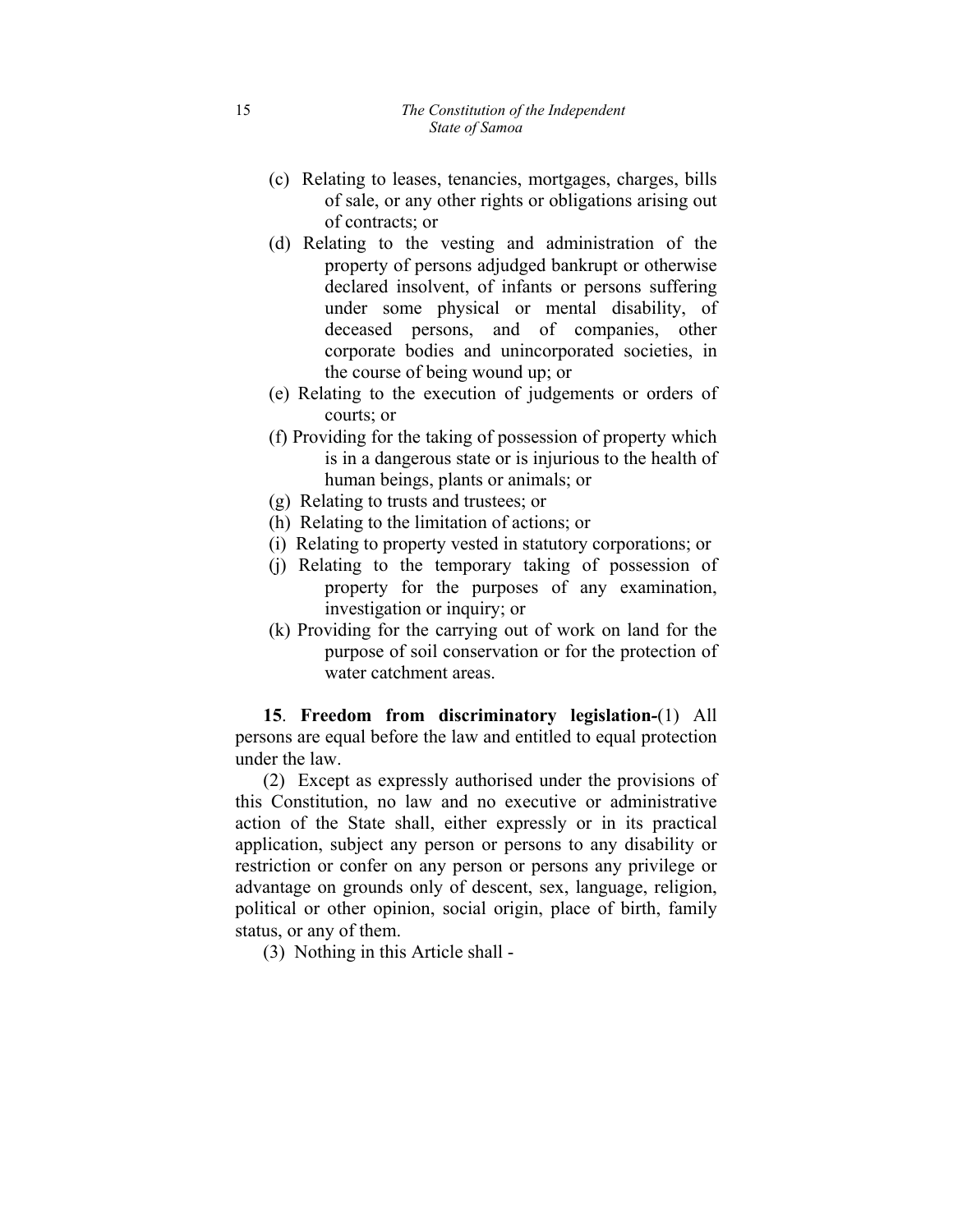- (a) Prevent the prescription of qualifications for the service of Samoa or the service of a body corporate directly established under the law; or
- (b) Prevent the making of any provision for the protection or advancement of women or children or of any socially or educationally retarded class of persons.

(4) Nothing in this Article shall affect the operation of any existing law or the maintenance by the State of any executive or administrative practice being observed on Independence Day:

Provided that the State shall direct its policy towards the progressive removal of any disability or restriction which has been imposed on any of the grounds referred to in clause (2) and of any privilege or advantage which has been conferred on any of those grounds.

## **PART III**

## THE HEAD OF STATE

**16. O le Ao o le Malo** *-* There shall be a Head of State of Samoa to be known as O le Ao o le Malo.

**17**. **Tupua Tamasese Meaole and Malietoa Tanumafili II**-(1) Notwithstanding anything to the contrary contained in this Part and subject to the provisions of this Article, Tupua Tamasese Meaole and Malietoa Tanumafili II shall on Independence Day assume jointly the office of Head of State. They shall be known jointly as O Ao o le Malo and severally as O le Ao o le Malo.

(2) On the death on or after Independence Day of either of the persons named in clause (1), the survivor shall continue to hold the office of Head of State.

(3) In the event of the death before Independence Day of either of the persons named in clause (1), the survivor shall on Independence Day assume the office of Head of State.

(4) The provisions of this Part, except the provisions of Articles 18 and 19, shall apply to each of Tupua Tamasese Meaole or Malietoa Tanumafili II as a joint holder or as sole holder of the office of Head of State, as the case may be.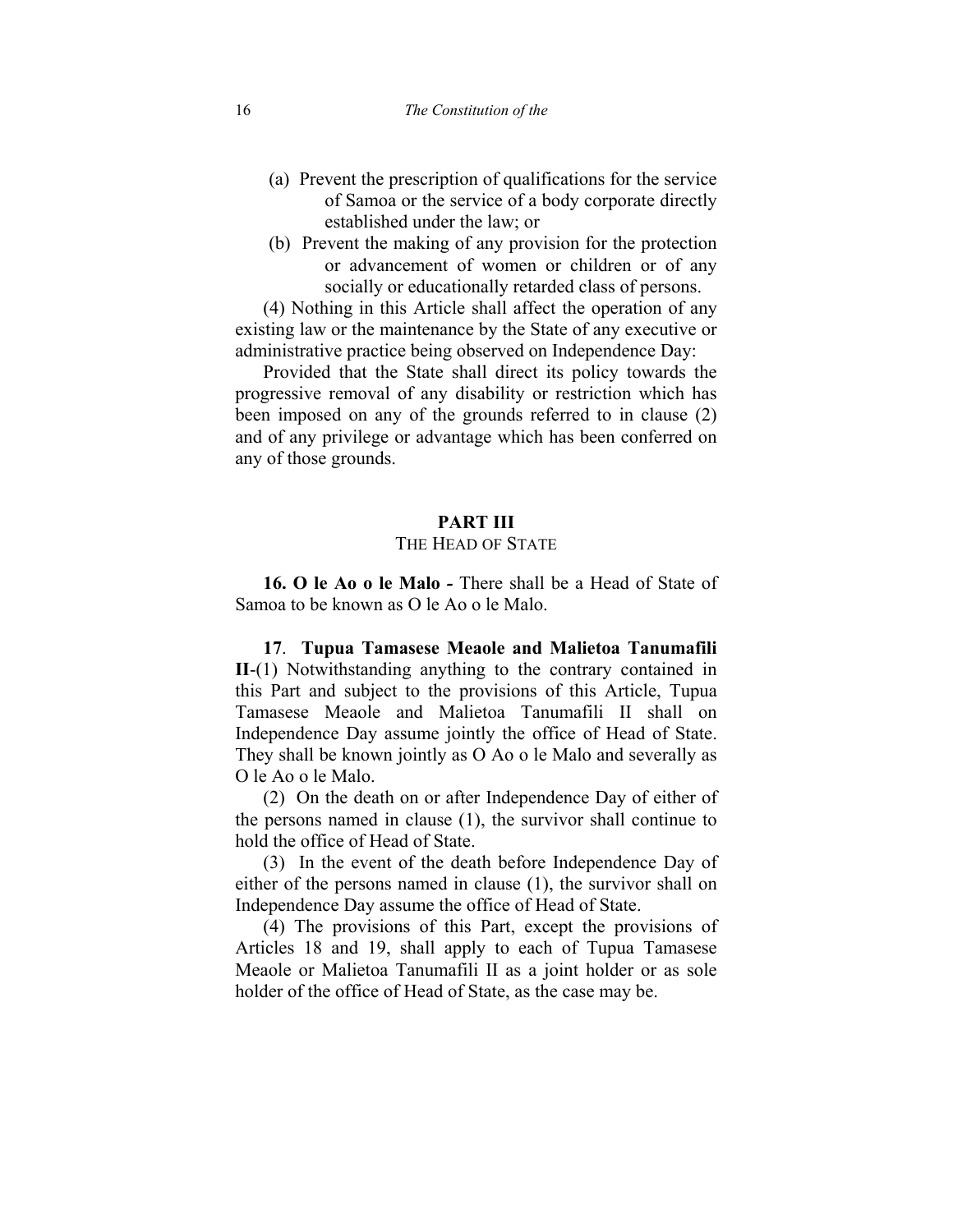(5) On the death, resignation or removal from office of both the persons named in clause (1) or of the survivor of either of them, this Article shall cease to be in force.

**18. Election of Head of State-**(1) The Head of State shall be elected by the Legislative Assembly under the provisions of the First Schedule.

(2) A person shall not be qualified to be elected to the office of Head of State -

- (a) If he is not a person qualified to be elected as a Member of Parliament; or
- (b) If he does not possess such other qualifications as the Legislative Assembly may determine from time to time by resolution; or
- (c) If he has previously been removed from the office of Head of State under the provisions of clause (2) of Article 21.

(3) The validity of the election of the Head of State shall not be contested in any court.

**19**. **Term of office of Head of State-**(1) Subject to the provisions of Articles 17 and 21, the Head of State shall hold office for a term of five years from the date on which he assumes the functions of his office:

Provided that, notwithstanding the expiry of his term, he shall continue to hold office until his successor assumes the functions of his office or for a period of three months, whichever is the shorter period.

(2) Subject to the provisions of this Constitution, a person who holds, or who has held, office as Head of State, shall be eligible for re-election to that office.

(3) An election to fill a vacancy in the office of Head of State caused by the death, resignation or removal of the Head of State or by the expiry of the term of his office shall be held under the provisions of the First Schedule, and, subject to the provisions of this Constitution, the person elected to that office shall hold office for a term of five years from the date on which he assumes the functions of his office.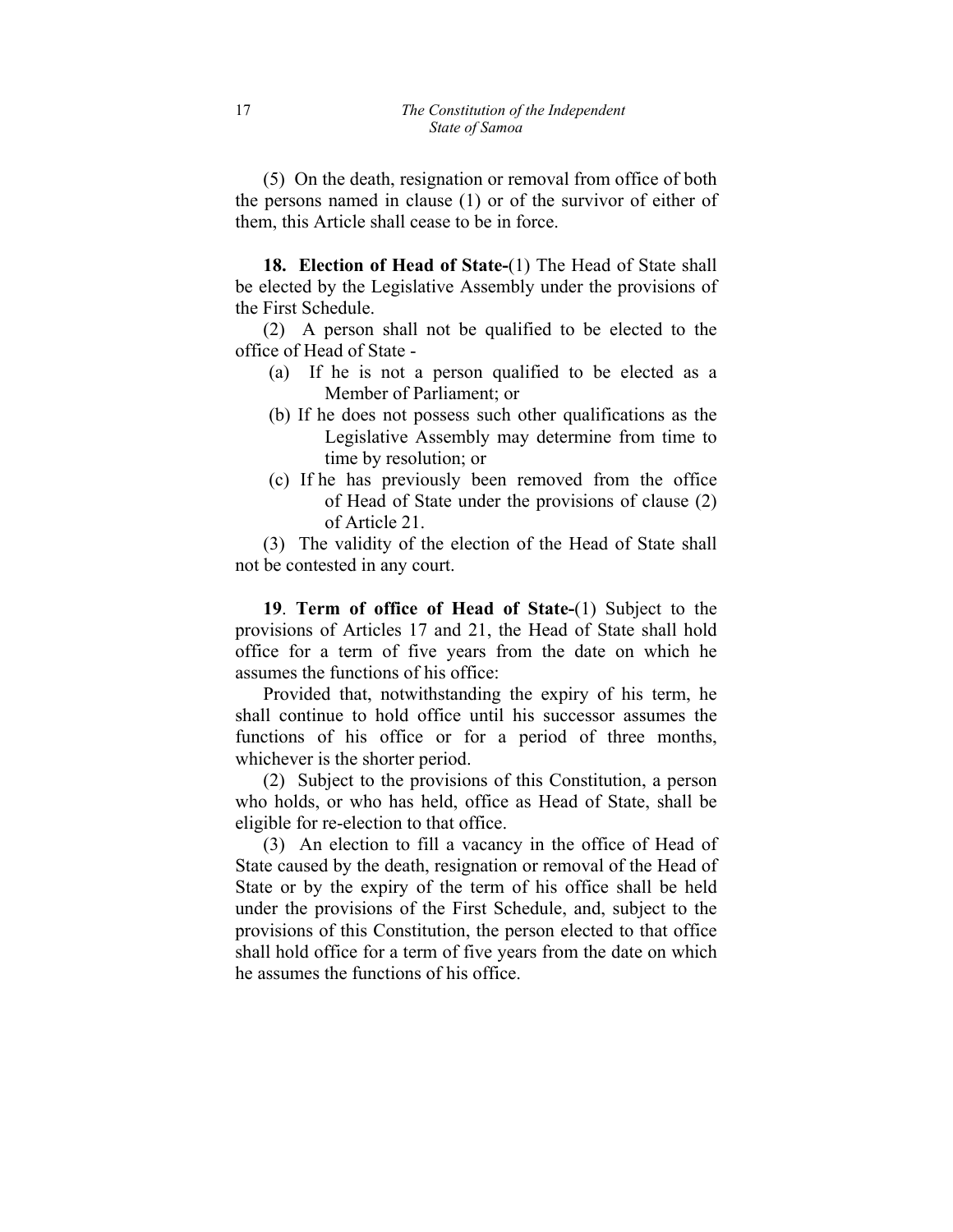**20**. **Disabilities of Head of State -** The Head of State shall not hold any other office of profit or any other position carrying the right to remuneration for the rendering of services, or engage in any occupation for reward outside the functions of his office; but nothing in this clause shall prevent him from holding the pule over any customary land, from holding any freehold land or other private property, or from disposing of the produce of any customary or freehold land.

**21. Resignation and removal from office-**(1) The Head of State may resign his office by writing under his hand addressed to the Prime Minister, who shall forthwith advise the Speaker of the Legislative Assembly of that resignation.

(2) The Head of State may be removed from office by the Legislative Assembly on the ground of misbehaviour or of infirmity of body or mind.

(3) No proposal for the removal from office of the Head of State under the provisions of clause (2) shall be effective unless-

- (a) Notice of motion setting out the grounds for the proposed removal has been given in writing and signed by not less than one-fourth of the total number of Members of Parliament (including vacancies); and
- (b) A period of at least fourteen days has elapsed between that notice and the debate on the motion; and
- (c) The motion has been agreed to by not less than twothirds of the total number of Members of Parliament (including vacancies).

(4) A resolution carried under the provisions of clause (3), shall have the effect of removing the Head of State from his office as from the date on which the resolution is so carried.

**22**. **Salary of Head of State -** The salary of the Head of State shall be determined by Act and shall be charged on the Treasury Fund, and that salary shall not be diminished during the period of office of the Head of State, unless as part of a general reduction of salaries applied proportionately to all persons whose salaries are determined by Act.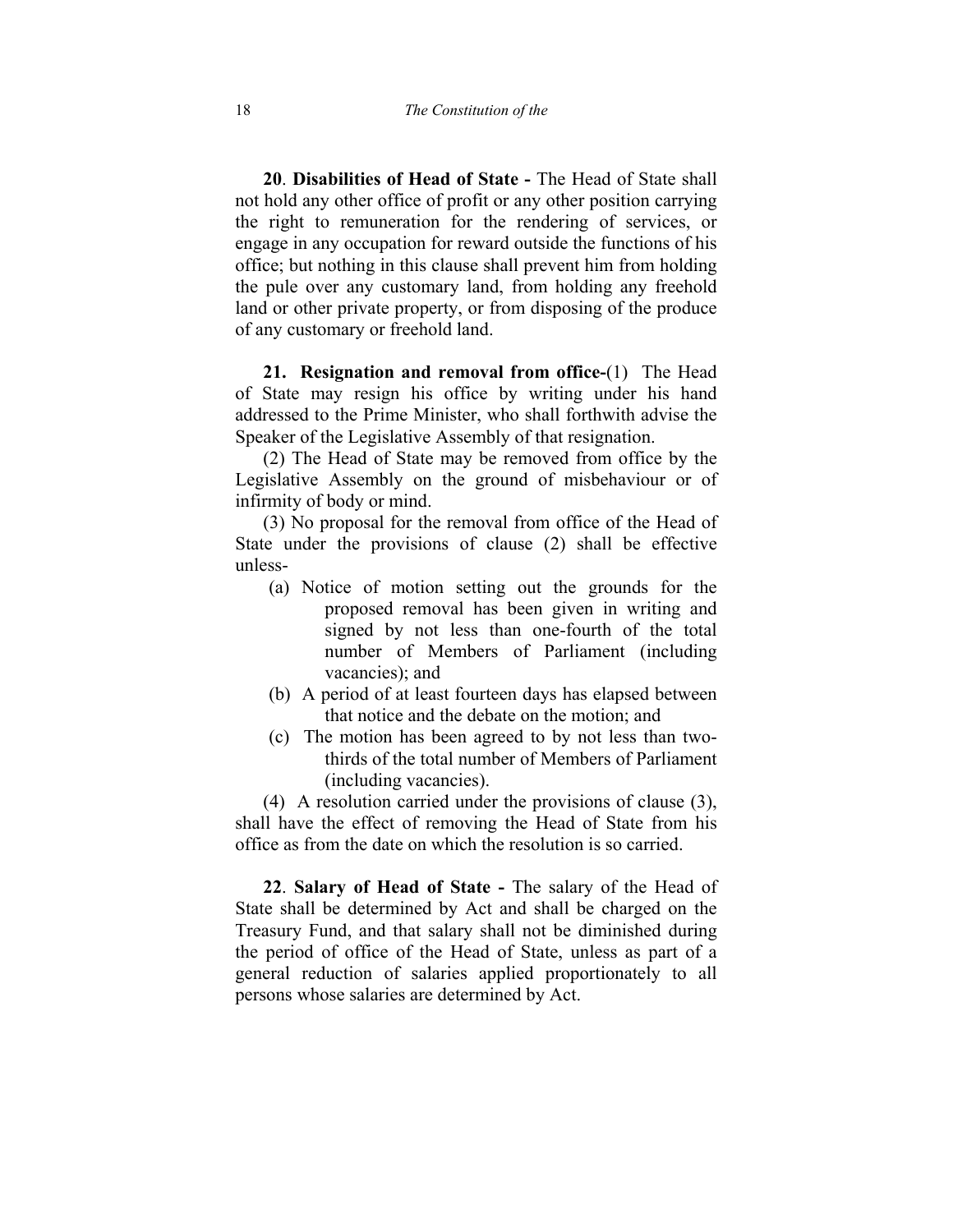**23**. **Absence or incapacity-**(1) While any vacancy exists in the office of Head of State or during the absence from Samoa of the Head of State, the Council of Deputies shall perform the functions of the office of Head of State.

(2) Whenever the Chief Justice declares in writing that he is satisfied by evidence, which shall include, where possible, the evidence of the wife and of at least two physicians, that the Head of State is by reason of infirmity of body or mind incapable for the time being of performing his functions as Head of State, or that he is satisfied by evidence that the Head of State is for some definite cause not available for the performance of those functions, then, until it is declared in like manner that the Head of State has so far recovered his health as to warrant his resumption of the functions of the office of Head of State or has become available for the performance thereof, as the case may be, those functions shall be performed by the Council of Deputies.

**24**. **Special provisions as to absence or incapacity -** While Tupua Tamasese Meaole and Malietoa Tanumafili II hold jointly the office of Head of State, the following provisions shall apply:

- (a) During any period for which one joint holder of office is absent from Samoa or is incapable of, or not available for, the performance of his functions as Head of State, the other joint holder shall perform those functions.
- (b) During any period for which neither of the joint holders is able to perform the functions of the office of Head of State, whether by reason of absence from Samoa, incapacity or unavailability, the Council of Deputies shall perform those functions.
- (c) For the purposes of this Article, the Chief Justice shall determine, under the provisions of clause (2) of Article 23, the period during which a joint holder is incapable of, or not available for, the performance of his functions as Head of State.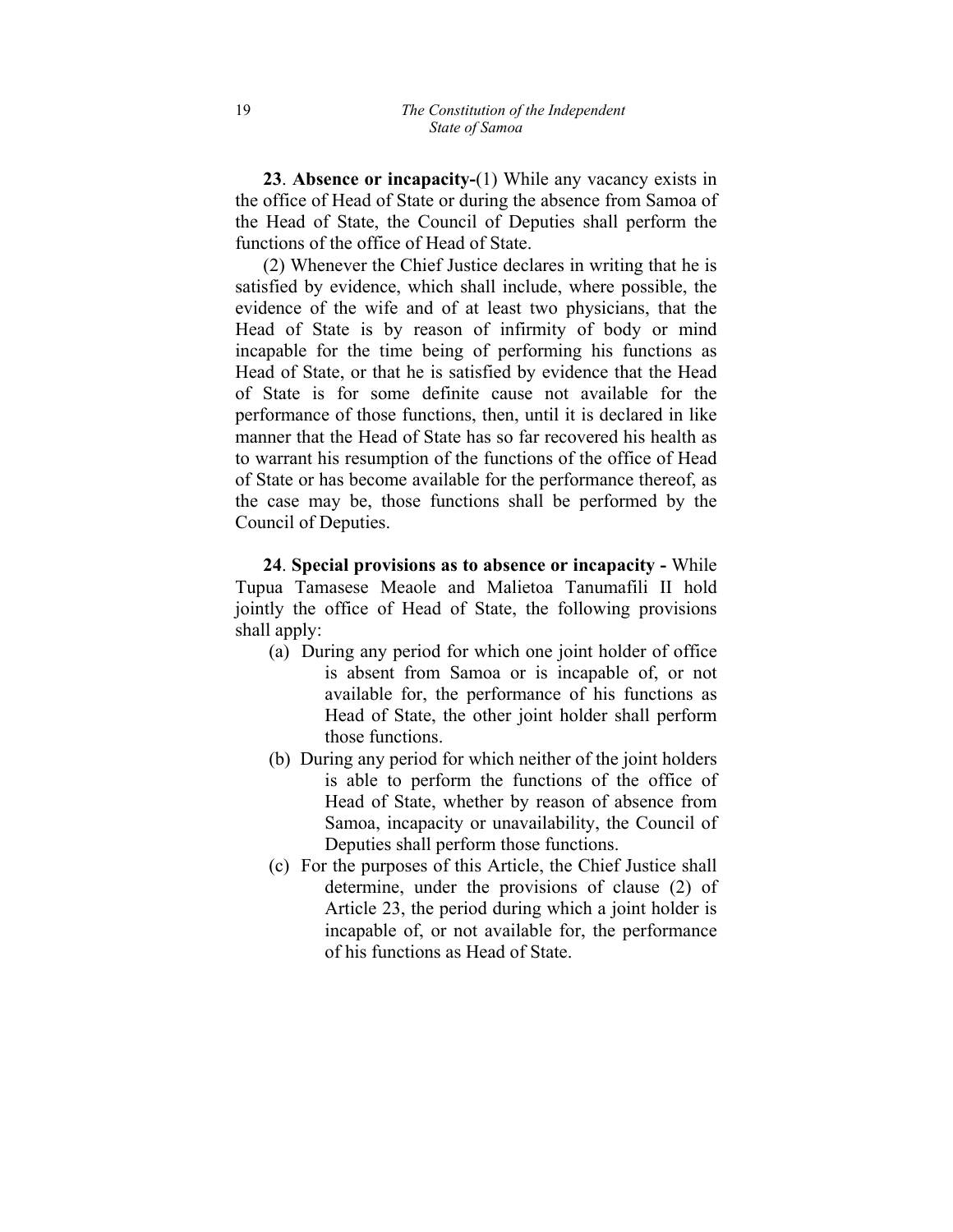**25**. **Council of Deputies-**(1) There shall be a Council of Deputies, which shall consist of one, two or three persons elected by the Legislative Assembly:

Provided that, if the Assembly shall not have elected a Council of Deputies, the Chief Justice shall assume the functions of the Council.

(2) A person shall not be qualified to be elected as, or to continue to be, a member of the Council of Deputies unless he is qualified to be elected as Head of State under the provisions of Article 18.

(3) An election of members of the Council of Deputies shall be held as soon as possible after each election of a Head of State:

Provided that, while the provisions of Article 17 are in force, an election of members of the Council of Deputies shall be held as soon as possible after Independence Day and, thereafter, at intervals of not less than four years and nine months and not more than five years and three months.

(4) If at any time the number of members of the Council of Deputies is less than three, the Legislative Assembly may elect as a member of the Council a person qualified to be elected under the provisions of clause (2), and any person so elected shall hold office until the next ensuing election held under the provisions of clause (3).

(5) Subject to the provisions of clause (2), a member of the Council of Deputies shall be eligible for re-election.

(6) A member of the Council of Deputies may resign his office by writing under his hand addressed to the Prime Minister, who shall forthwith advise the Speaker of the Legislative Assembly of that resignation.

(7) The Legislative Assembly may, on a motion carried by not less than two-thirds of the total number of Members of Parliament (including vacancies), remove from office a member of the Council of Deputies on the ground of stated misbehaviour or of infirmity of body or mind.

(8) The salaries of members of the Council of Deputies shall be determined by Act and shall be charged on the Treasury Fund, but an Act may provide that no such salary shall be payable to such a member for any period for which he is a full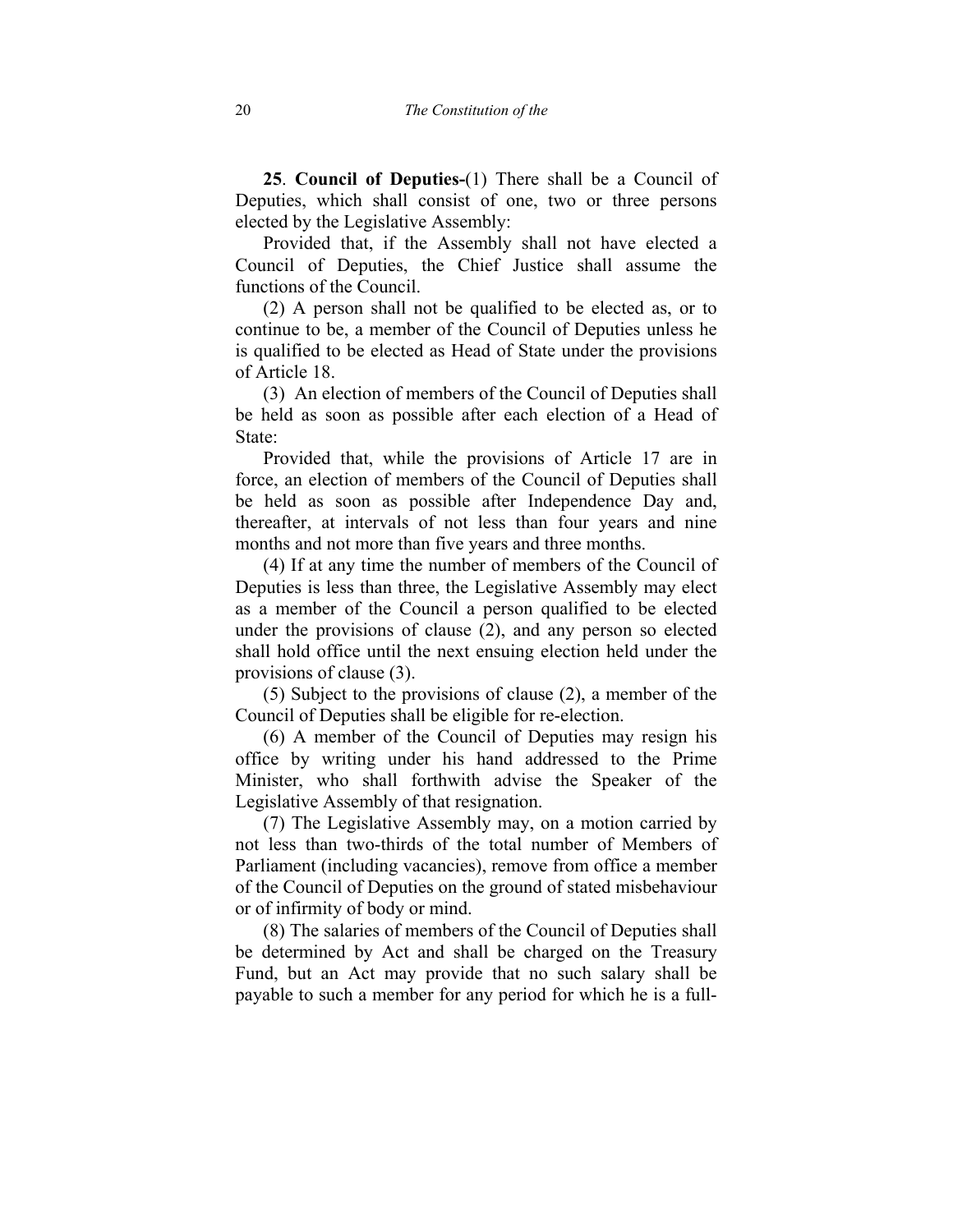time salaried employee of the Government. The salaries of such members shall not be diminished during their period of office, unless as part of a general reduction of salaries applied proportionately to all persons whose salaries are determined by Act.

(9) A member of the Council of Deputies shall not be qualified to be elected as a Member of Parliament:

Provided that the provisions of this clause shall not disqualified a member of the Council from being elected to the office of Head of State.

(10) The Council of Deputies shall determine which of its members shall, from time to time, preside over the Council.

(11) Subject to the provisions of this Constitution, the Council of Deputies may regulate its procedure in such manner as it thinks fit.

**26. Head of State to act on advice-**(1) Except as otherwise provided in this Constitution, the Head of State in the performance of his functions shall act on the advice of Cabinet, the Prime Minister or the appropriate Minister, as the case may be.

(2) If Cabinet, the Prime Minister or an appropriate Minister tenders advice to the Head of State as to the performance of any function of the Head of State and, if the Head of State does not, within seven days after the date on which the tendering of that advice comes to the notice of the Secretary to the Head of State, accept that advice or take some other action in relation thereto which he is entitled to take under the provisions of this Constitution or of any Act, the Head of State shall be deemed to have accepted that advice; and an instrument under the hand of the Secretary to Cabinet, acting on the instruction of the Prime Minister, to that effect shall operate as the performance of the function concerned in accordance with that advice.

**In clause (1) the words "one, two or" were substituted for the words "not more than" by s.3 of the Constitution Amendment Act (No.2) 1963.** 

**In clause (8) the words "but an Act may provide that no such salary shall be payable to such a member for any period for which he is a full-time salaried employee of the Government." were inserted by s.2 of the Constitution Amendment Act 1969.**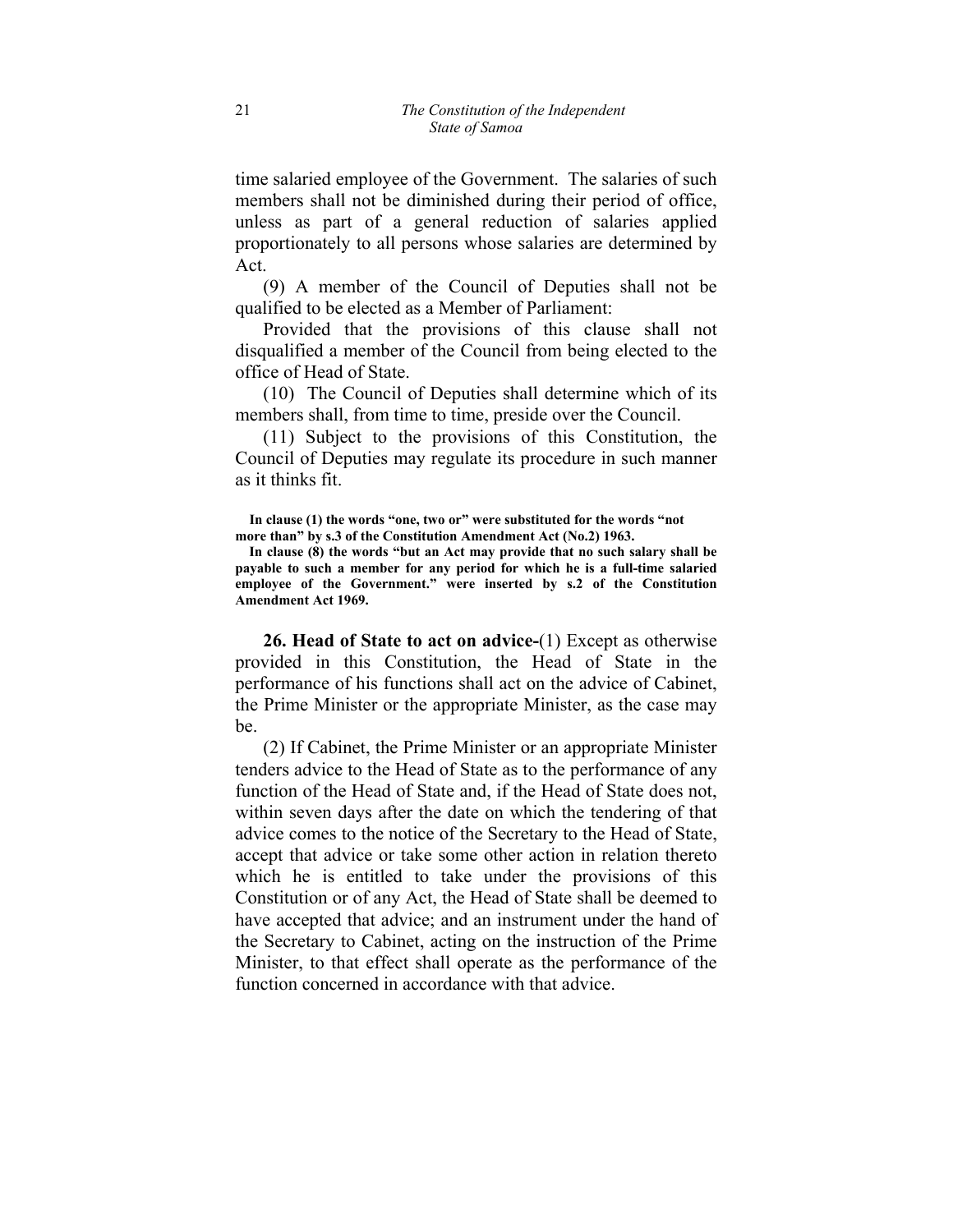**27. Information for Head of State -** It shall be the duty of the Prime Minister -

- (a) To arrange for the circulation to the Head of State of copies of the agenda and minutes of Cabinet and of all other papers laid before Cabinet at the time when they are circulated to Ministers; and
- (b) To furnish such information relating to the administration of the affairs of Samoa and proposals for legislation as the Head of State may call for.

**28. Oath of office -** The Head of State and each member of the Council of Deputies shall, before assuming the functions of his office, take and subscribe before the Chief Justice an oath in the form set out in the Third Schedule.

**29. Public Seal -** The Head of State shall keep and use the Public Seal of Samoa.

**30**. **Secretary to Head of State -** There shall be a Secretary to the Head of State.

## **PART IV**

## THE EXECUTIVE

**31**. **Executive power-**(1) The executive power of Samoa shall vest in the Head of State and shall be exercised by him under the provisions of this Constitution.

(2) Nothing in clause (1) shall prevent Parliament from conferring by Act functions on authorities other than the Head of State.

**32**. **Cabinet-**(1) There shall be a Cabinet of Ministers, who shall have the general direction and control of the executive government of Samoa and shall be collectively responsible therefor to Parliament.

- (2) Cabinet shall be appointed as follows:
- (a) The Head of State shall appoint as Prime Minister to preside over Cabinet a Member of Parliament who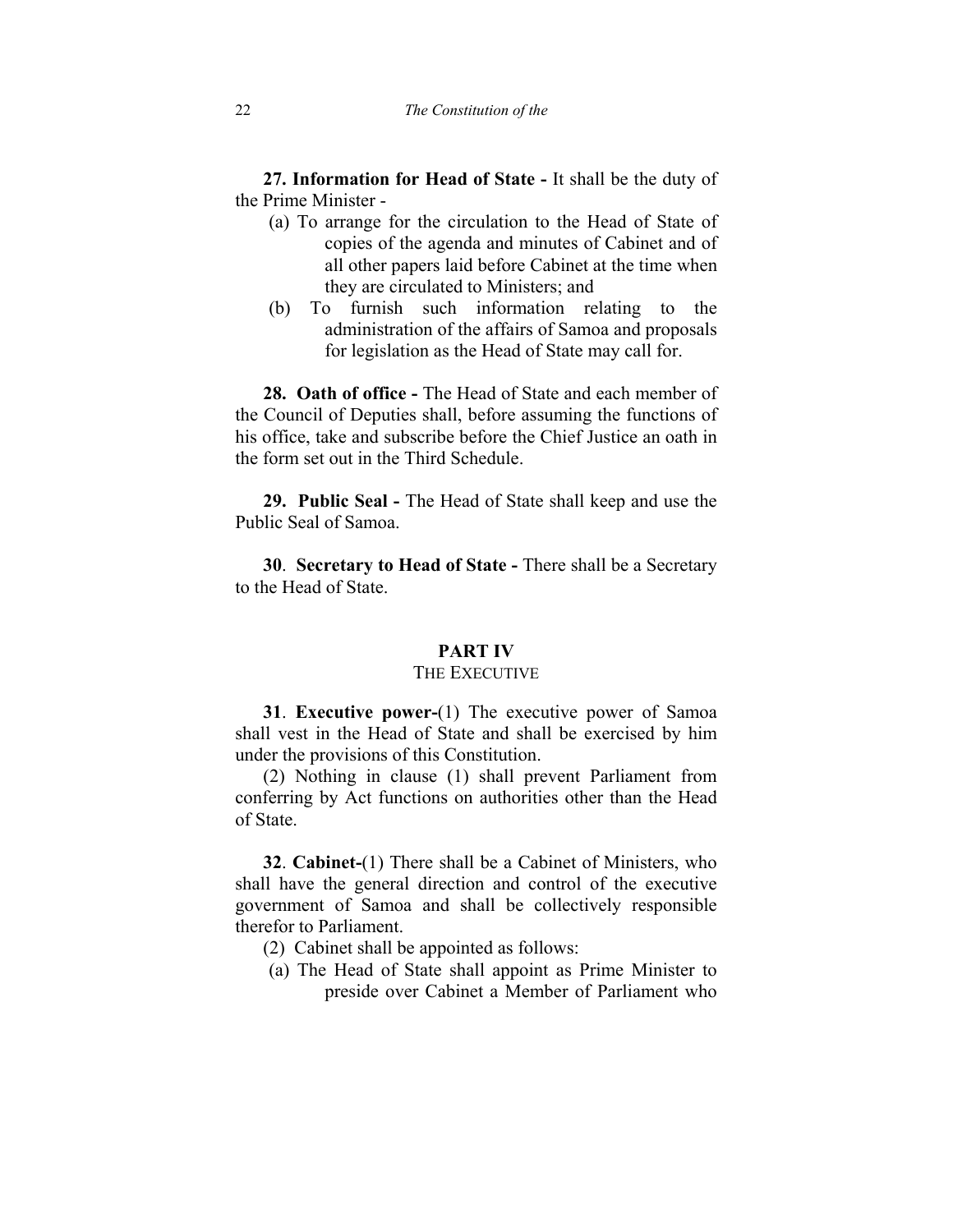commands the confidence of a majority of the Members of Parliament.

- (b) The Head of State shall, acting on the advice of the Prime Minister appoint not fewer than eight nor more than twelve Members of Parliament to be Ministers.
- (ba) The Head of State shall, acting on the advice of the Prime Minister, appoint one of the Ministers appointed under subclause (b) to be Deputy Prime Minister.
- (c) If an appointment is to be made while the Legislative Assembly is dissolved, a person who was a Member of Parliament immediately before the Assembly was last dissolved may be appointed to be Prime Minister or a Minister.
- (d) Appointments under the provisions of this clause shall be made by the Head of State by instrument under the Public Seal.
- (e) The Head of State shall, acting on the advice of the Prime Minister, appoint another Member or Members of Parliament to be a Minister or Ministers as soon as possible after the number of Ministers falls below the number appointed pursuant to subclause (b) of this clause by reason of the office of any Minister or Ministers becoming vacant, so that the number of Ministers (in addition to the Prime Minister) shall be restored to the number appointed pursuant to subclause (b) of this clause as soon as possible.

 **Clause 2 subclause (b) was amended by omitting numeral "8" and substituting "not fewer than eight nor more than twelve" by s.2 (a) of the Constitution Amendment Act 1991.** 

 **Subclause (e) added to clause (2) by s.4 of the Constitution Amendment Act (No.2) 1963, was amended by omitting numeral "8" wherever that number appeared and substituting "the number appointed pursuant to subclause (b) of this clause." by s.2 (b) of the Constitution Amendment Act 1991.** 

 **Clause 2 was amended by inserting (ba) = (ea) in the Samoan language, by section 4(1) of the Constitution Amendment Act 2000. Commencement Order 2nd March 2001 – S.R.2001/2.**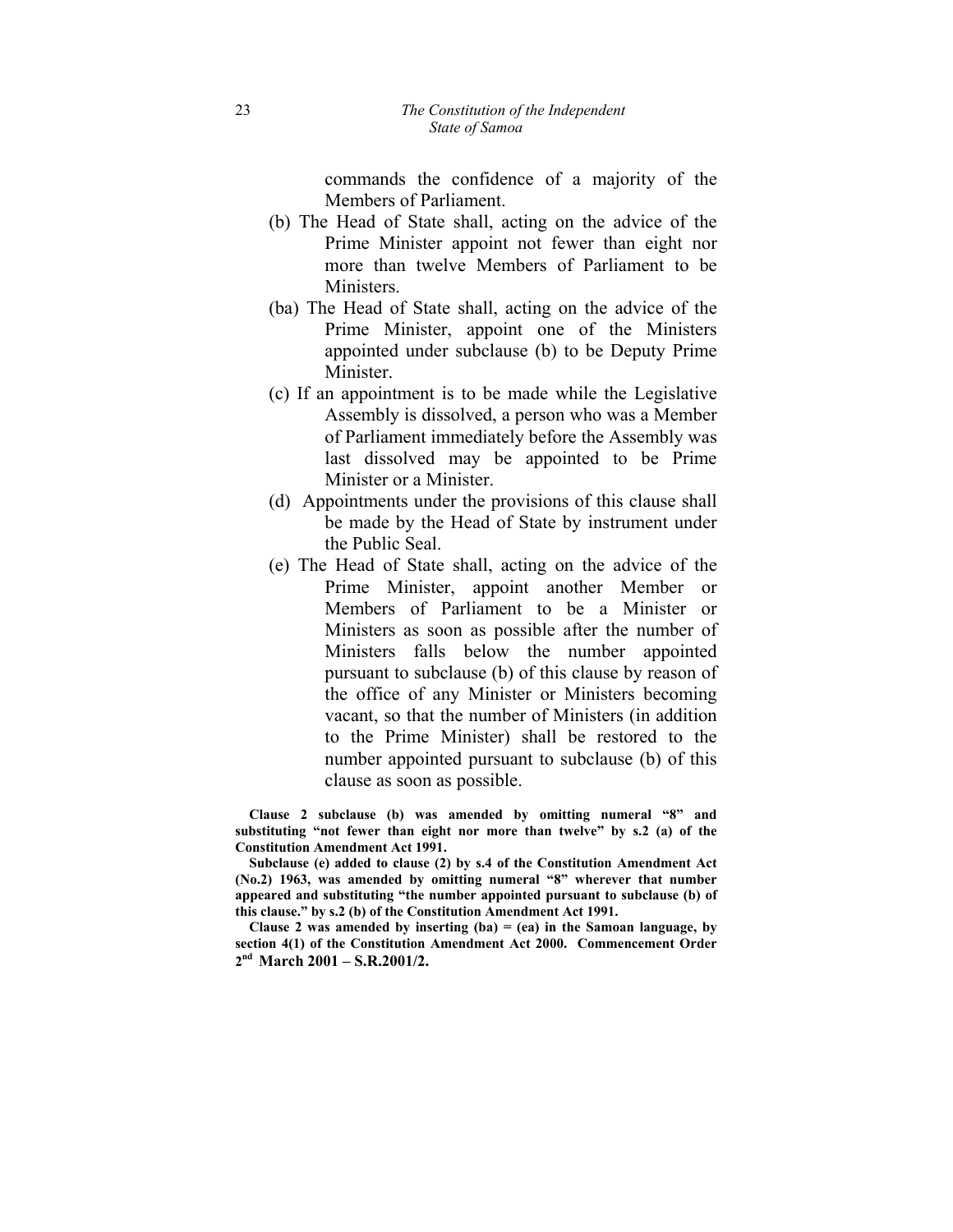**33. Vacation of Office-**(1) The appointment of the Prime Minister who is in office at the commencement of the first session of the Legislative Assembly following a dissolution thereof shall be terminated by the Head of State on the seventh day of that session if the Prime Minister has not sooner resigned.

(2) The appointment of the Prime Minister shall also be terminated by the Head of State -

- (a) If the Prime Minister ceases to be a Member of Parliament for any reason other than a dissolution of the Legislative Assembly; or
- (b) If the Legislative Assembly passes a motion in express words of no confidence in Cabinet or if Cabinet is defeated on any question or issue which the Prime Minister has declared to be a question or issue of confidence:

Provided that, if after the passing of such a motion or after that defeat the Prime Minister so requests, the Head of State may dissolve the Legislative Assembly instead of terminating the appointment of the Prime Minister; or

- (c) If the Prime Minister resigns his office by writing under his hand addressed to the Head of State; or
- (d) If the Prime Minister is absent from Samoa without written permission given by the Head of State, acting in his discretion.
- (3) The office of any other Minister shall become vacant -
- (a) If the appointment of the Prime Minister has been terminated under the provisions of clause (1) or clause (2); or
- (b) If the appointment of the Minister to that office is revoked by the Head of State, acting on the advice of the Prime Minister, by instrument under the Public Seal; or
- (c) If the Minister ceases to be a Member of Parliament for any reason other than a dissolution of the Legislative Assembly; or
- (d) If the Minister resigns his office by writing under his hand addressed to the Head of State; or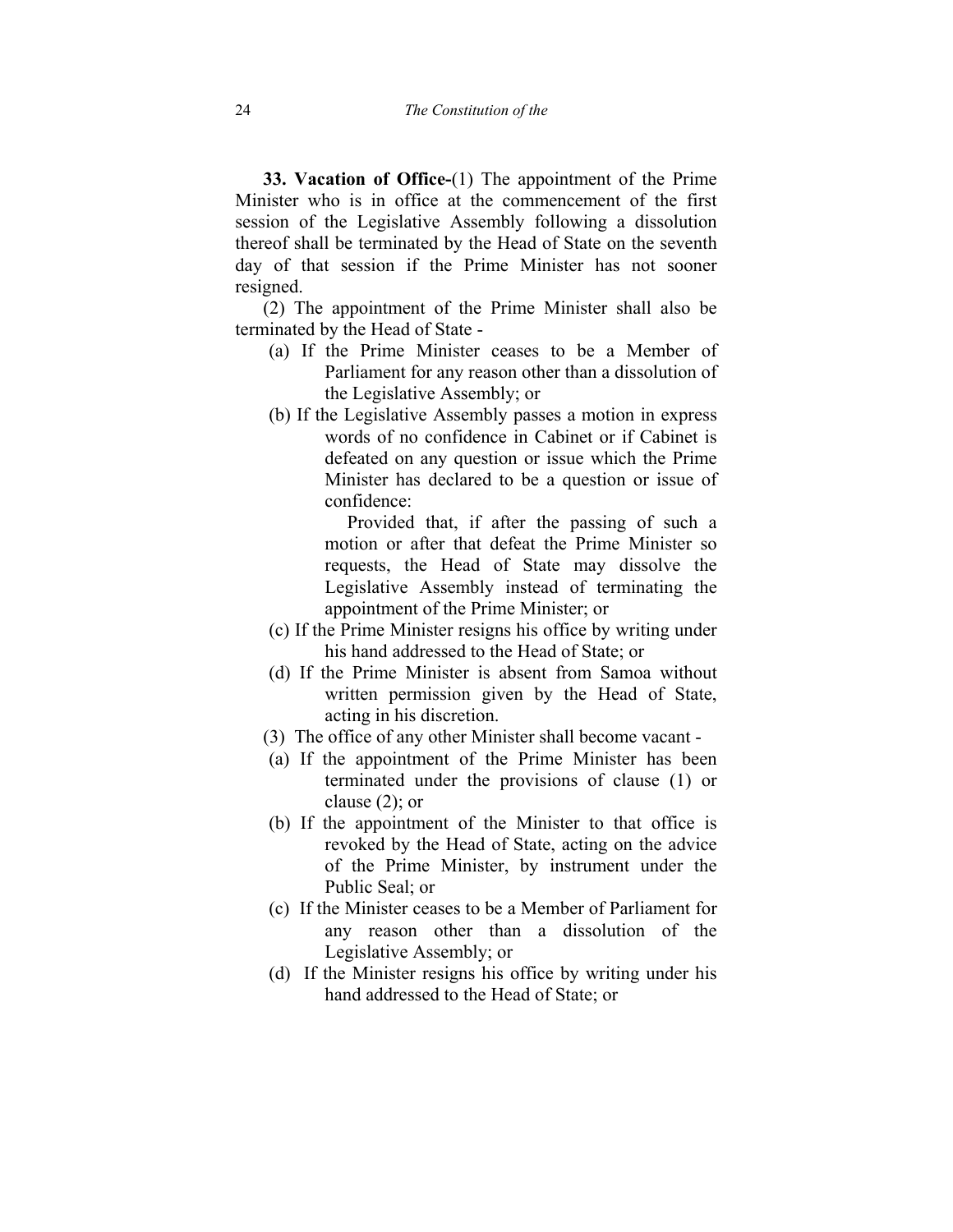(e) If the Minister is absent from Samoa without written permission given by the Head of State, acting on the advice of the Prime Minister.

(4) Whenever, by reason of illness or of absence from Samoa with the written permission of the Head of State, the Prime Minister is temporarily prevented from performing in Samoa, the functions of his office, the Head of State may, by instrument under the Public Seal, appoint the Deputy Prime Minister to perform those functions, or another Minister where this is not possible, until such time as the Prime Minister is capable of again performing them or has vacated his Office.

(5) The power conferred on the Head of State under the provisions of clause (4) shall be exercised by the Head of State, acting in his discretion, if in his opinion it is impracticable to obtain the advice of the Prime Minister by reason of the illness or absence of the Prime Minister and, in any other case, shall be exercised by the Head of State, acting on the advice of the Prime Minister.

(6) The Head of State, acting on the advice of the Prime Minister, may by instrument under the Public Seal -

- (a) Declare a Minister to be by reason of illness temporarily incapable of performing his functions as a Minister; or
- (b) Suspend a Minister during the period of any investigation or inquiry into the conduct of that Minister.

(7) Any Minister in respect of whom action has been taken under the provisions of clause (6) shall not perform any of the functions of his office or sit in or otherwise take part in the proceedings of Cabinet until the Head of State, acting on the advice of the Prime Minister, has revoked the aforesaid instrument under the Public Seal.

**Clause 4 was substituted by section 4(2) of the Constitution Amendment Act 2000. Commencement Order 2nd March 2001 – S.R. 2001/2.** 

**34. Official oath -** Every Minister shall, before assuming the functions of his office, take and subscribe before the Head of State an oath in the form set out in the Third Schedule.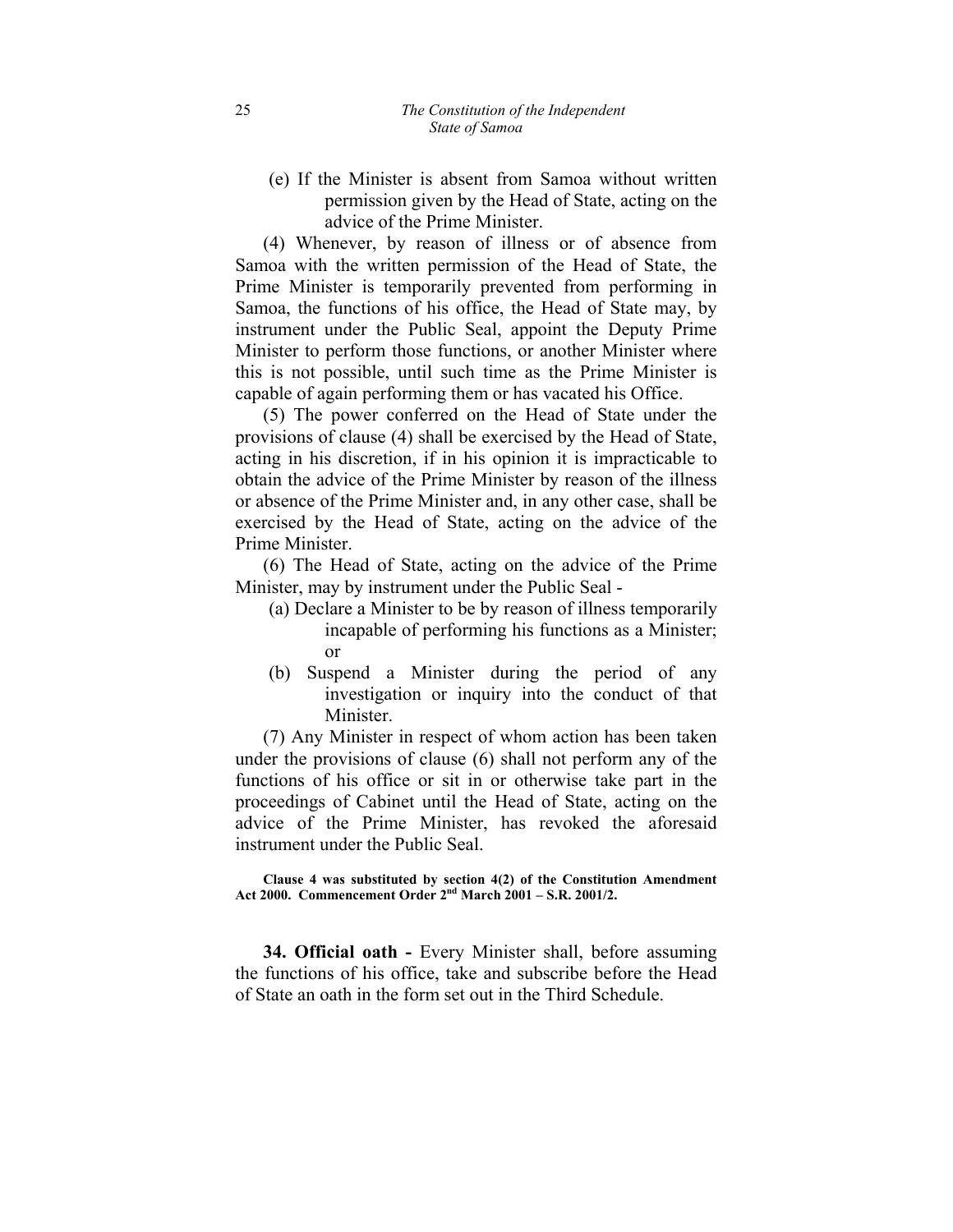**35. Assignment of responsibilities to Ministers-**(1) The Prime Minister may, by direction in writing under his hand -

- (a) Charge any Minister with the responsibility for any Department or subject; and
- (b) Revoke or vary any direction given under the provisions of this clause.

(2) The Prime Minister may retain in his charge any Department or subject.

**36. Summoning of Cabinet -** Cabinet shall be summoned only by the Prime Minister or, in his absence, by such Minister as the Prime Minister shall appoint in that behalf.

**37**. **Cabinet procedure-**(1) Subject to the provisions of this Constitution, Cabinet may regulate its procedure (including the fixing of a quorum) in such manner as it thinks fit.

(2) There shall be a Secretary to Cabinet.

(3) Cabinet shall not be disqualified for the transaction of business by reason of any vacancy in the number of its members and any proceedings of Cabinet shall be valid notwithstanding that some person who was not entitled to do so sat or voted in Cabinet or otherwise took part in the proceedings.

(4) It shall be the duty of the Prime Minister, if the Head of State so requires, to submit for the consideration of Cabinet any matter on which a decision has been taken by a Minister (including the Prime Minister) but which has not been considered by Cabinet.

(5) A decision of Cabinet shall be recorded in minutes which shall, under the hand of the Secretary to Cabinet, be communicated to the Secretary to the Head of State within twenty-four hours of the making of the decision.

(6) A decision of Cabinet shall not take effect except under the provisions of Article 38.

**38. When decisions of Cabinet are to take effect-**(1) A decision of Cabinet shall take effect -

(a) On its approval by the Head of State, acting in his discretion; or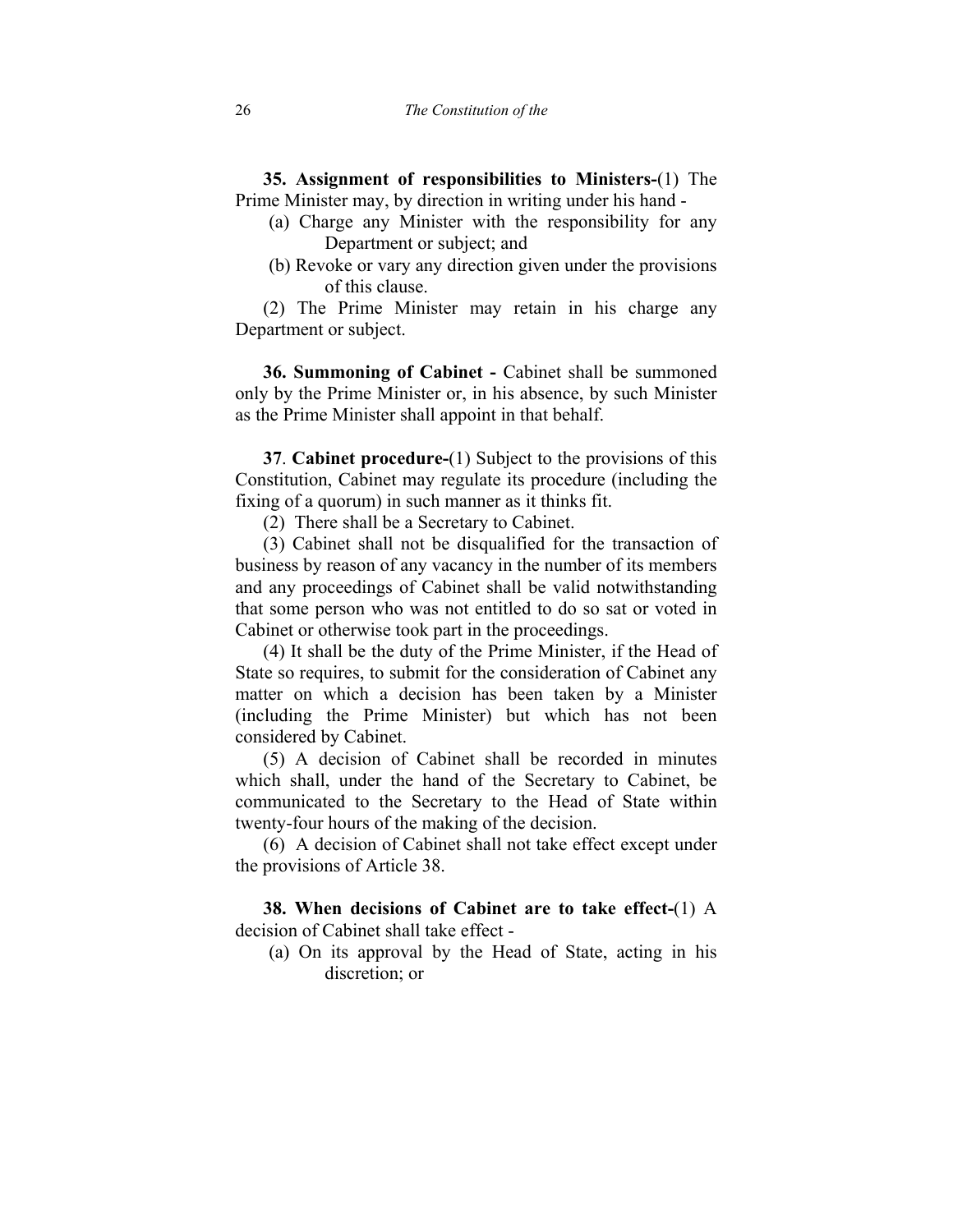- (b) On the expiry of four days after the date of the decision, unless a meeting of the Executive Council is sooner held under the provisions of Article 40; or
- (c) If the issue involved in the decision is, in the opinion of a majority of Ministers present and voting at the meeting at which the decision is taken, of extreme urgency, on the expiry of one day after the date of the decision, unless a meeting of the Executive Council is sooner held under the provisions of Article 40; or

(d) Under the provisions of Article 40.

(2) For the purposes of subclauses (b) and (c) of clause (1), the date of a decision of Cabinet shall be the date on which the minutes in which the decision is recorded are communicated to the Secretary to the Head of State under the provisions of clause (5) of Article 37.

(3) An instrument under the hand of the Secretary to Cabinet certifying that a decision of Cabinet has taken effect shall be conclusive evidence that that decision has taken effect.

**39**. **Executive Council-**(1) There shall be an Executive Council of Samoa, which shall consist of:

- (a) The Head of State:
- (b) The Prime Minister and Ministers holding office under the provisions of Articles 32 and 33.

(2) Subject to the provisions of this Constitution, the Executive Council may regulate its procedure (including the fixing of a quorum) in such manner as it thinks fit.

(3) The Secretary to Cabinet shall be Clerk of the Executive Council.

**40. Consideration of Cabinet decisions by Executive Council-**(1) The Head of State, acting in his discretion, or the Prime Minister may summon a meeting of the Executive Council to consider any decision recorded in the minutes of a Cabinet meeting.

(2) If at a meeting of the Executive Council thus summoned the Head of State supports the decision concerned, that decision shall take effect as a decision of Cabinet.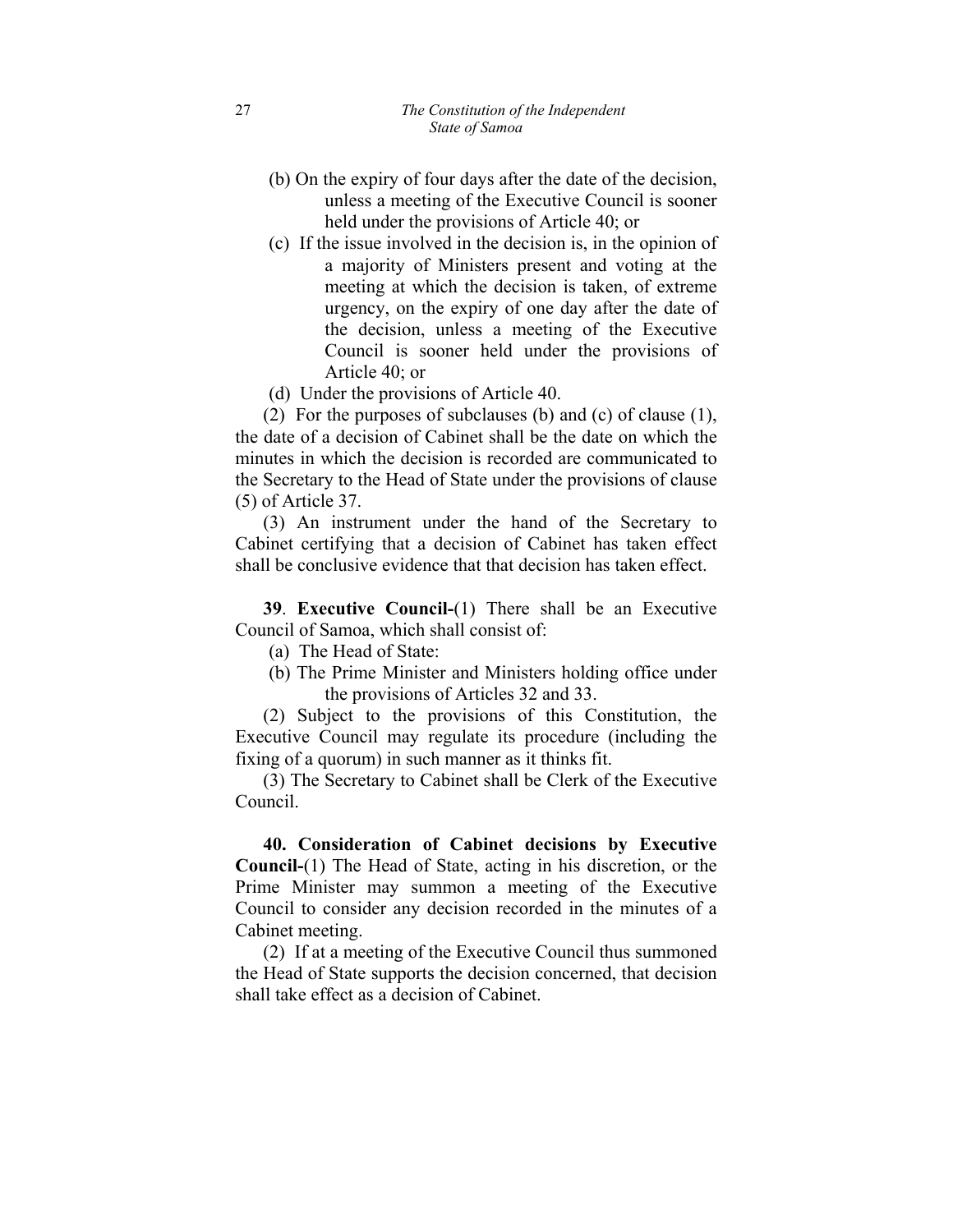(3) If at a meeting of the Executive Council thus summoned the Head of State opposes the decision concerned or requests any amendment thereto, Cabinet shall thereupon be summoned under the provisions of Article 36 and requested to reconsider that decision.

(4) If Cabinet after that reconsideration reaffirms its original decision or accepts the amendment requested by the Head of State, the original decision or the decision as so amended, as the case may be, shall forthwith take effect as a decision of Cabinet.

(5) If Cabinet after that reconsideration adopts a decision which incorporates an amendment to its original decision, other than an amendment requested by the Head of State under the provisions of clause (3), the decision as so amended shall operate as a new decision of Cabinet to which the provisions of clauses (5) and (6) of Article 37 shall apply.

**41**. **Attorney-General-**(1) The Head of State, acting on the advice of the Prime Minister, shall appoint an Attorney-General, who shall be a person qualified to be a Judge of the Supreme Court.

(2) The Attorney-General shall advise on legal matters referred to him by the Head of State, Cabinet, the Prime Minister or a Minister and shall have power, exercisable in his discretion, to institute, conduct or discontinue any proceedings for an offence alleged to have been committed.

(3) The Attorney-General shall have a right of audience in, and shall take precedence over any other person appearing before, any court or tribunal.

(4) The powers of the Attorney-General may be exercised by him in person or by officers subordinate to him, acting under and in accordance with his general or special instructions.

(5) The Attorney-General shall hold office for such term or terms and under such conditions as may be determined by the Head of State, acting on the advice of the Prime Minister.

## **PART V**

## PARLIAMENT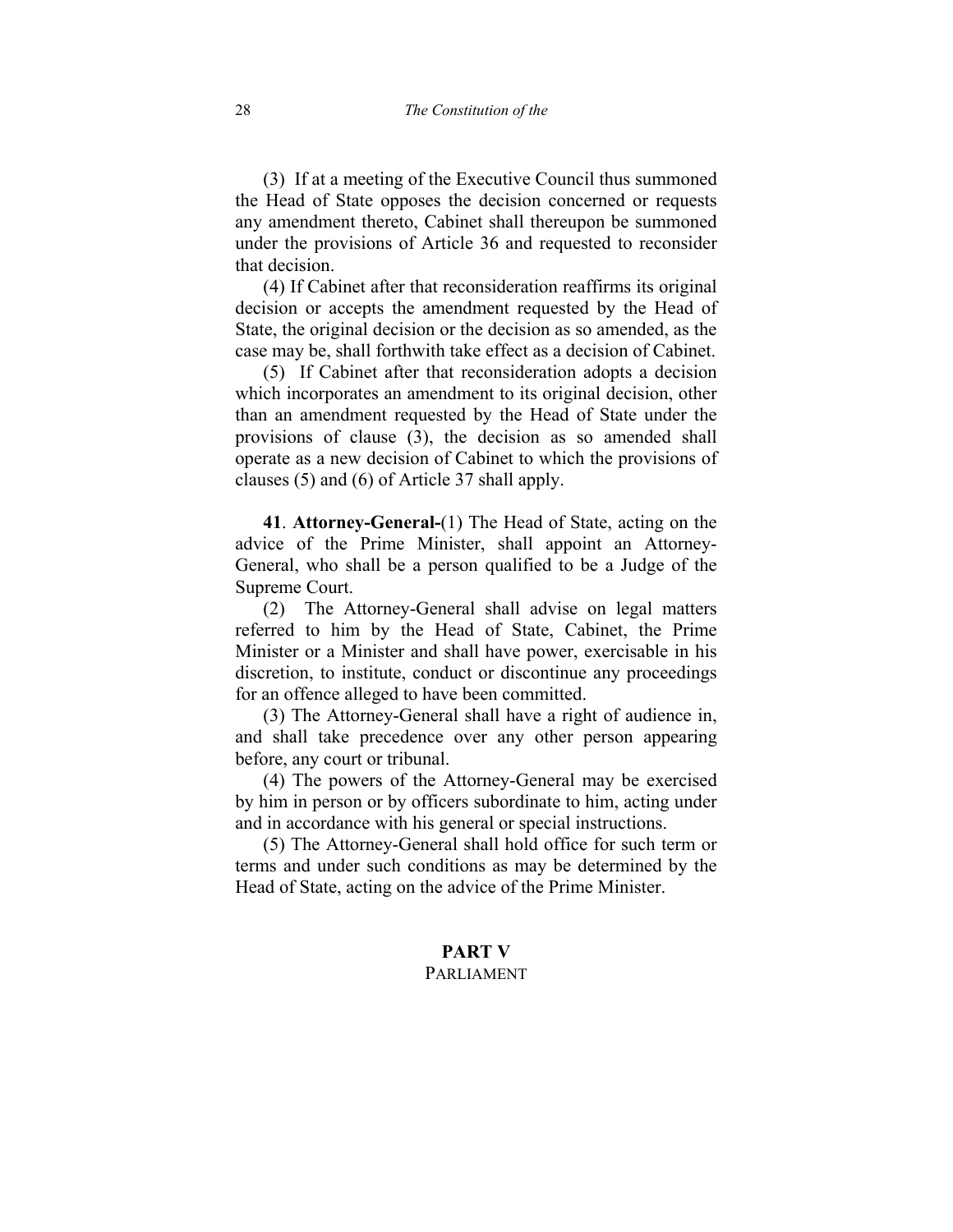**42**. **Parliament -** There shall be a Parliament of Samoa, which shall consist of the Head of State and the Legislative Assembly.

**43**. **Power to make laws -** Subject to the provisions of this Constitution, Parliament may make laws for the whole or any part of Samoa and laws having effect outside as well as within Samoa.

**44**. **Members of the Legislative Assembly-**(1) The Legislative Assembly shall consist of:

- (a) One member elected for each of 41 territorial constituencies having such names and boundaries and including such villages or sub-villages or villages and sub-villages as are prescribed from time to time by Act:
- (aa) Six additional members being one additional member elected for each of such 6 of those territorial constituencies as are prescribed from time to time by Act.
- (b) Members elected by those persons whose names appear on the individual voters' roll.

(2) The number of members to be elected under the provisions of subclause (b) of clause (1) shall be determined under the provisions of the Second Schedule.

(3) Subject to the provisions of this Constitution, the mode of electing members of the Legislative Assembly, the terms and conditions of their membership, the qualifications of electors, and the manner in which the roll for each territorial constituency and the individual voters roll shall be established and kept shall be prescribed by law.

(4) Members of the Legislative Assembly shall be known as Members of Parliament.

 **Subclause (a) of clause (1) was substituted for the original subclause (a) by s.2 of the Constitution Amendment Act 1963.** 

**The original subclause (aa) of clause (1) substituted by s.2 of the Constitution Amendment Act 1963, was repealed and replaced by s.2 of the Constitution Amendment Act (No.2) 1991.**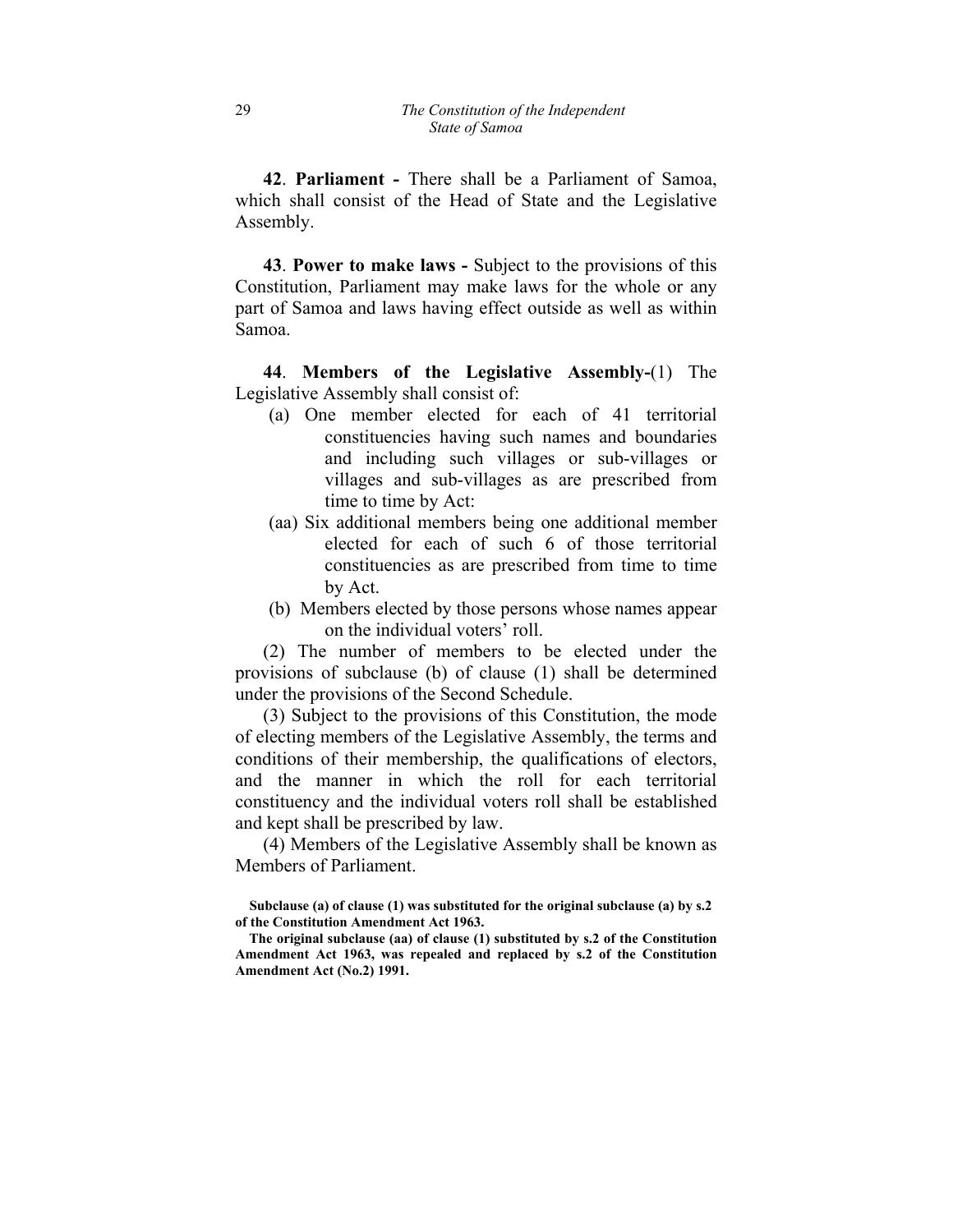**45**. **Qualifications for membership-**(1) Any person shall be qualified to be elected as a Member of Parliament who -

- (a) Is a citizen of Samoa; and
- (b) Is not disqualified under the provisions of this Constitution or of any Act.

(2) If any person other than a person qualified under the provisions of clause (1) is elected as a Member of Parliament, the election of that person shall be void.

**46**. **Tenure of office of members-**(1) Every Member of Parliament shall cease to be a Member at the next dissolution of the Legislative Assembly after he has been elected or previously thereto if his seat becomes vacant under the provisions of clause (2).

(2) The seat of a Member of Parliament shall become vacant-

- (a) Upon his death; or
- (b) If he resigns his seat by writing under his hand addressed to the Speaker; or
- (c) If he ceases to be a citizen of Samoa; or
- (d) If he becomes disqualified under the provisions of this Constitution or of any Act.

**47**. **Decisions on questions as to membership -** All questions that may arise as to the right of any person to be or to remain a Member of Parliament shall be referred to and determined by the Supreme Court.

**48**. **Filling vacancies -** Whenever the seat of a Member of Parliament becomes vacant under the provisions of clause (2) of Article 46, the Speaker shall, by writing under his hand, report that vacancy to the Head of State, and the vacancy shall be filled by election in the manner provided by law.

**49**. **Election of Speaker-**(1) The Legislative Assembly shall, immediately when it first meets after a general election and as soon as possible after any vacancy occurs in the office of Speaker otherwise than by reason of a dissolution of the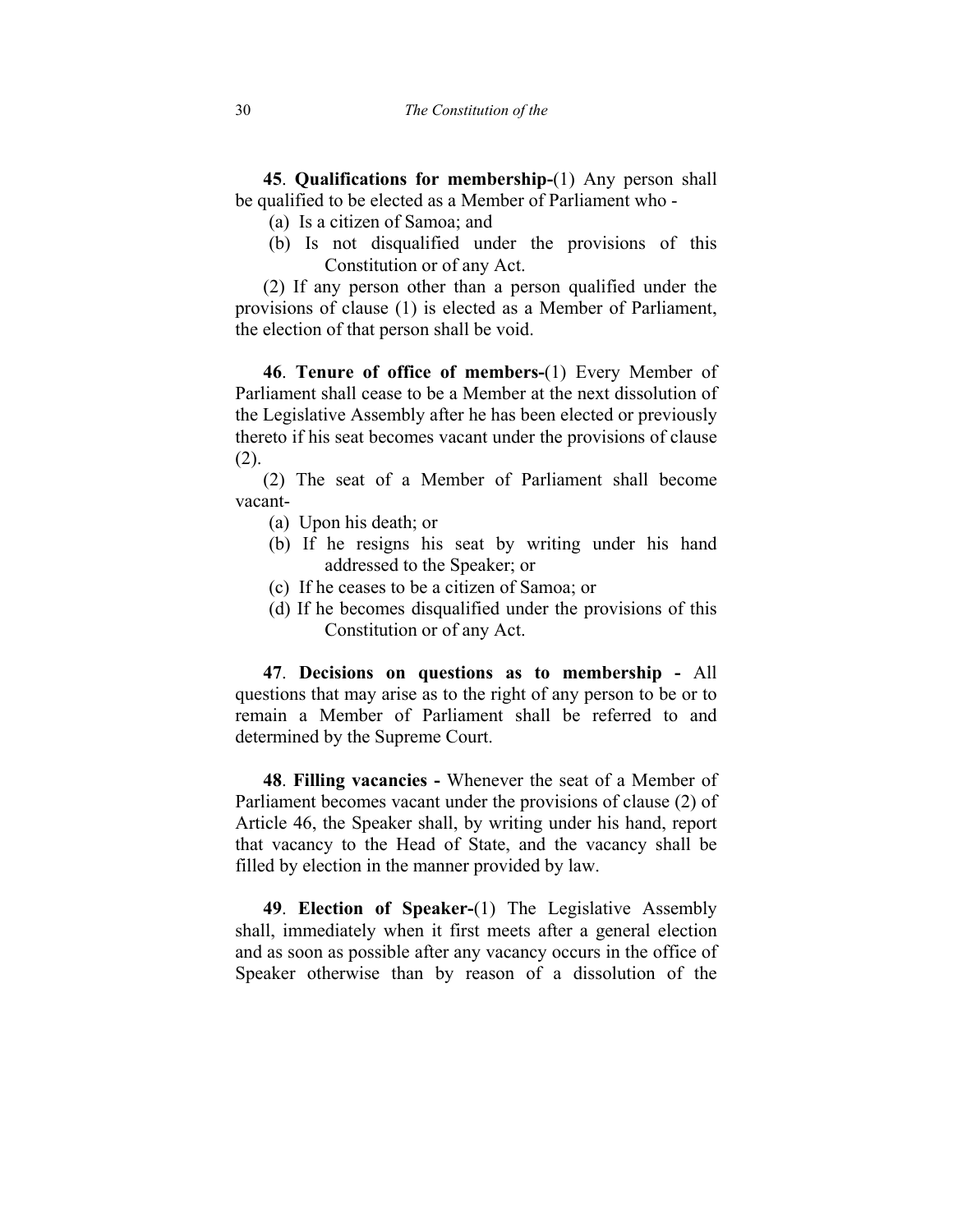Assembly, elect a Member of Parliament to be Speaker of the Legislative Assembly.

(2) The Speaker, upon being elected and before assuming the functions of his office, shall take and subscribe before the Head of State an Oath of Allegiance in the form set out in the Third Schedule.

(3) The Speaker may at any time resign his office by writing under his hand addressed to the Clerk of the Legislative Assembly and shall vacate his office -

(a) If he ceases to be a Member of Parliament; or

(b) If he is appointed to be a Minister.

**50**. **The Deputy Speaker-**(1) The Legislative Assembly may elect a Member of Parliament, not being a Minister, to be Deputy Speaker.

(2) The Deputy Speaker may at any time resign his office by writing under his hand addressed to the Clerk of the Legislative Assembly and shall vacate his office -

(a) If he ceases to be a Member of Parliament; or

(b) If he is appointed to be a Minister; or

(c) If he is elected to be Speaker.

(3) Subject to the provisions of this Constitution, the functions conferred under the provisions of this Constitution upon the Speaker shall, if there is no person holding the office of Speaker or if the Speaker is absent from Samoa or is otherwise unable to perform those functions, be performed by the Deputy Speaker.

**51. Clerk of the Legislative Assembly -** There shall be a Clerk of the Legislative Assembly.

**52 Meetings of the Legislative Assembly -** The Legislative Assembly shall meet at such times and at such places as the Head of State appoints from time to time in that behalf by notice published in the *Samoa Gazette* and recorded in the *Savali*:

Provided that the assembly shall meet not later than fortyfive days after the holding of a general election and at least once in every year thereafter, so that a period of twelve months shall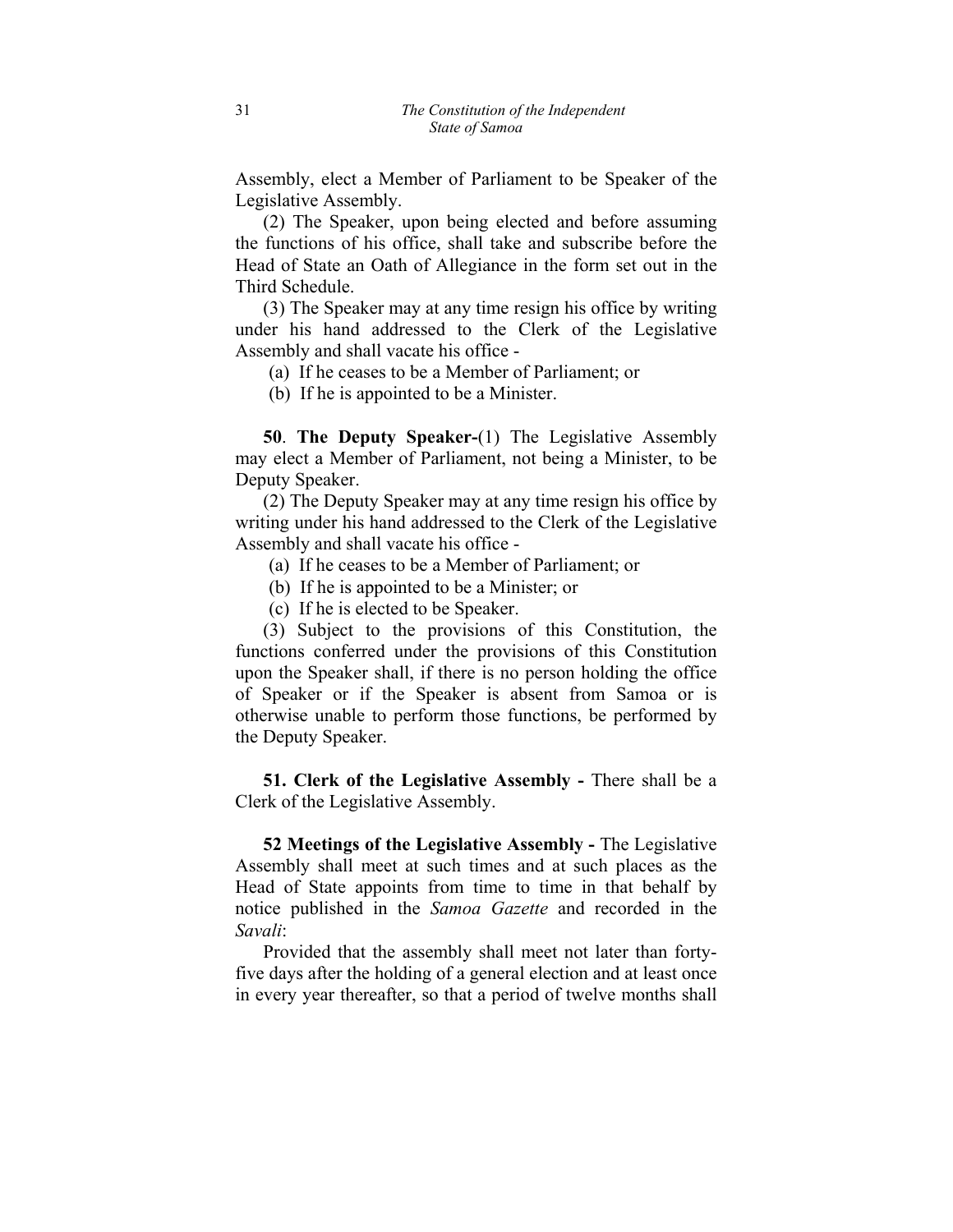not intervene between the last sitting of the Assembly in one session and the first sitting thereof in the next session.

**53. Standing Orders -** Subject to the provisions of this Constitution, the Legislative Assembly may make, amend and repeal standing orders regulating its procedure.

**54. Languages-**(1) All debates and discussions in the Legislative Assembly shall be conducted in the Samoan language and the English language.

(2) The Minutes and the debates of the Legislative Assembly, every bill introduced therein, every paper presented thereto, and all minutes of proceedings, minutes of evidence and reports of committees of the Assembly shall be in the Samoan language and the English language.

**55**. **Presiding over Legislative Assembly -** The Speaker, or in his absence the Deputy Speaker, shall preside over sittings of the Legislative Assembly. In the absence from any sitting of both the Speaker and the Deputy Speaker, the Members of Parliament present shall choose one of their number (not being a Minister) to preside over that sitting.

**56**. **Proceedings are valid -** The Legislative Assembly shall not be disqualified for the transaction of business by reason of any vacancy among the Members of Parliament, including any vacancy not filled at a general election, and any proceedings therein shall be valid notwithstanding that some person who was not entitled to do so sat or voted in the Assembly or otherwise took part in the proceedings.

**57**. **Quorum -** No business shall be transacted at any sitting of the Legislative Assembly if objection is taken by any Member of Parliament present that the number of Members present is (besides the Speaker or other Member presiding) fewer than one-half of the total number of Members of Parliament (excluding vacancies).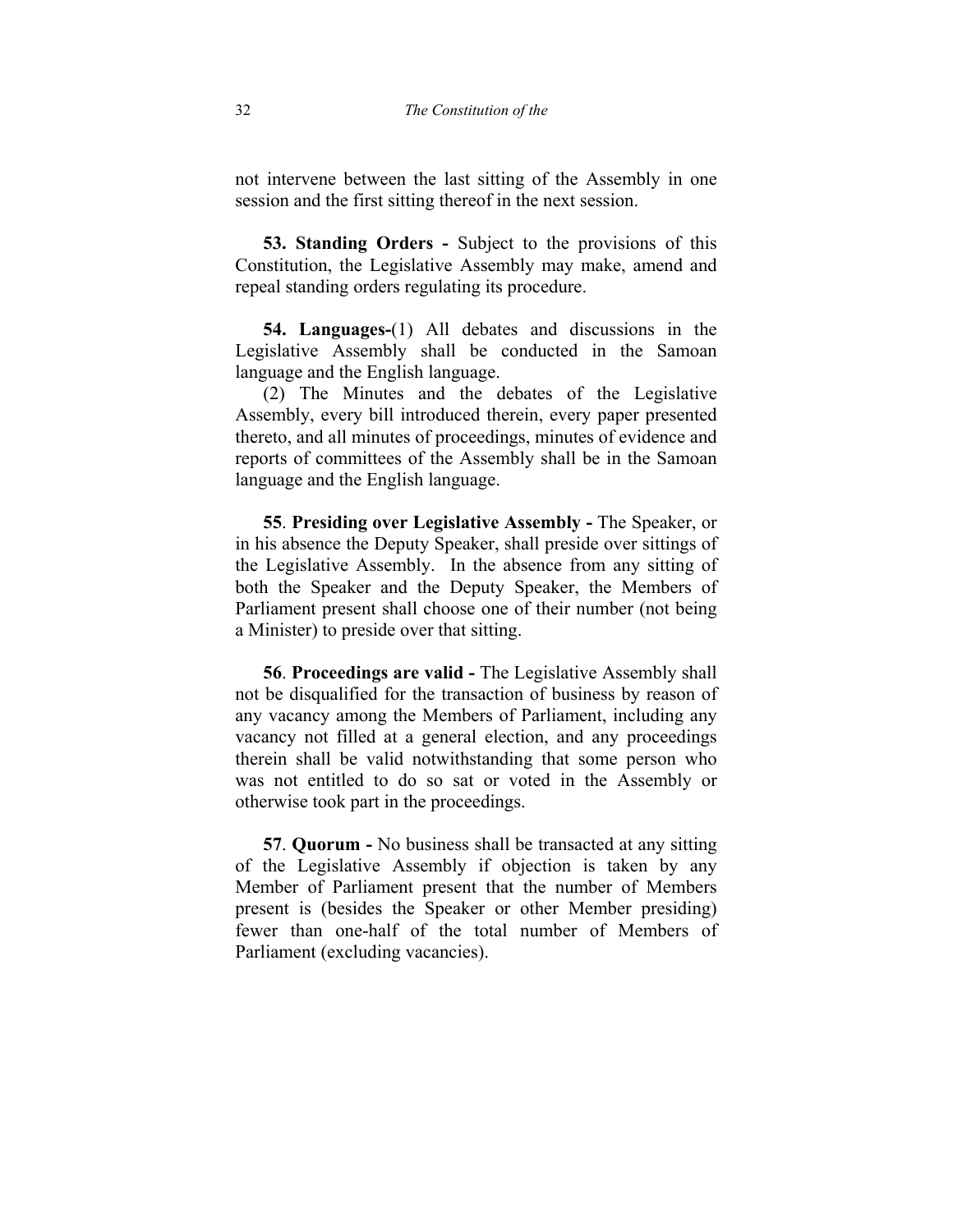**58**. **Voting-**(1) Except as otherwise provided in this Constitution, every question before the Legislative Assembly shall be decided by a majority of the votes of the Members of Parliament present.

(2) The Speaker, or the Deputy Speaker or any other Member of Parliament while presiding over a sitting of the Legislative Assembly in the absence of the Speaker, shall not have a deliberative vote but, in the case of an equality of votes, shall have a casting vote.

**59. Introduction of bills etc. into Legislative Assembly -**  Subject to the provisions of this Part and of the Standing Orders of the Legislative Assembly, any Member of Parliament may introduce any bill or propose any motion for debate in the Assembly or present any petition to the Assembly, and the same shall be considered and disposed of under the provisions of the Standing Orders:

Provided that, except upon the recommendation or with the consent of the Head of State, the Assembly shall not proceed upon any bill which, in the opinion of the Speaker, the Deputy Speaker or other Member of Parliament presiding, would dispose of or charge the Treasury Fund or any other public fund or account, or revoke or alter any disposition thereof or charge thereon, or impose, alter or repeal any tax, rate or duty.

**60**. **Bills assented to become Acts of Parliament-**(1) No bill shall become a law until the Head of State has given his assent thereto.

(2) Whenever a bill which has been passed by the Legislative Assembly is presented to the Head of State for his assent, he shall, acting on the advice of the Prime Minister, declare that he assents to the bill or that he refuses his assent to the bill.

(3) A law assented to by the Head of State as herein provided shall be known as an Act of Parliament and shall come into force either on the day on which it is assented to, or on any date (whether earlier or later than the date on which it is assented to) specified in that behalf in the Act.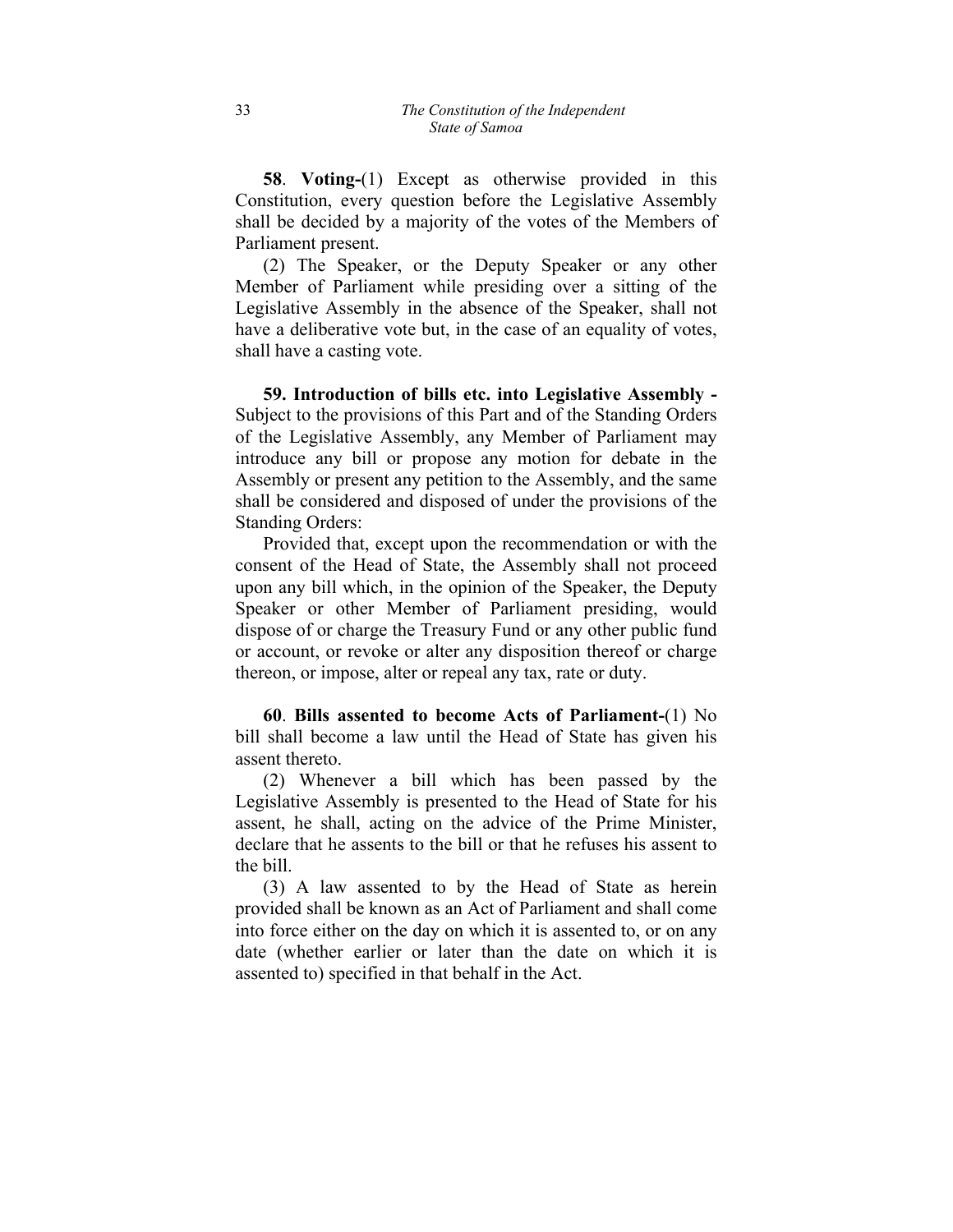**61**. **Oath of Allegiance -** Except for the purpose of enabling this Article to be complied with and for the election of a Speaker, no Member of Parliament shall sit or vote in the Legislative Assembly until he shall have taken and subscribed before the Assembly an Oath of Allegiance in the form set out in the Third Schedule.

**62**. **Privileges of Legislative Assembly -** The privileges, immunities and powers of the Legislative Assembly, of the committees thereof and of Members of Parliament may be determined by Act:

Provided that no such privilege or power may extend to the imposition of a fine or to committal to prison for contempt or otherwise, unless provision is made by Act for the trial and punishment of the person concerned by the Supreme Court.

**63**. **Prorogation and dissolution of Legislative Assembly-** (1) The Head of State may at any time, by notice published in the *Samoa Gazette,* prorogue the Legislative Assembly.

(2) If, at any time, the office of Prime Minister is vacant, the Head of State shall, by notice published in the *Samoa Gazette,* dissolve the Legislative Assembly as soon as he is satisfied, acting in his discretion, that a reasonable period has elapsed since that office was last vacated and that there is no Member of Parliament likely to command the confidence of a majority of the Members.

(3) The Head of State may at any time, by notice published in the *Samoa Gazette,* dissolve the Legislative Assembly, if he is advised by the Prime Minister to do so, but shall not be obliged to act in this respect in accordance with the advice of the Prime Minister unless he is satisfied, acting in his discretion, that, in tendering that advice, the Prime Minister commands the confidence of a majority of the Members of Parliament.

(4) The Head of State shall dissolve the Legislative Assembly at the expiry of five years from the date of the last preceding general election, if it has not been sooner dissolved.

**Clause 4 was amended by substituting "5 years" for the original "3 years" by s.2 of the Constitution Amendment Act (No.3) 1991.**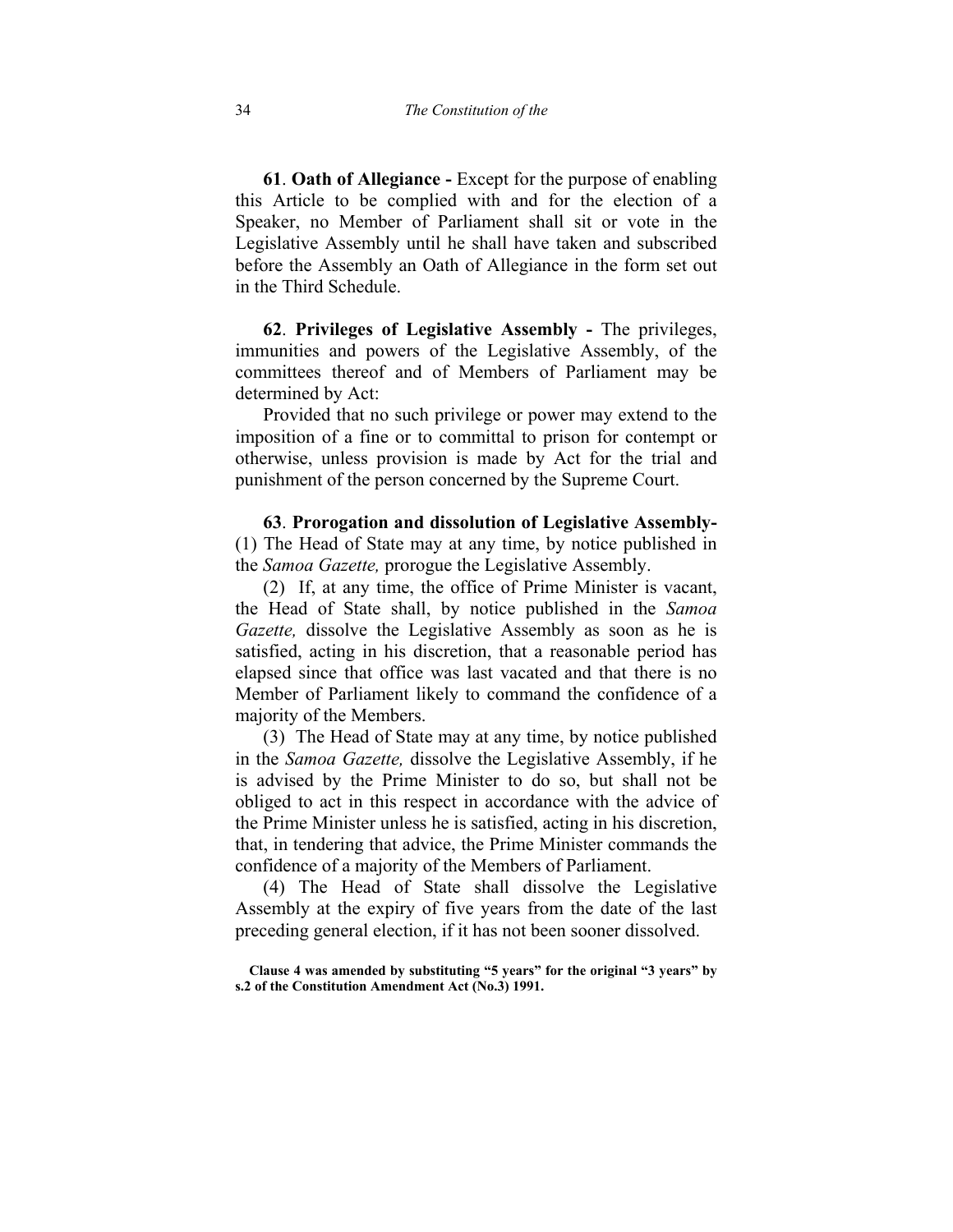**64**. **General elections -** There shall be a general election of the Legislative Assembly at such time within three months after every dissolution of the Assembly as the Head of State appoints by notice in the *Samoa Gazette.* 

## **PART VI**

## THE JUDICIARY

**65**. **Constitution of the Supreme Court-**(1) There shall be a Supreme Court of Samoa, which shall be a superior court of record and shall consist of a Chief Justice and such number of other Judges as may be determined by Act.

(2) The Chief Justice of the Supreme Court shall be appointed by the Head of State, acting on the advice of the Prime Minister.

(3) A person shall not be qualified for appointment as a Judge of the Supreme Court unless -

- (a) He possesses such qualifications as the Head of State, acting on the advice of the Judicial Service Commission, may prescribe; and
- (b) He has been in practice as a barrister in Samoa, or in an approved country, or partly in the one and partly in the other, for a period of, or periods amounting in the aggregate to, not less than eight years.

(4) In computing, for the purposes of subclause (b) of clause (3), the period or periods during which any person has been in practice as a barrister, any period or periods during which he has held judicial office in a court of superior or subordinate jurisdiction in Samoa or an approved country shall be included.

(5) For the purposes of this Article or of clause (4) of Article 75 or of both of them, the Head of State, acting on the advice of the Judicial Service Commission, may designate as an approved country any country which, in the opinion of the Commission, has a legal system similar to that existing in Samoa.

**66**. **Powers of Judges of the Supreme Court -** Each Judge of the Supreme Court or any two or more Judges may, in any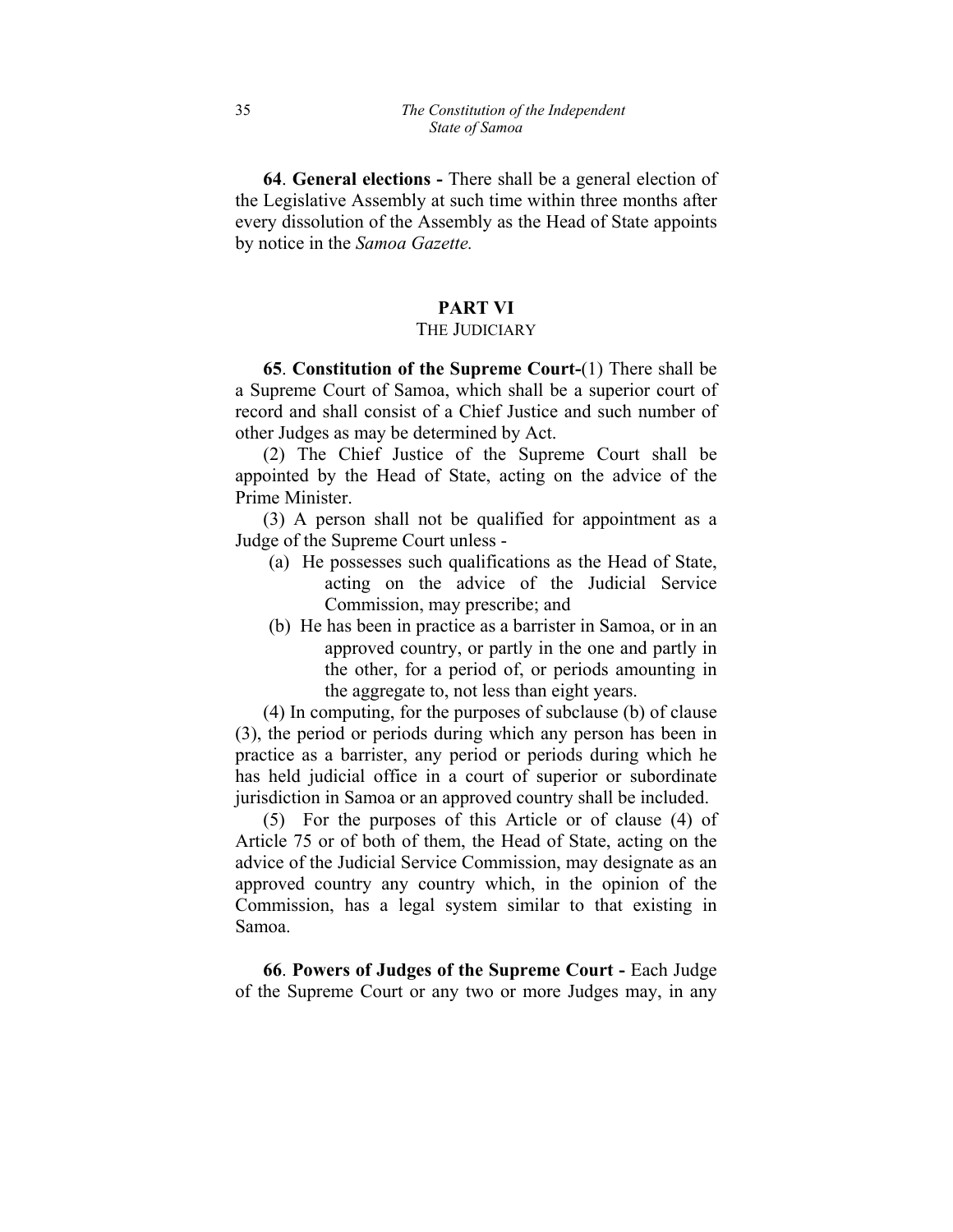part of Samoa and at any time or place, exercise all the powers of the Supreme Court.

**67**. **Oath of office -** Every Judge of the Supreme Court shall, before assuming the functions of his office, take and subscribe before the Head of State an oath in the form set out in the Third Schedule.

**68**. **Tenure of office-**(1) Except in the case of an appointment made under the provisions of clause (2), a Judge of the Supreme Court shall hold office until he reaches the age of sixty-two years:

Provided that the Head of State, acting (in the case of the Chief Justice) on the advice of the Prime Minister or (in the case of any other Judge of the Supreme Court) on the advice of the Judicial Service Commission, may extend the period of office of a Judge who has reached the age of sixty-two years.

(2) Any person of any age who is not a citizen of Samoa and who is qualified for appointment under the provisions of clause (3) of Article 65 may be appointed to hold office as a Judge of the Supreme Court for a term of years.

(3) Nothing done by a Judge of the Supreme Court in the performance of his functions shall be deemed to be invalid by reason only that he has reached the age at which he is required by this Article to retire or that his term of office has expired, as the case may be.

(4) A Judge of the Supreme Court may resign his office by writing under his hand addressed to the Head of State.

(5) A Judge of the Supreme Court shall not be removed from office, except by the Head of State on an address of the Legislative Assembly carried by not less than two-thirds of the total number of Members of Parliament (including vacancies), praying for his removal from office on the ground of stated misbehaviour or of infirmity of body or mind.

(6) The Head of State, acting (in the case of the Chief Justice) on the advice of the Prime Minister or (in the case of any other Judge of the Supreme Court) on the advice of the Judicial Service Commission, may at any time when the Legislative Assembly is not meeting suspend a Judge of the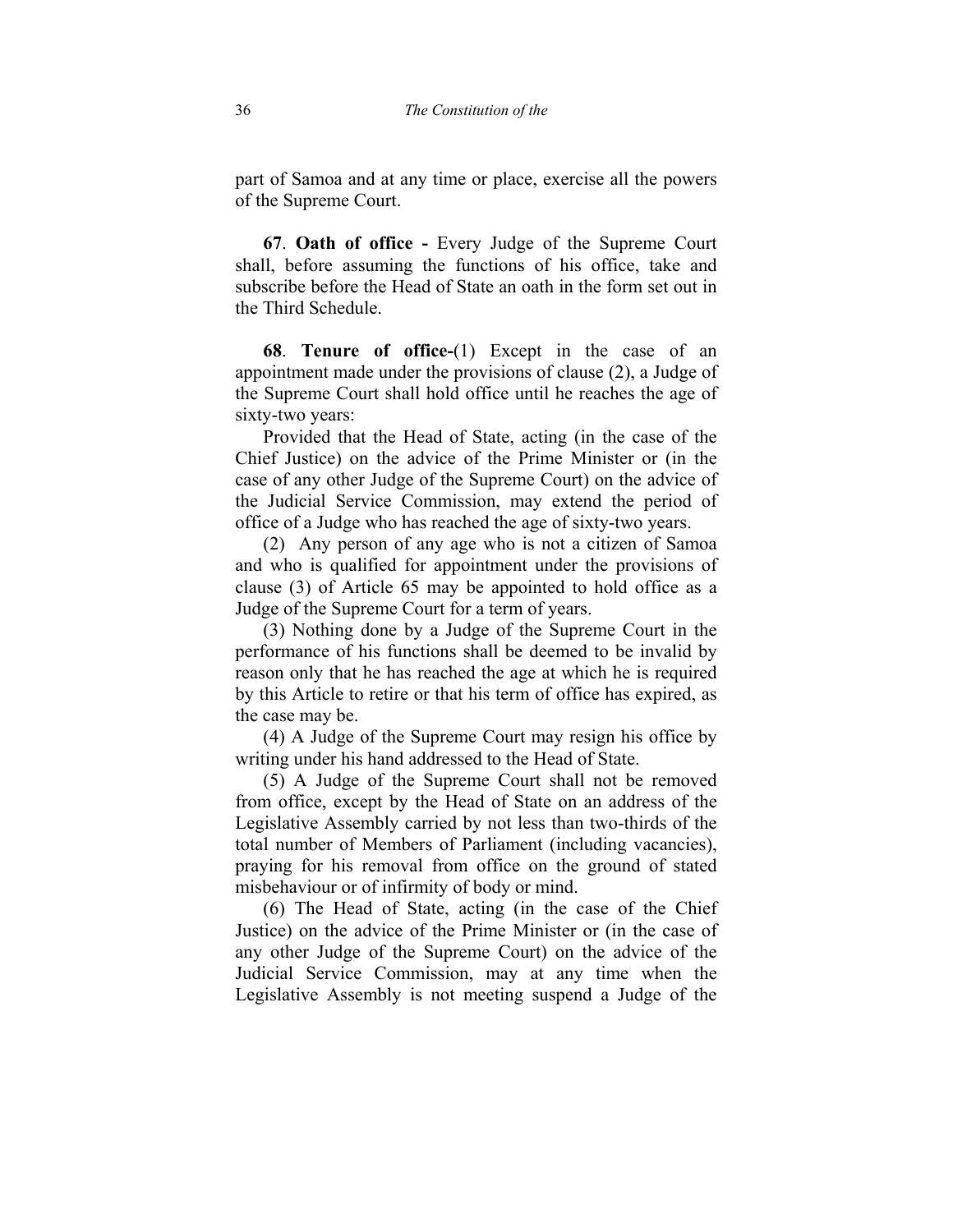Supreme Court from his office, and such suspension, unless previously revoked, shall continue in force until the end of the next ensuing session and no longer.

**69**. **Salaries of Judge of the Supreme Court -** The salaries of Judges of the Supreme Court to whom clause (1) of Article 68 applies shall be determined by Act and shall be charged on the Treasury Fund. The salaries of such Judges shall not be diminished during their period of office, unless as part of a general reduction of salaries applied proportionately to all persons whose salaries are determined by Act.

**70**. **Acting Chief Justice-**(1) While any vacancy exists in the office of Chief Justice or during any absence from Samoa of the Chief Justice, the senior Judge of the Supreme Court shall have authority to act as Chief Justice and to perform the functions of the office of Chief Justice.

(2) Wherever by reason of illness or any cause other than absence from Samoa the Chief Justice is unable to perform the functions of the office of Chief Justice, the Head of State, acting on the advice of the Prime Minister, may authorise the senior Judge of the Supreme Court to act as Chief Justice until the Chief Justice resumes those functions, and, during that period, to perform those functions.

(3) The authority conferred on the Acting Chief Justice under the provisions of this Article shall not include power to preside over the Court of Appeal unless he is qualified by virtue of his seniority to preside thereover under the provisions of clause (3) of Article 75.

**71**. **Acting Judge of the Supreme Court-**(1) If the office of any Judge of the Supreme Court (other than the Chief Justice) is vacant or if any such Judge is unable to perform the functions of his office, the Head of State, acting on the advice of the Judicial Service Commission, may appoint a person qualified under the provisions of clause (3) of Article 65 to be temporarily a Judge of the Supreme Court:

Provided that a person may be so appointed notwithstanding that he has attained the age of sixty-two years.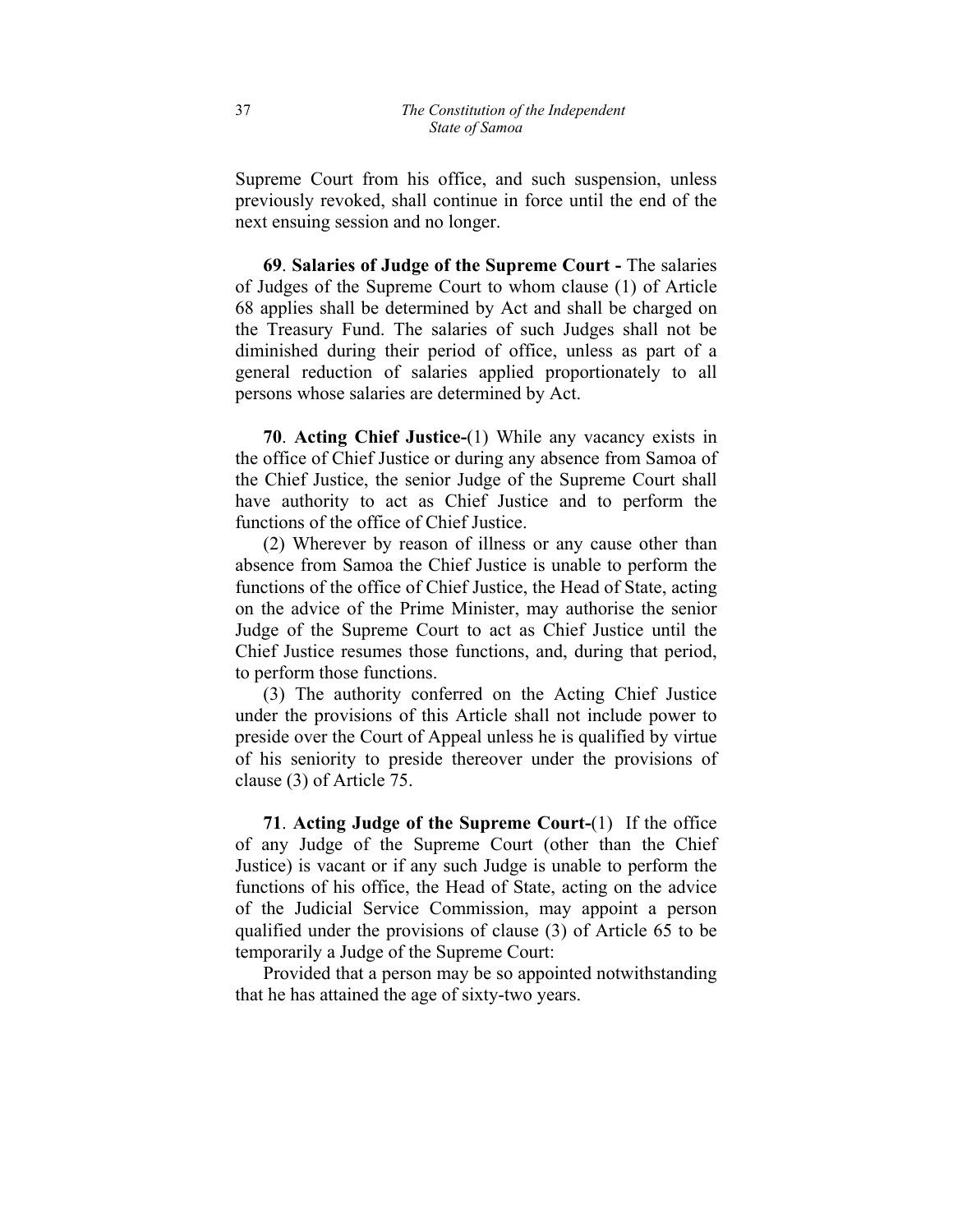(2) Any person appointed under the provisions of clause (1) to be temporarily a Judge of the Supreme Court shall hold office for the period of his appointment or, if no such period is specified, until his appointment is revoked by the Head of State, acting on the advice of the Judicial Service Commission:

Provided that he may at any time resign his office by writing under his hand addressed to the Head of State.

**72**. **Judicial Service Commission-**(1) There shall be a Judicial Service Commission, which shall consist of:

- (a) The Chief Justice, as President:
- (b) The Attorney-General or, if for any reason the Attorney-General is unable to act, the Chairman of the Public Service Commission:
- (c) A person nominated from time to time by the Minister of Justice.

(2) No business shall be transacted by the Judicial Service Commission unless three members are present, and all questions proposed for decision by the Commission shall be decided by a majority of the votes of those members.

(3) The power of appointing, promoting and transferring any judicial officer, other than the Chief Justice, and of dismissing any judicial officer, other than a Judge of the Supreme Court, is hereby vested in the Head of State, acting on the advice of the Judicial Service Commission.

**73. Jurisdiction of the Supreme Court-**(1) The Supreme Court shall have such original, appellate and revisional jurisdiction as may be provided by Act.

(2) Without prejudice to any appellate or revisional jurisdiction of the Supreme Court, where in any proceedings before another court (except the Court of Appeal) a question arises as to the interpretation or effect of any provision of this Constitution, the Supreme Court may, on the application of any party to the proceedings, determine that question and either dispose of the case or remit it to that other court to be disposed of in accordance with the determination.

(3) The Head of State, acting on the advice of the Prime Minister, may refer to the Supreme Court for its opinion any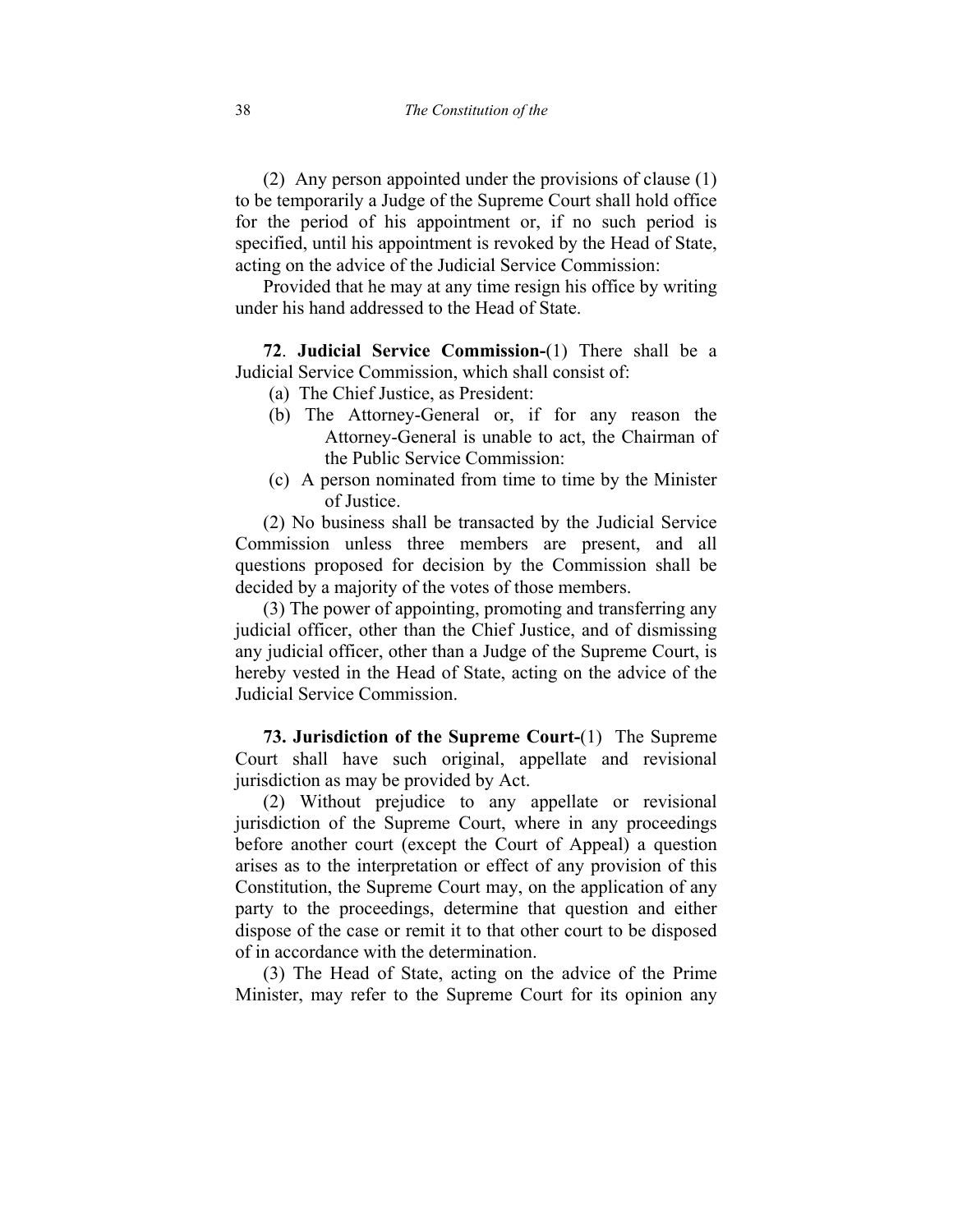question as to the interpretation or effect of any provision of this Constitution which has arisen or appears likely to arise, and the Court shall pronounce its opinion on any question so referred to it.

**74**. **Subordinate courts -** There shall be such subordinate courts possessing such jurisdiction and powers as may be provided by Act.

**75**. **Constitution of Court of Appeal-**(1) There shall be a Court of Appeal of Samoa, which shall be a superior court of record.

(2) Subject to the provisions of this Part, the Judges of the Court of Appeal shall be:

- (a) The Chief Justice and the other Judges of the Supreme Court:
- (b) Such persons, possessing the qualifications prescribed under the provisions of clause (3) of Article 65, as may be appointed from time to time by the Head of State, acting on the advice of the Judicial Service Commission.

(3) The Chief Justice shall be President of the Court of Appeal, but, in his absence, the senior Judge of the Court present at the appeal or, if the Judges so present are of the same seniority, a Judge designated by the Chief Justice shall preside.

(4) Judges of the Court of Appeal shall take seniority according to the respective dates of their first appointment as Judges of a superior court in Samoa or in any approved country.

(5) An appointment under the provision of subclause (b) of clause (2) shall be for a period of time or for the trial or hearing of particular causes or matters, as may be specified in the instrument of appointment.

**76**. **Number of Judges-**(1) Any three Judges of the Court of Appeal may exercise all the powers of the Court:

Provided that the Court may have its judgment delivered by any one of its members who is also a Judge of the Supreme Court, and if there is no such member then through the Registrar of the Court of Appeal.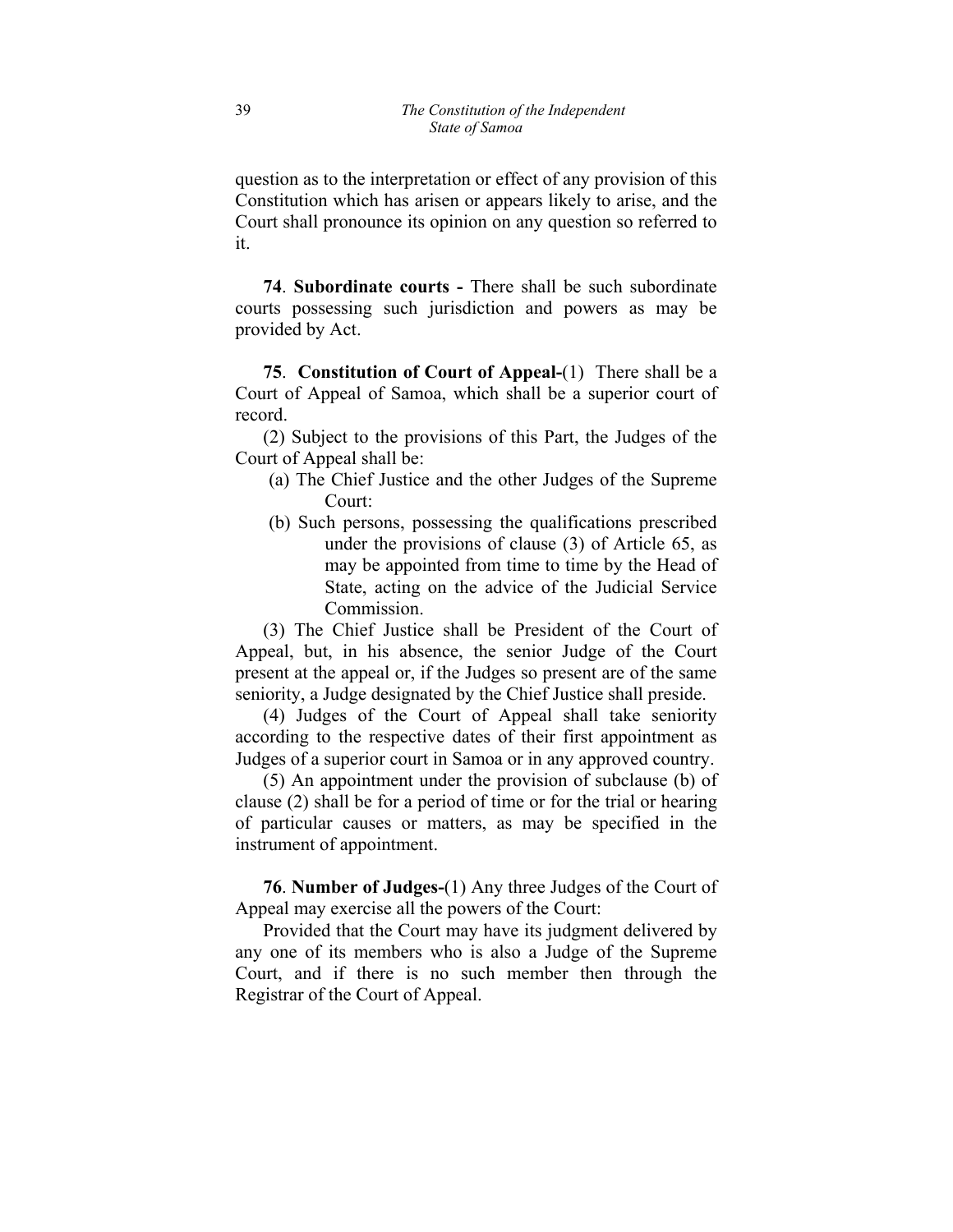(2) The judgment of the Court of Appeal shall be in accordance with the opinion of the majority of the Judges present.

 **The proviso to clause (1) was substituted for the original proviso by s.3 of the Constitution Amendment Act 1963.**

**77**. **Judges not to sit on appeals from own decisions -** A Judge of the Court of Appeal shall not sit on the hearing of an appeal from any decision made by him or by a court on which he sat as a member.

**78**. **Oath of office -** Any person appointed under the provisions of subclause (b) of clause (2) of Article 75 to be a Judge of the Court of Appeal shall, on first appointment, take and subscribe before the Head of State an oath in the form set out in the Third Schedule.

**79. General jurisdiction of Court of Appeal -** Subject to the provisions of this Constitution, the Court of Appeal shall have jurisdiction to hear and determine such appeals (including proceedings removed by order of the Supreme Court to the Court of Appeal) as may be provided by Act.

**80**. **Jurisdiction on constitutional questions-**(1) An appeal shall lie to the Court of Appeal from any decision of the Supreme Court in any proceeding, if the Supreme Court certifies that the case involves a substantial question of law as to the interpretation or effect of any provision of this Constitution.

(2) Where the Supreme Court has refused to give such a certificate, the Court of Appeal may, if it is satisfied that the case involves a substantial question of law as to the interpretation or effect of any provision of this Constitution, grant special leave to appeal from that decision.

(3) Where such a certificate is given or such leave is granted, any party in the case may appeal to the Court of Appeal on the ground that any such question as aforesaid has been wrongly decided and, with the leave of that Court, on any other ground.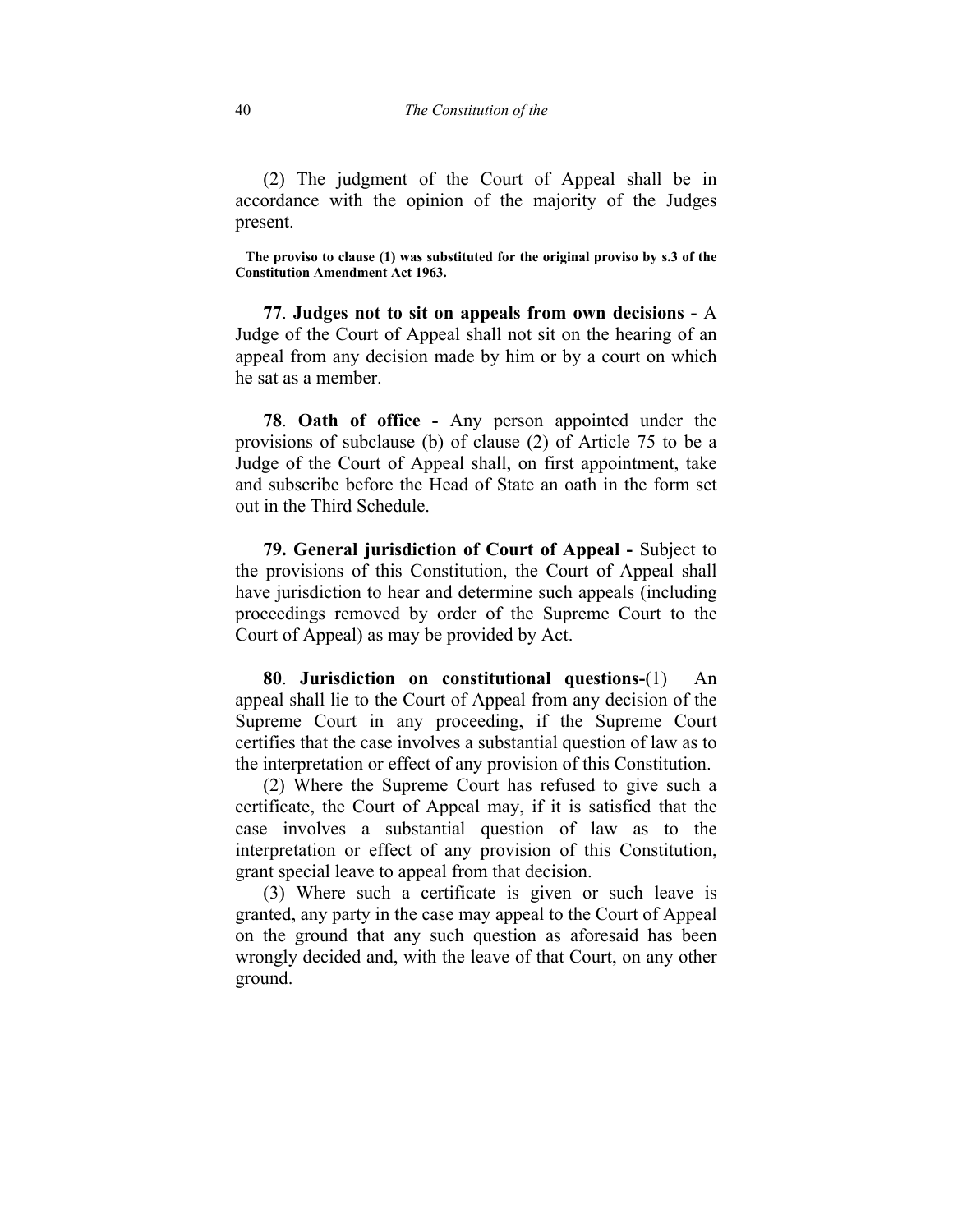**81**. **Jurisdiction in respect of fundamental rights -** An appeal shall lie to the Court of Appeal from any decision of the Supreme Court in any proceedings under the provisions of Article 4.

**82**. **Definition of "decision" -** In Articles 77, 80, 81 and 119, "decision" includes judgment, decree, order, writ, declaration, conviction, sentence, opinion or other determination.

## **PART VII**

## THE PUBLIC SERVICE

**83**. **Interpretation -** The "Public Service" means the service of Samoa; but does not include service remunerated by way of fees or commission only, honorary service, or service in any of the following capacities, namely as:

- (a) Head of State; or
- (b) A member of the Council of Deputies; or
- (c) Prime Minister or a Minister; or
- (d) Speaker or Deputy Speaker; or
- (e) A Member of Parliament; or
- (f) A Judge of the Supreme Court or any other judicial officer; or
- (g) Attorney-General; or
- (h) Controller and Chief Auditor; or
- (i) A member of the Public Service Commission who is not an employee of the Public Service at the time of his appointment to be a member of the Public Service Commission; or
- (j) An officer of police or an officer of prisons ; or
- (k) A member of any uniformed branch of any defence force.
- (l) A Pulenuu; or
- (m) The Clerk of the Legislative Assembly, and the other officers and employees of the Legislative Assembly.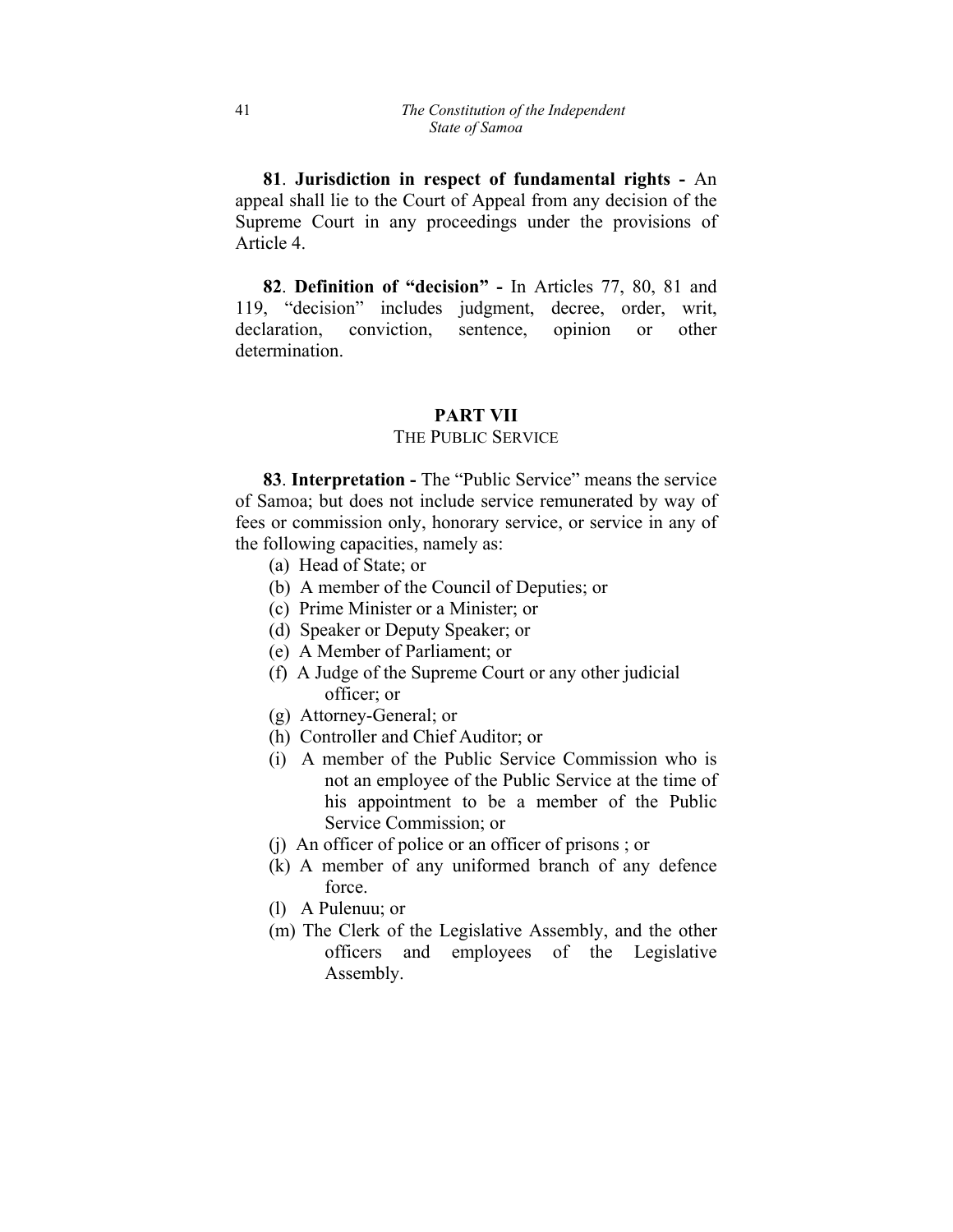**In para. (k) the word "or" was added, and para. (l) was added, by s.3 of the Constitution Amendment Act 1969.** 

 **In para. (l) the word "or" was added, and para. (m) was added, by s.2 (a) and (b) respectively of the Constitution Amendment Act 1975.**

**84**. **Public Service Commission-**(1) There shall be a Public Service Commission of Samoa, which shall consist of not more than three persons appointed by the Head of State, acting on the advice of the Prime Minister.

(2) The Head of State, acting on the advice of the Prime Minister, shall appoint one of the members of the Public Service Commission to be Chairman.

(3) No person shall be appointed to be or shall remain a member of the Public Service Commission -

(a) If he is not or ceases to be a citizen of Samoa; or

(b) If he is or becomes a Member of Parliament.

(4) No member of the Public Service Commission shall hold concurrently any other office in the Public Service.

(5) The powers of the Public Service Commission shall not be affected by any vacancy in the number of its members, and any proceedings of the Commission shall be valid notwithstanding that some person who was not entitled to do so took part in those proceedings.

**85**. **Term of office-**(1) A member of the Public Service Commission shall be appointed to hold office for a term of not more than three years but shall be eligible for reappointment.

(2) A member of the Public Service Commission may at any time resign his office by writing under his hand addressed to the Prime Minister but shall not be removed from office except on the like grounds and in the like manner as a Judge of the Supreme Court.

(3) The Head of State, acting on the advice of the Prime Minister, may at any time when the Legislative Assembly is not meeting suspend a member of the Public Service Commission from his office, and such suspension, unless previously revoked, shall continue in force until the end of the next ensuing session and no longer.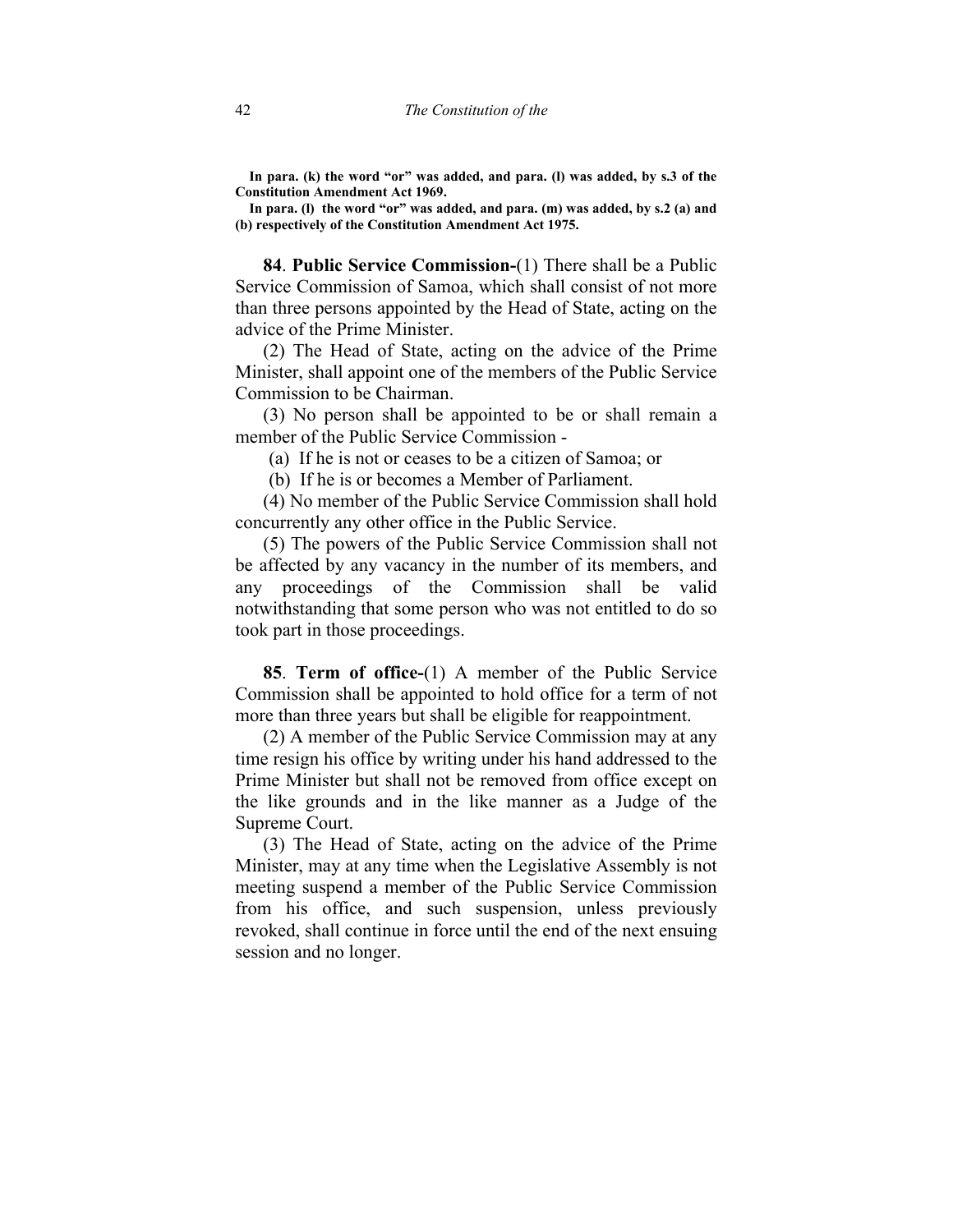**86. Salaries -** The salaries of members of the Public Service Commission shall be determined by the Head of State, acting on the advice of the Prime Minister.

**87. Functions of the Commission-**(1) The Public Service Commission shall –

(a) Be responsible for -

(i) Human resource planning; and

(ii) Human resource management policy; and

(iii) Human resource monitoring and evaluation, for the Public Service; and

(b) Have such other functions as may be provided by Act.

(2) In the performance of its functions, the Public Service Commission shall have regard to the general policy of Cabinet relating to the Public Service, and shall give effect to any decision of Cabinet defining that policy conveyed to the Commission in writing by the Prime Minister.

(3) An Act of Parliament may designate as a special post any post of head of department or any post of a corresponding grade; and the Head of State, acting on the advice of Cabinet after Cabinet has consulted the Public Service Commission, shall be responsible, in respect of any post so designated, for appointments, gradings, salaries, promotions, transfers, retirements, terminations of appointments, dismissals and discipline.

 **Clause (1) was substituted by section 2 of the Constitution Amendment Act 2000. Commencement Order 2nd March 2001 – S.R. 2001/2.** 

**88**. **Procedure and Annual Report-**(1) Subject to the provisions of this Constitution and of any law, the Public Service Commission may -

(a) Regulate its procedure (including the fixing of a quorum) in such manner as it thinks fit; and

**In clause (3) the words "and the Head of State, acting on the advice of Cabinet after Cabinet has consulted the Public Service Commission, shall be responsible, in respect of any post so designated, for appointments, gradings, salaries, promotions, transfers, retirements, terminations of appointments, dismissals and discipline." were substituted for the original words by s.4 of the Constitution Amendment Act 1969.**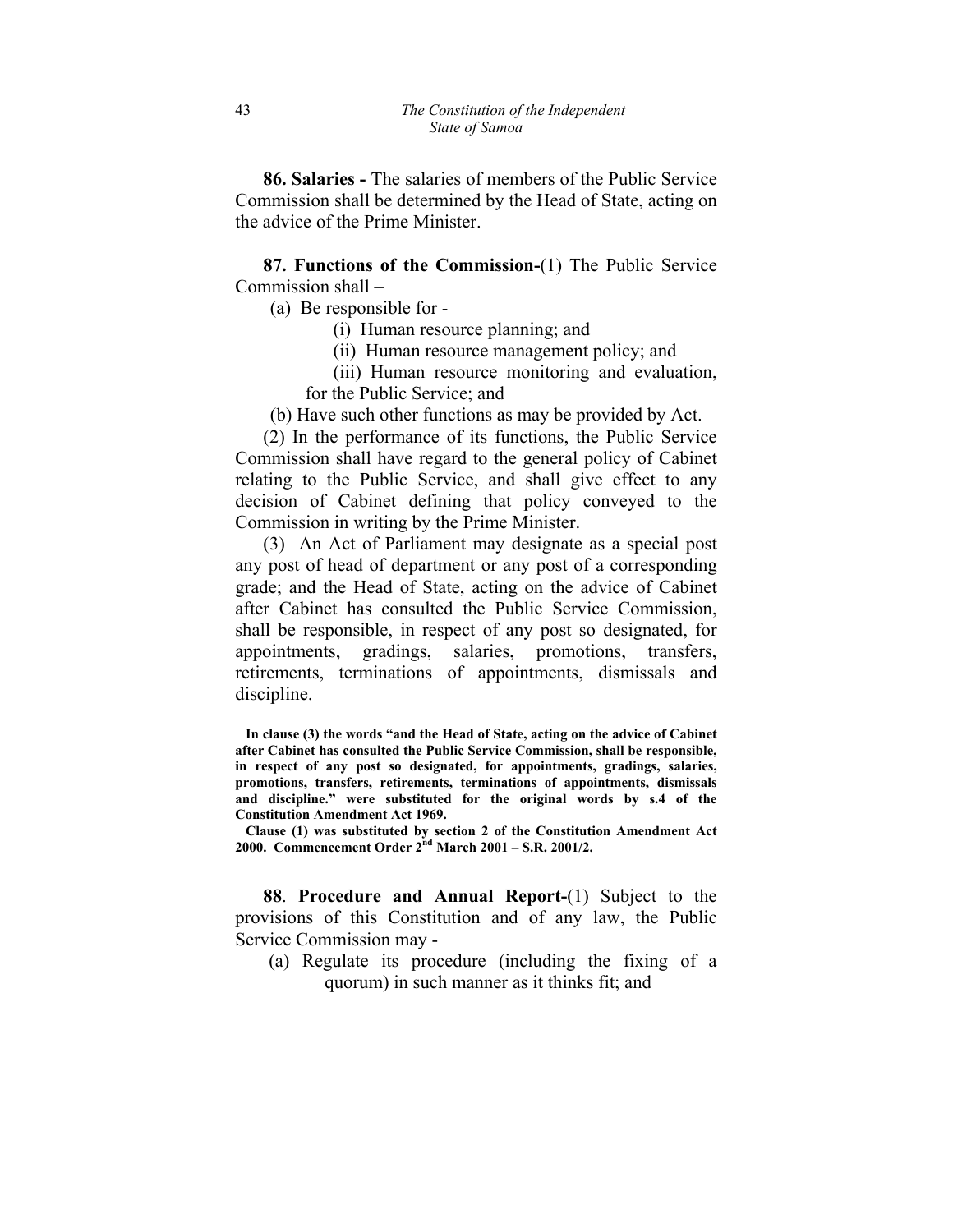(b) Delegate any of its functions to any of its members or to any person or persons.

(2) The Commission shall make an annual report on its activities to the Head of State, who shall cause a copy of that report to be laid before the Legislative Assembly.

**89**. **Public Service Board of Appeal-**(1) There shall be a Public Service Board of Appeal, which shall consist of:

- (a) The Chief Justice or
	- (i) A judicial officer nominated by the Chief Justice; or

(ii) A barrister or solicitor of the Supreme Court nominated by the Judicial Services Commission.

- (b) One person appointed by, and holding office at the pleasure of, the Head of State, acting on the advice of the Prime Minister:
- (c) One person, being an officer of the Public Service, elected by the officers of the Public Service and holding office for a term not exceeding three years.

(2) The Chief Justice or the person nominated by the Chief Justice shall be Chairman of the Public Service Board of Appeal.

- (3) An Act of Parliament may -
- (a) Prescribe the manner of election of the person to be elected under the provisions of subclause (c) of clause  $(1)$ ;
- (b) Provide for the appointment of deputies to act for members of the Public Service Board of Appeal appointed under the provisions of subclauses (b) and (c) of clause  $(1)$ ;
- (c) Prescribe the jurisdiction of the Board of Appeal to hear and determine appeals from decisions about human resource management matters in the Public Service.

 **Clause (1)(a) was substituted by section 3(1)(a) of the Constitution Amendment Act 2000.** 

 **Clause 3(c) = (i) in the Samoan language was substituted by section 3(2) of the Constitution Amendment Act 2000. Commencement Order 2nd March 2001 – S.R. 2001/2.**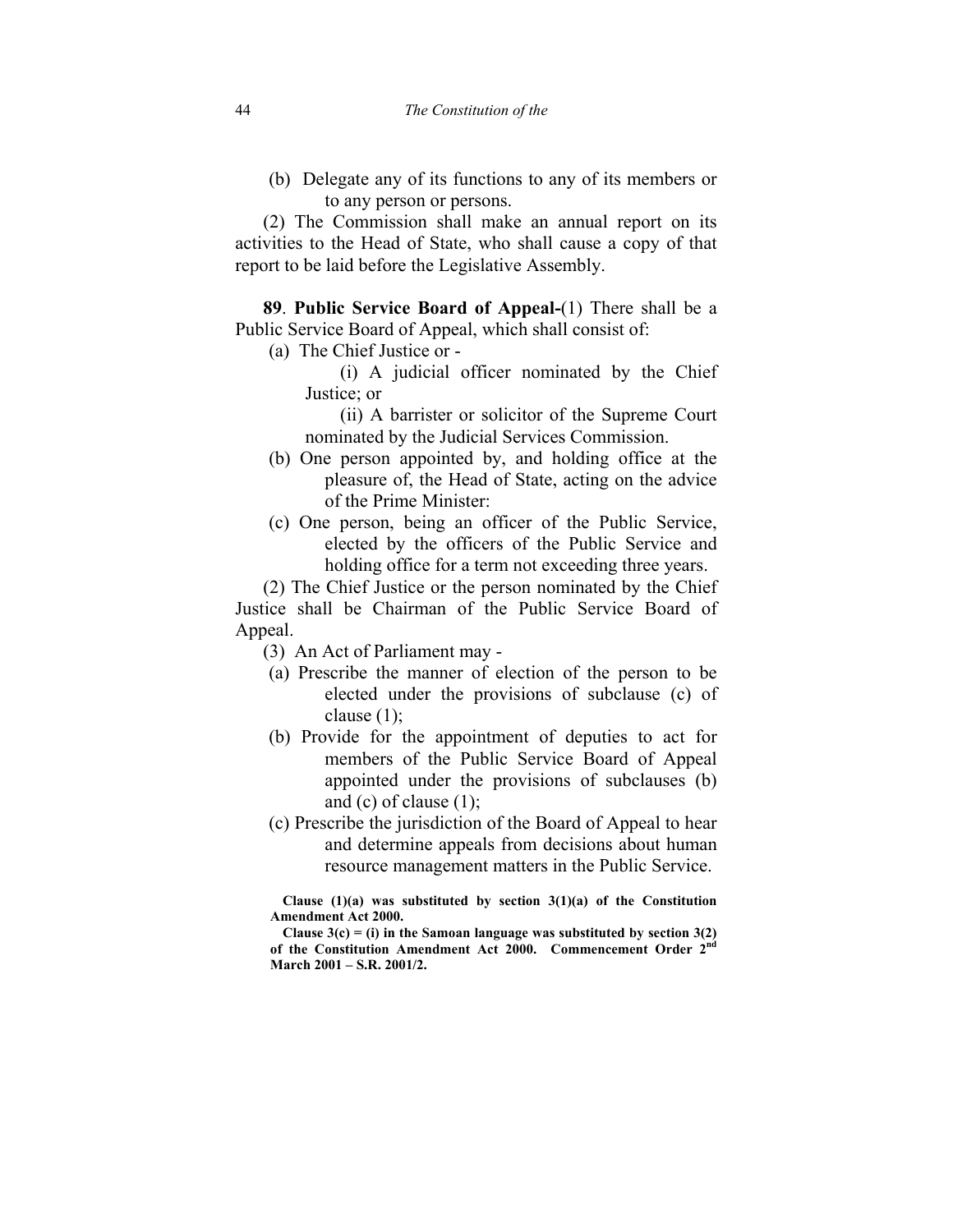*The Constitution of the Independent State of Samoa*

## **PART VIII**  FINANCE

**90**. **Public Funds -** There shall be a Treasury Fund and such other public funds or accounts as may be provided by Act.

**91**. **Restriction on taxation -** No taxation shall be imposed except by Parliament.

**92**. **Public revenue -** All taxes and other revenues and money raised or received by Samoa shall be paid into the Treasury Fund unless required or permitted by Act to be paid into any other public fund or account.

**93**. **Payment out of public funds -** No money shall be issued out of the Treasury Fund or any other public fund or account except in pursuance of a warrant under the hand of the Head of State.

**94**. **Appropriation of expenditure-**(1) The Minister responsible for finance shall, in respect of every financial year, cause to be laid before the Legislative Assembly a statement of the estimated receipts and expenditure for that year, and, unless Parliament in respect of any year otherwise provides, that statement shall be so laid before the commencement of that year.

(2) The proposals for all expenditure contained in the estimates (other than statutory expenditure) shall be submitted to the vote of the Legislative Assembly by means of an Appropriation Bill.

(3) If, in respect of any financial year, it is found -

- (a) That any expenditure is incurred or is likely to be incurred upon any service which is in excess of the sum provided for that service by the Appropriation Act relating to that year; or
- (b) That any expenditure (other than statutory expenditure) is incurred or is likely to be incurred upon any service not provided for by the Appropriation Act relating to that year;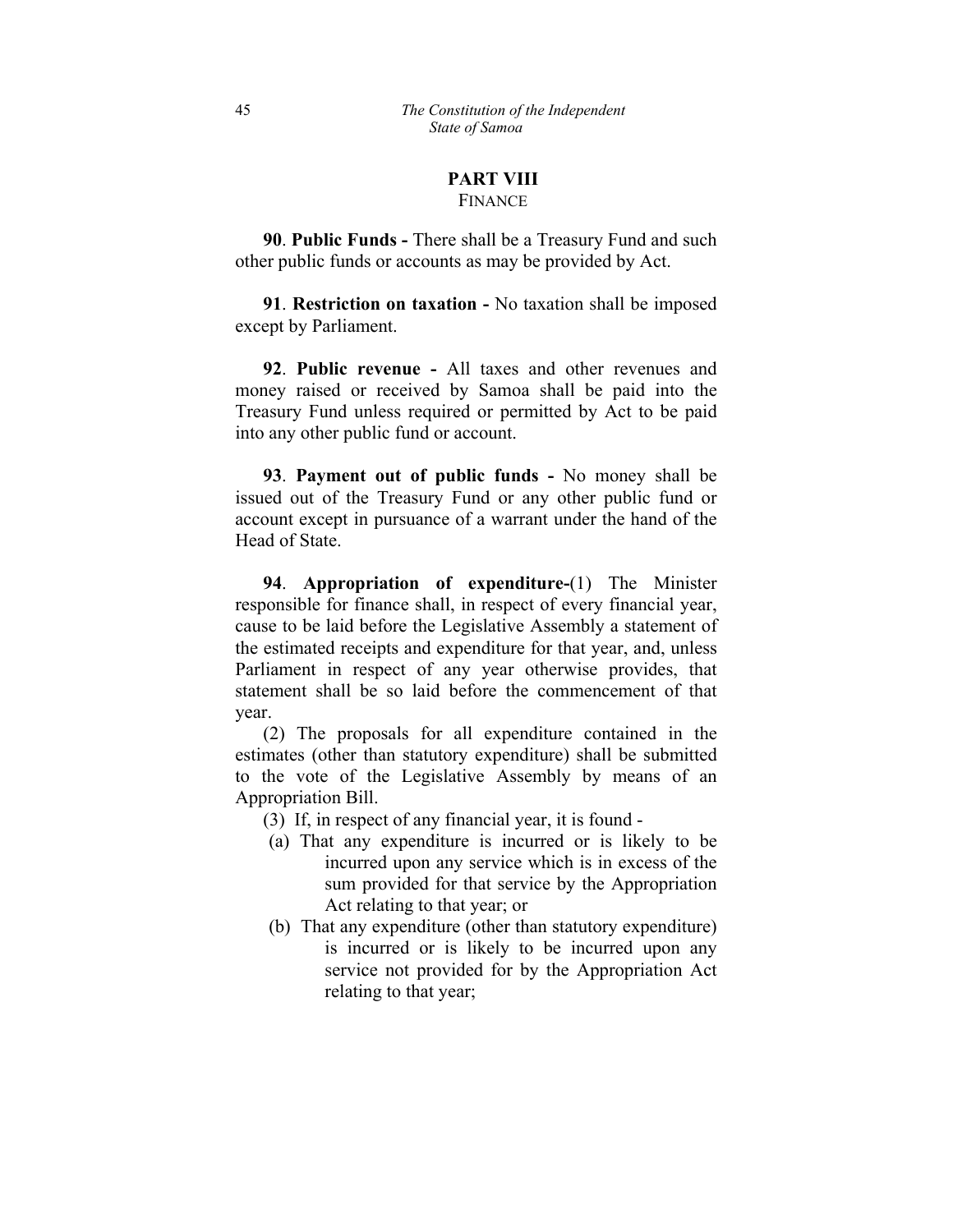the Minister responsible for finance shall cause to be laid before the Legislative Assembly supplementary estimates in respect of that expenditure, and the proposals for expenditure therein contained shall be submitted to the vote of the Assembly by means of a Supplementary Appropriation Bill.

(4) Statutory expenditure, which shall not be submitted to the vote of the Legislative Assembly under the provisions of this Article, means -

- (a) The expenditure charged on the Treasury Fund under the provisions of Articles 22, 25, 69 and 98; and
- (b) Such other expenditure as may by Act be charged upon the Treasury Fund or any other public fund or account and in such Act be expressly stated to be statutory expenditure.

(5) The Legislative Assembly may approve or refuse its approval to any proposal for expenditure contained in an Appropriation or Supplementary Appropriation Bill, but may not increase the amount or alter the destination of any proposed expenditure.

**95**. **Expenditure in anticipation of appropriation -** If an Appropriation Bill has not become law by the first day of the financial year to which it relates, the Minister responsible for finance may, with the prior approval of Cabinet, authorise such expenditure (not otherwise authorise by Act) as he may consider essential for the continuance of any services, until an Appropriation Bill becomes law:

Provided that the expenditure so authorised shall not exceed the amount of any unexpended balance of the vote in the Appropriation law for the preceding year together with an amount equal to one-fourth of that vote.

**96**. **Unauthorised expenditure -** Where, during the period between the passing of the Appropriation Act for any financial year and the end of that year, it is desirable that money should be expended in excess of or without the appropriation of the Legislative Assembly, Cabinet or, to the extent that Cabinet so authorises, the Minister responsible for finance may authorise the expenditure of such sums as are considered necessary: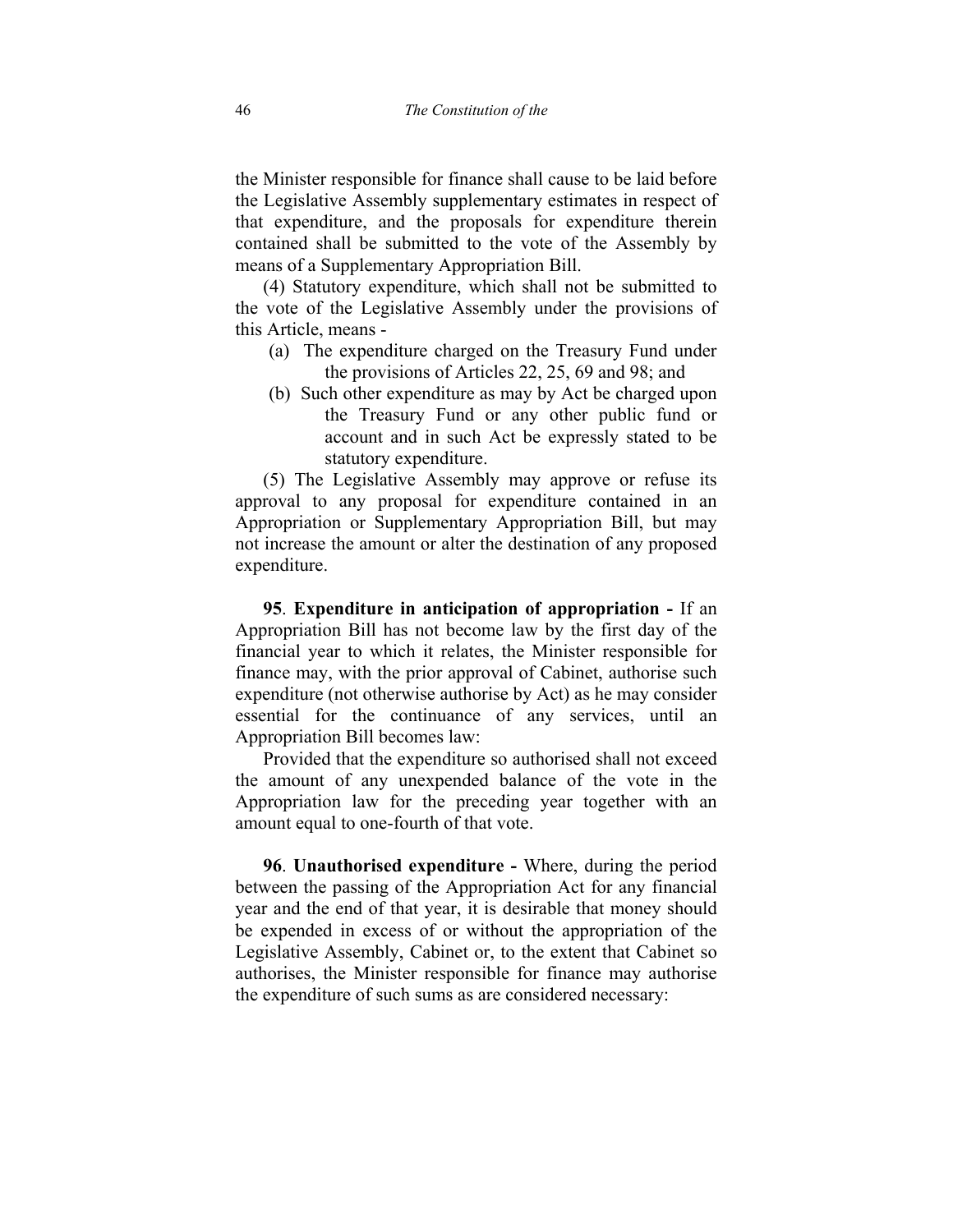Provided that the total amount of all sums issued and paid under the provisions of this Article shall not exceed one percent of the total amount of all sums appropriated by the Appropriation Act for that year.

**97**. **Controller and Chief Auditor-**(1) There shall be a Controller and Chief Auditor, who shall be appointed by the Head of State, acting on the advice of the Prime Minister.

(2) Except as otherwise provided in this Article, the Controller and Chief Auditor shall hold office for a term of three years, but shall be eligible for reappointment.

(3) The Controller and Chief Auditor shall not be a member of the Legislative Assembly and shall not hold any office for profit or engage in any occupation for reward outside the duties of his office.

(4) The Controller and Chief Auditor may at any time resign his office by writing under his hand addressed to the Prime Minister.

(5) The Controller and Chief Auditor may be suspended from office by the Head of State on the advice of the Prime Minister but shall not be removed from office except in accordance with this Article.

(6) The Prime Minister shall cause to be laid before the Legislative Assembly a full statement of the grounds of any suspension of the Controller and Chief Auditor within seven sitting days of the Legislative Assembly.

(7) The Controller and Chief Auditor so suspended shall be restored to office by the Head of State unless the Legislative Assembly, within forty-two days after the day on which the statement is laid before it, and in the same session, declares by resolution, that the Controller and Chief Auditor ought to be removed from office and, if the Legislative Assembly within that time so declares, the Controller and Chief Auditor shall be removed from office by the Head of State.

(8) This Article shall apply to the holder of the office of Controller and Chief Auditor at the commencement of this Article as if this Article had been in force at the time of this appointment and he had been appointed pursuant to it, except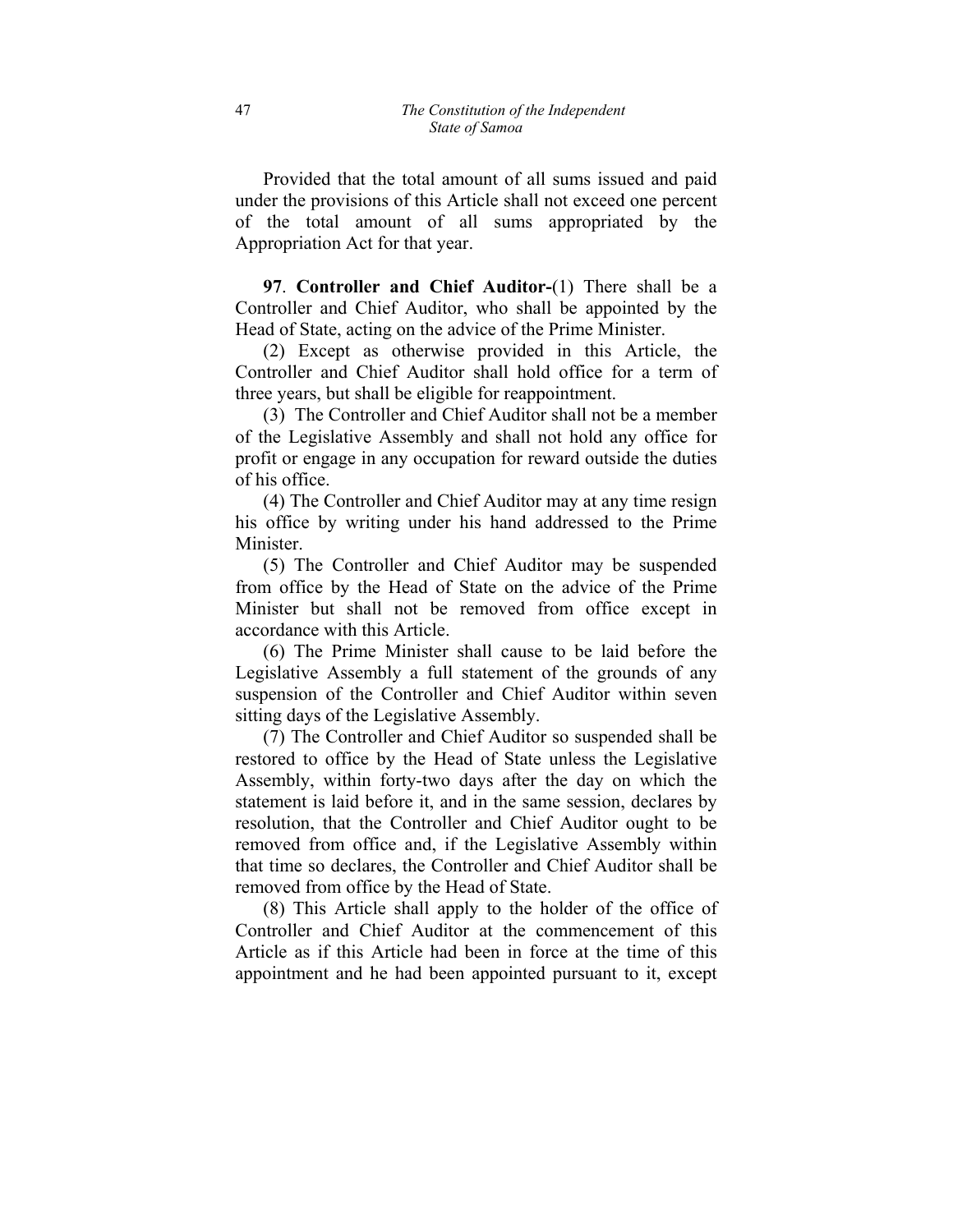that the term of office shall commence on the day on which this Article came into force.

(9) Where the term for which a person who has been appointed as Controller and Chief Auditor expires, that person, unless sooner vacating or removed from office under the provision of this Article, shall continue to hold office until that person is reappointed or a successor to that person is appointed.

 **Article 97 replaced the original Article 97 by s.2 of the Constitution Amendment Act 1997.** 

 **Section 5, 6 and 7 of Audit Office Ordinance 1961 consequentially repealed.**

**98**. **Salary of Controller and Chief Auditor -** The salary of the Controller and Chief Auditor shall be determined by Act and shall be charged on the Treasury Fund, and that salary shall not be diminished during the period of office of the Controller and Chief Auditor, unless as part of a general reduction of salaries applied proportionately to all persons whose salaries are determined by Act.

**99**. **Audit of accounts-**(1) The Controller and Chief Auditor shall audit the Treasury Fund, such other public funds or accounts as may be established, the accounts of all Departments and offices of executive government and the accounts of such other public, statutory or local authorities and bodies as may be provided by Act.

(2) The Controller and Chief Auditor shall report at least once annually to the Legislative Assembly on the performance of his functions under this Article and shall in his report draw attention to any irregularities in the accounts audited by him.

## **PART IX**

## LAND AND TITLES

**100**. **Matai titles -** A Matai title shall be held in accordance with Samoan custom and usage and with the law relating to Samoan custom and usage.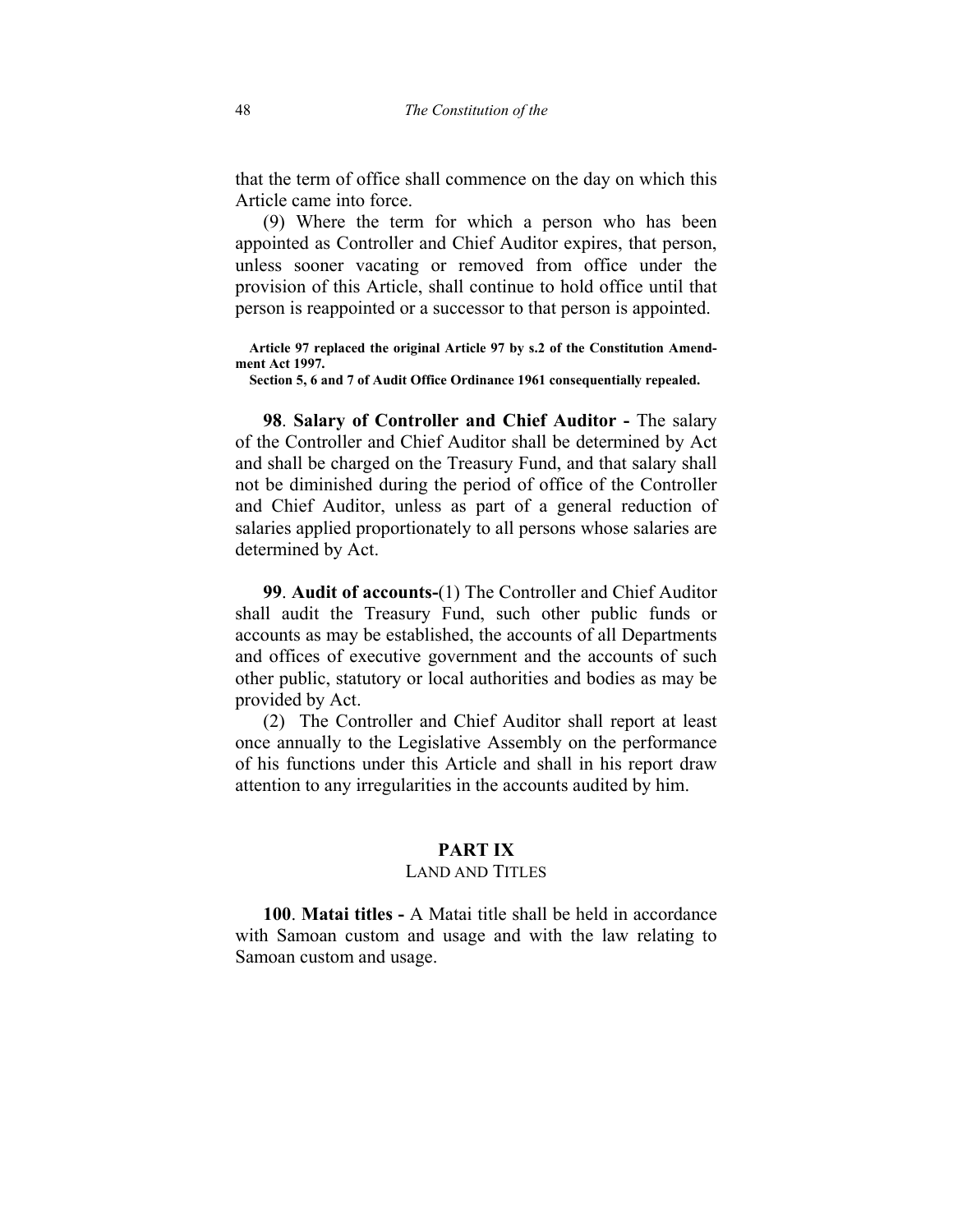**101**. **Land in Samoa-**(1) All land in Samoa is customary land, freehold land or public land.

(2) Customary land means land held from Samoa in accordance with Samoan custom and usage and with the law relating to Samoan custom and usage.

(3) Freehold land means land held from Samoa for an estate in fee simple.

(4) Public land means land vested in Samoa being land that is free from customary title and from any estate in fee simple.

**102**. **No alienation of customary land -** It shall not be lawful or competent for any person to make any alienation or disposition of customary land or of any interest in customary land, whether by way of sale, mortgage or otherwise howsoever, nor shall customary land or any interest therein be capable of being taken in execution or be assets for the payment of the debts of any person on his decease or insolvency:

Provided that an Act of Parliament may authorise -

- (a) The granting of a lease or licence of any customary land or of any interest therein;
- (b) The taking of any customary land or any interest therein for public purposes.

**103. Land and Titles Court -** There shall be a Land and Titles Court with such composition and with such jurisdiction in relation to Matai titles and customary land as may be provided by Act.

**104**. **Land below high-water mark-**(1) Subject to the provisions of any Act, all land lying below the line of highwater mark shall be public land.

(2) For the purposes of this Article, the term "high-water mark" means the line of median high tide between the spring and neap tides.

## **PART X**  EMERGENCY POWERS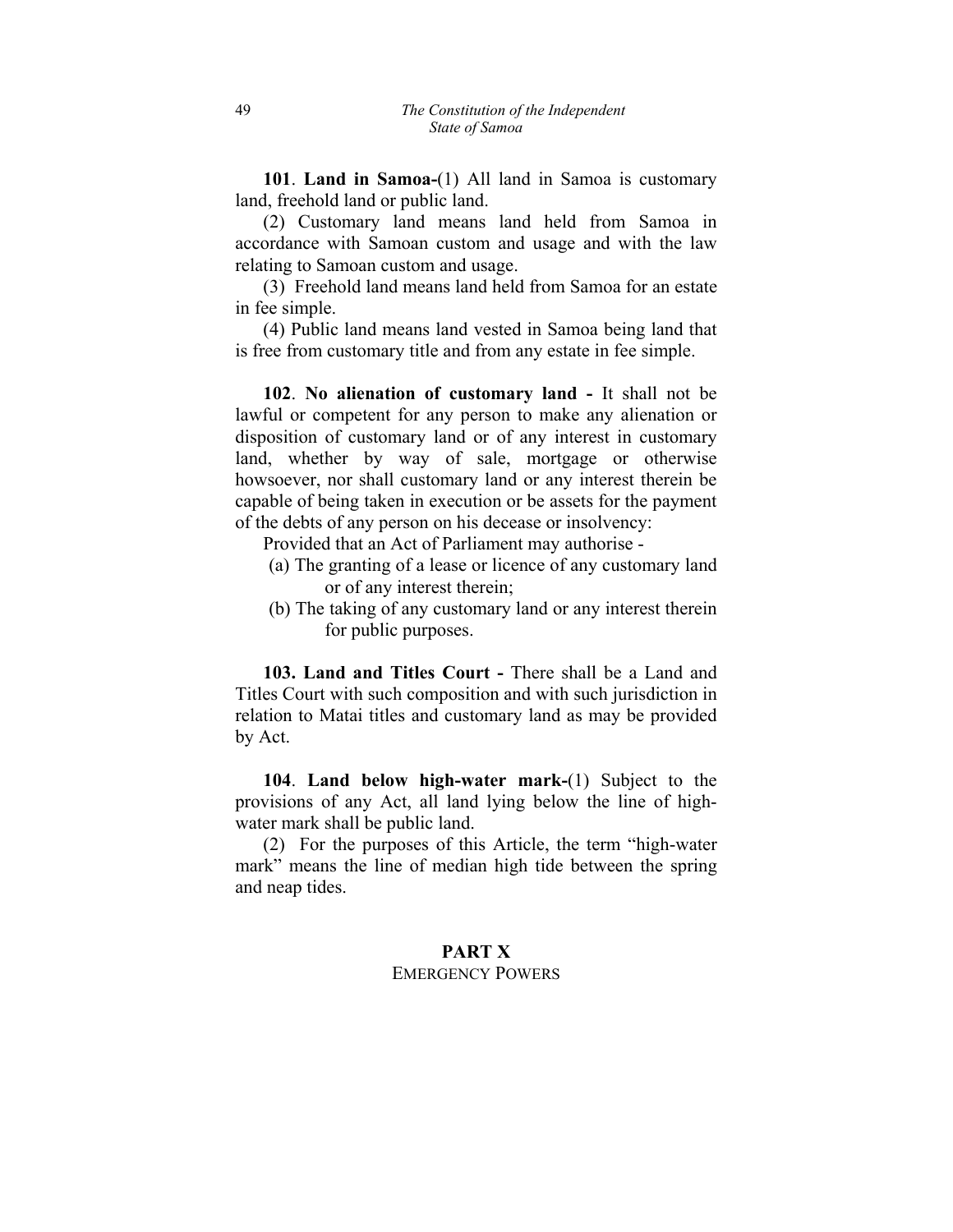**105**. **Proclamation of Emergency-**(1) If the Head of State is satisfied, acting in his discretion after consultation with Cabinet, that a grave emergency exists whereby the security or economic life of Samoa or of any part thereof is threatened, whether by war, external aggression, internal disturbance or natural catastrophe, he may by proclamation (hereinafter referred to as a Proclamation of Emergency) declare that a state of emergency exists.

(2) A Proclamation of Emergency shall remain in force for a period of thirty days, if not sooner revoked, but the provisions of this clause shall not preclude the issue of a further Proclamation before the expiry of the period for which the immediately preceding Proclamation is in force.

(3) If the Legislative Assembly is meeting at the time the Proclamation of Emergency is made, the Proclamation shall forthwith be laid before the Assembly.

(4) If the Legislative Assembly is not meeting at the time the Proclamation of Emergency is made, the Head of State shall appoint a time for the Assembly to meet which time shall be as soon as the Head of State, acting in his discretion, considers that conditions make it practicable, and the Proclamation shall forthwith be laid before the Assembly:

Provided that, if not less than one-half of the total number of Members of Parliament (excluding vacancies) by notice in writing to the Head of State require that a time for the meeting of the Assembly be appointed for the purposes of this clause, the Head of State shall appoint such a time which shall be not later than seven days after the date of receipt of that notice.

**106**. **Emergency Orders-**(1) When a Proclamation of Emergency has been made and so long as it remains in force, the Head of State may from time to time make such orders (hereinafter referred to as Emergency Orders) as appear to him to be necessary or expedient for securing the public safety, the defence of Samoa and the efficient prosecution of any war in which Samoa may be engaged, for maintaining public order and the supplies and services essential to the life of the community, and generally for safeguarding the interests and maintaining the welfare of the community.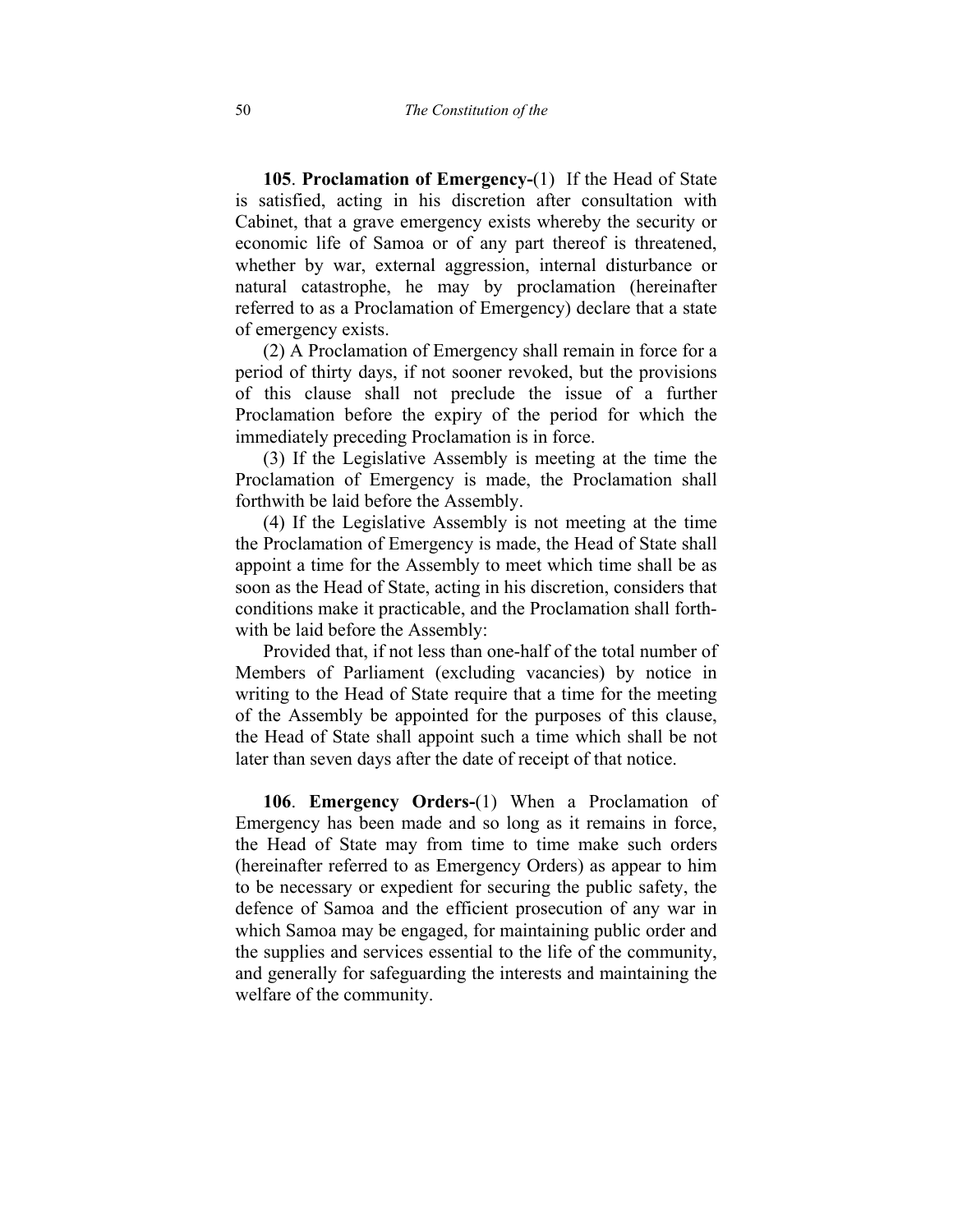(2) Emergency Orders may empower or provide for empowering such authorities, persons or classes of persons as may be specified in the Orders to make regulations, rules or bylaws for any of the purposes for which Emergency Orders are authorised under the provisions of this Article to be made, and may contain such incidental and supplementary provisions as appear to the Head of State to be necessary or expedient for making effective the powers conferred under the provisions of clause (1).

(3) Every Emergency Order, if otherwise valid, shall have effect notwithstanding anything contained in Part II.

(4) No provision of any Emergency Order, and no regulation, rule or by-law duly made under the provisions of any such Order, shall be invalid because it deals with any matter already provided for under any law or because of any inconsistency with any such law.

**107**. **Orders to be laid before Legislative Assembly-**(1) If the Legislative Assembly is meeting at the time an Emergency Order is made under the provisions of Article 106, the Order shall forth-with be laid before the Assembly; and, if the Assembly is not then meeting, the Order shall be laid before the Assembly as soon as the next meeting thereof commences.

(2) When an Emergency Order has been laid before the Legislative Assembly under the provisions of clause (1), a notice of motion, signed by six Members of Parliament and made within ten days of the day the Order was laid before the Assembly, praying that the Order be revoked shall be debated in the Assembly at the first convenient opportunity within four sitting days next after the day on which notice of motion was given and, if the Assembly resolves that the Order be revoked, it shall cease to be in force.

(3) All Emergency Orders made under the provisions of Article 106, if not sooner revoked, shall expire on the date on which the Proclamation of Emergency ceases to be in force or, where more than one such Proclamation is made in respect of the emergency, when the last of those Proclamations ceases to be in force.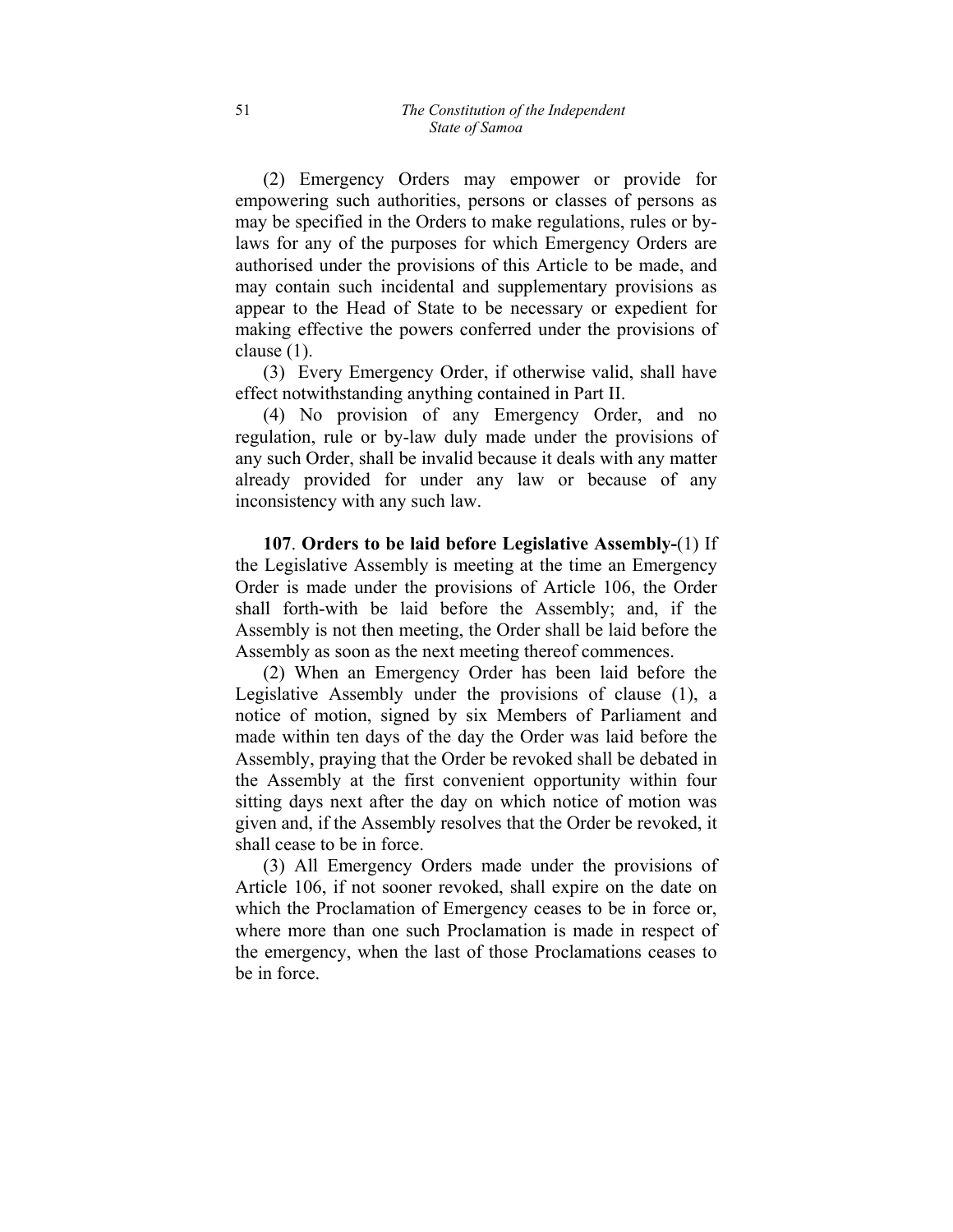(4) The revocation or expiry of an Emergency Order shall not affect the previous operation thereof, the validity of anything done or omitted to be done thereunder, or any offence committed or any penalty or punishment incurred.

**108. Restriction on Detention-**(1) For the purposes of this Article, there shall be an advisory board, which shall consist of:

- (a) A Chairman appointed by the Head of State from among the persons who are or have been Judges of the Supreme Court or are qualified to be Judges of the Supreme Court:
- (b) Two other members appointed by the Head of State, acting in his discretion after consultation with the Chief Justice.

(2) Where an Emergency Order made under the provisions of Article 106 authorises the detention of any person -

- (a) Any person detained under the provisions of that Order shall, as soon as possible, be informed of the grounds for his detention and, subject to provisions of clause (3), of the allegations of fact on which it is based, and be given an opportunity of making representations to the advisory board against his detention; and
- (b) No person shall be detained under the provisions of that Order for a period exceeding three months unless the advisory board has considered any representations made by him under the provisions of subclause (a) and has reported, before the expiry of that period, that there is in its opinion sufficient cause for the detention.

(3) This Article shall not require any authority or person who is authorised to detain any person under any Emergency Order made under the provisions of Article 106 to disclose facts whose disclosure would in its or his opinion be against the national interest.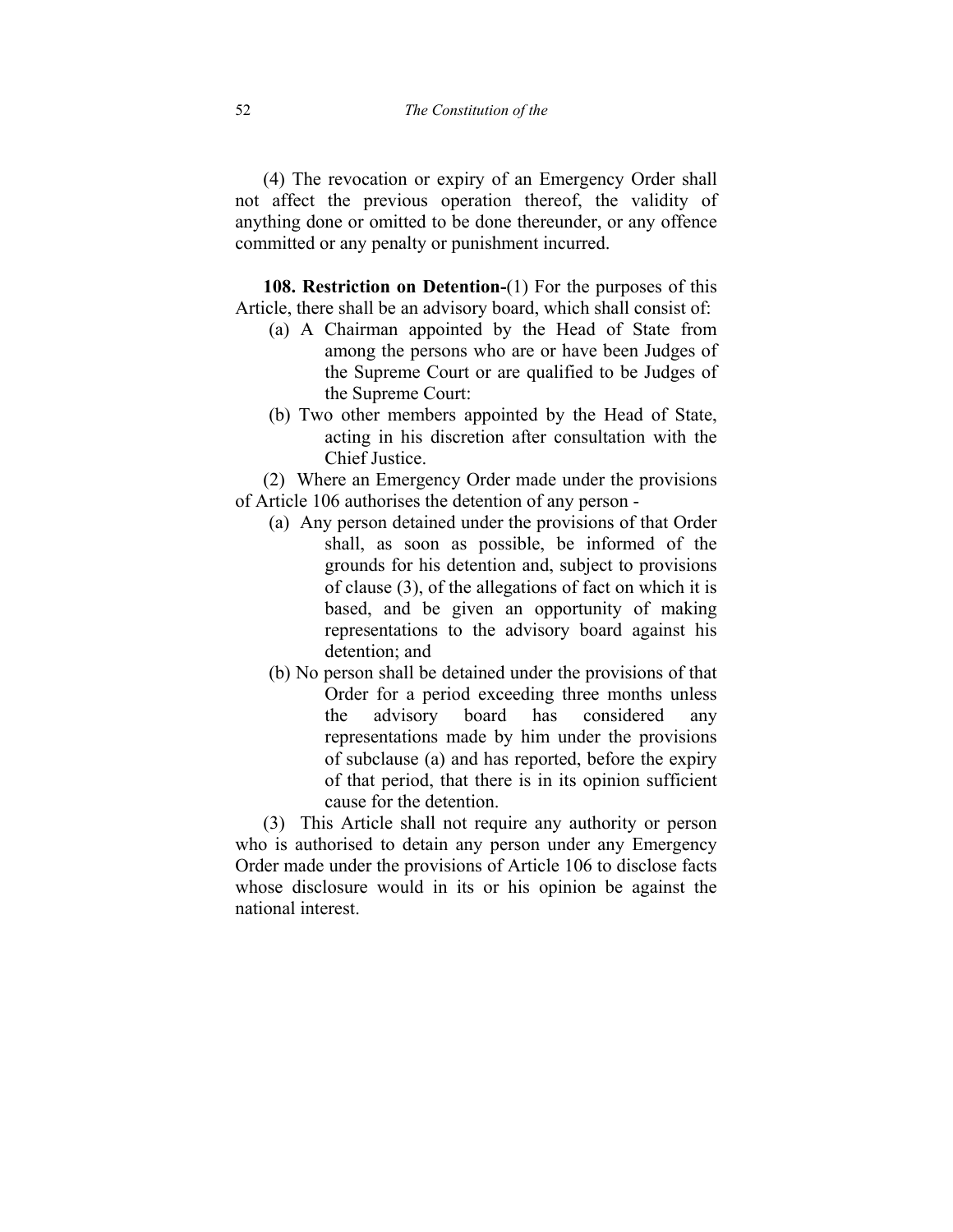*The Constitution of the Independent State of Samoa*

## **PART XI**

## GENERAL AND MISCELLANEOUS

**109. Amendment of Constitution-**(1) Any of the provisions of this Constitution may be amended or repealed by Act, and new provisions may be inserted in this Constitution by Act, if a bill for any such purpose is supported at its third reading by the votes of not less than two-thirds of the total number of Members of Parliament (including vacancies) and if not fewer than ninety days elapse between the second and third readings of that bill:

Provided that no bill amending, repealing or adding to the provisions of Article 102 or the provisions of this proviso shall be submitted to the Head of State for assent until it has been submitted to a poll of the electors on the rolls for the territorial constituencies established under the provisions of Article 44 and unless it has been supported by two-thirds of the valid votes cast in such a poll.

(2) A certificate under the hand of the Speaker that a bill has been passed under the provisions of clause (1) shall be conclusive and shall not be questioned in any court.

**110**. **Power of pardon-**(1) The Head of State shall have power to grant pardons, reprieves and respites, and to remit, suspend or commute any sentence passed by any court, tribunal or authority established under the law.

(2) In the exercise of the powers conferred upon him under the provisions of clause (1), the Head of State shall act in his discretion after consultation with such Minister as the Prime Minister shall designate from time to time.

**111**. **Interpretation-**(1) In this Constitution, unless it is otherwise provided or the context otherwise requires -

"Act" or "Act of Parliament" means an Act of the Parliament of Samoa; and includes any Ordinance of the Legislative Assembly of the Trust Territory constituted under the provisions of the Samoa Amendment Act 1957:

"Cabinet" means the Cabinet of Ministers: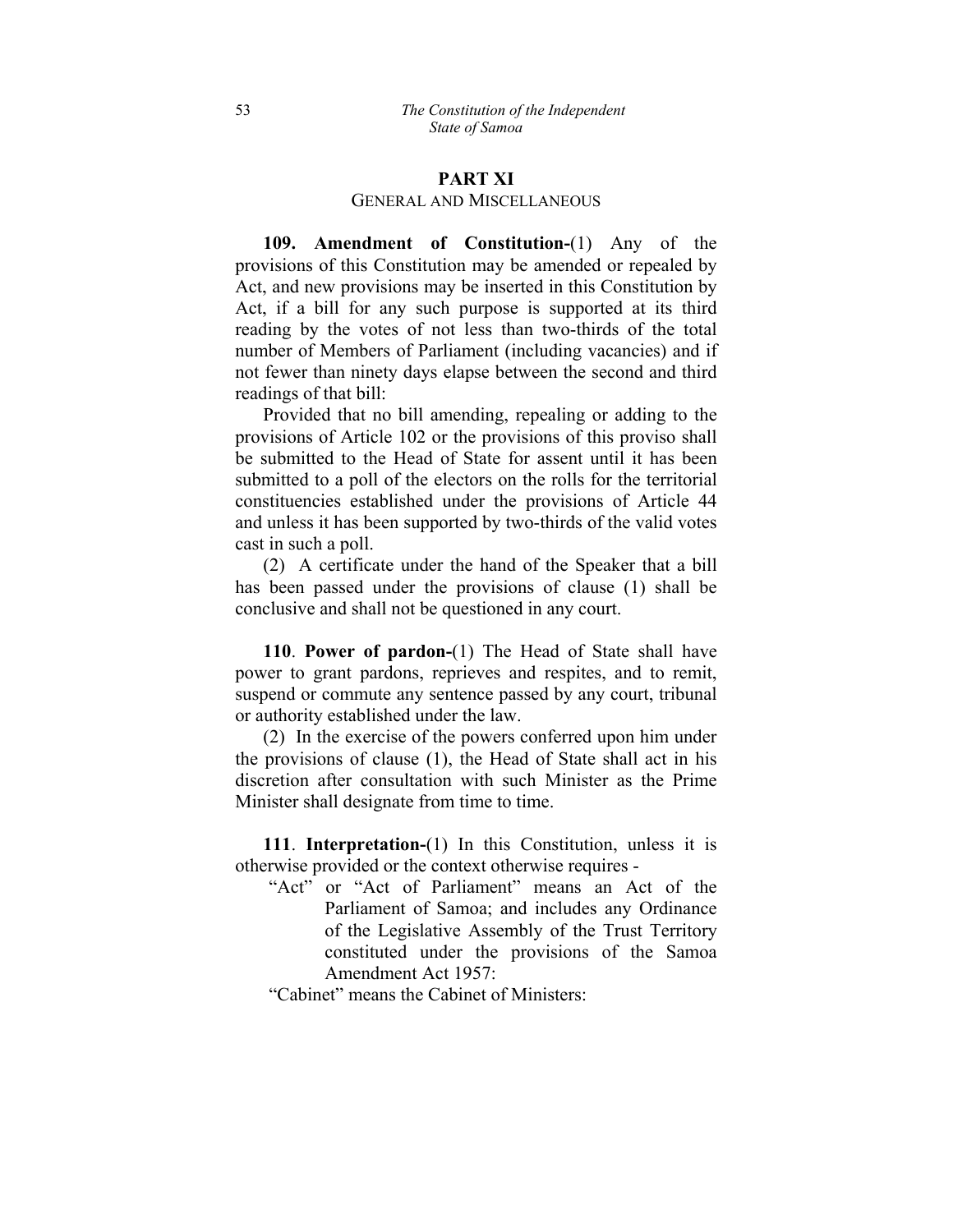"Chief Justice" means the Chief Justice of the Supreme Court of Samoa:

"Court of Appeal" means the Court of Appeal of Samoa:

- "Employee of the Public Service" means a person employed in the Public Service:
- "Existing law" means any law in force in the Trust Territory of Samoa or any part thereof immediately before Independence Day:
- "Head of State" means the Head of State of Samoa:
- "High Court" means the High Court of Samoa constituted under the provisions of the Samoa Act 1921:
- "Independence Day" means the day on which this Constitution comes into force under the provisions of Article 113:
- "Judicial officer" means the holder of any judicial office, but does not include an employee of the Public Service who exercises all or any of the functions of a judicial office:
- "Law" means any law for the time being in force in Samoa; and includes this Constitution, any Act of Parliament and any proclamation, regulation, order, by-law or other act of authority made thereunder, the English common law and equity for the time being in so far as they are not excluded by any other law in force in Samoa, and any custom or usage which has acquired the force of law in Samoa or any part thereof under the provisions of any Act or under a judgement of a Court of competent jurisdiction:
- "Legislative Assembly" means the Legislative Assembly constituted under the provisions of Article 44:
- "Legislative Assembly of the Trust Territory" means the Legislative Assembly constituted under the provisions of the Samoa Amendment Act 1957 and in being immediately before Independence Day:

"Minister" includes the Prime Minister:

"Office of profit" means any office in the service of Samoa carrying the right to salary, and includes any office declared by Act to be an office of profit: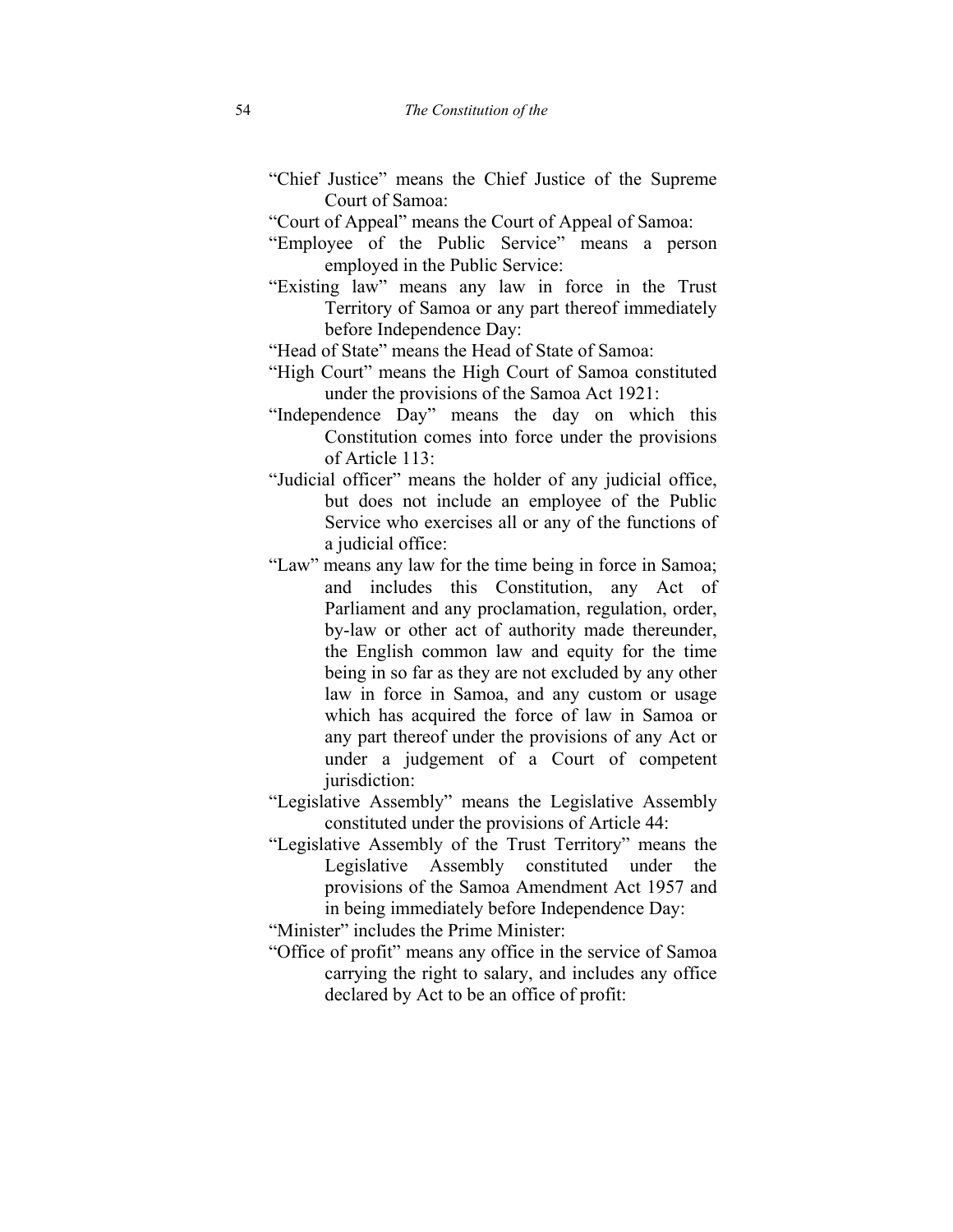"Officer of the Public Service" means an employee of the Public Service other than a person employed in a temporary capacity or on probation:

"Parliament" means the Parliament of Samoa:

- "Proclamation" means a proclamation made by the Head of State under his hand and the Public Seal of Samoa and published in the *Samoa Gazette:*
- "Property" includes real and personal property, any estate or interest in any real or personal property, any debt, anything in action, and any other right or interest:

"Public Seal" means the Public Seal of Samoa:

- "Public Service Commission" means the Public Service Commission of Samoa:
- "Salary" includes salary or wages, allowances, superannuation rights, free or subsidised housing, free or subsidised transport, and other privileges capable of being valued in money:
- "Service of Samoa" means service in any capacity of Samoa; and includes service in any of the capacities named in subclauses (a) to (m) inclusive of Article 83, but not service in respect of the Samoa Trust Estates Corporation:

"Speaker" means the Speaker of the Legislative Assembly: "Supreme Court" means the Supreme Court of Samoa:

"Samoa Trust Estates Corporations" means the corporation constituted under the name "Western Samoa Trust Estates Corporation" on Independence Day.

(2) Where in this Constitution reference is made to the Samoa Act 1921 or to any amendment to that Act, that reference shall be construed as a reference to the Act of the Parliament of New Zealand bearing the short title "the Samoa Act 1921" or to the relevant amendment thereto, including any amendment to that Act of the Parliament of New Zealand or that relevant amendment.

(3) Unless the context otherwise requires, where in this Constitution reference is made to a specified Part, Article or Schedule, that reference shall be construed as a reference to that Part or Article of, or that Schedule to, this Constitution; and,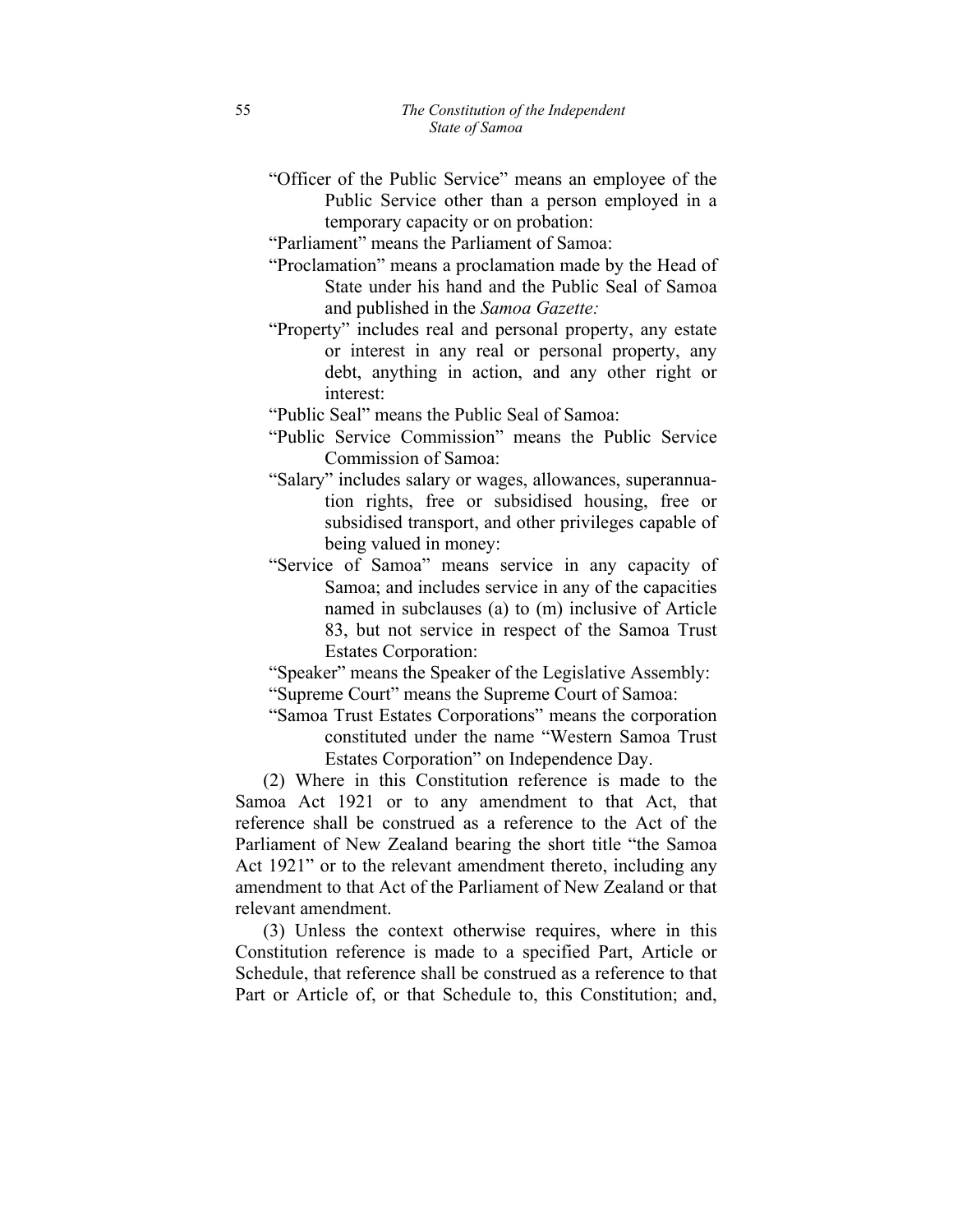where reference is made to a specified clause, subclause or paragraph, that reference shall be construed as a reference to that clause of the Article, that subclause of the clause or that paragraph of the subclause in which the reference occurs.

(4) Where under the provisions of this Constitution a person is required to take and subscribe an oath, he shall be permitted, if he so desires, to comply with that requirement by taking and sub-scribing an affirmation.

(5) Where in this Constitution reference is made to the functions of any office, that reference shall, unless the context otherwise requires, be construed as a reference to the functions of that office and to any powers and authorities that may lawfully be exercised by, and any duties that may be required to be performed by, the holder of that office.

(6) Where in this Constitution reference is made to any officer by the term designating his office, that reference shall, unless the context otherwise requires, be construed as a reference to the officer for the time being lawfully performing the functions of that office.

(7) Where this Constitution confers any power to make any appointment to any office, the person or authority having power to make the appointment shall, unless the context otherwise requires, have power, exerciseable in a like manner -

- (a) To direct that a person other than the person appointed shall, during any period that the person appointed is unable to perform the functions of his office owing to absence or inability to act from illness or any other cause, perform the functions of that office;
- (b) To appoint another person substantively to an office notwithstanding that there is a substantive holder thereof, when that substantive holder is on leave of absence pending relinquishment of his office;
- (c) To direct that a person shall perform the functions of that office when no person has been appointed thereto, either until a contrary direction shall be given by the person or authority having power to make the appointment or until a person shall have been appointed substantively thereto, whichever shall be the earlier.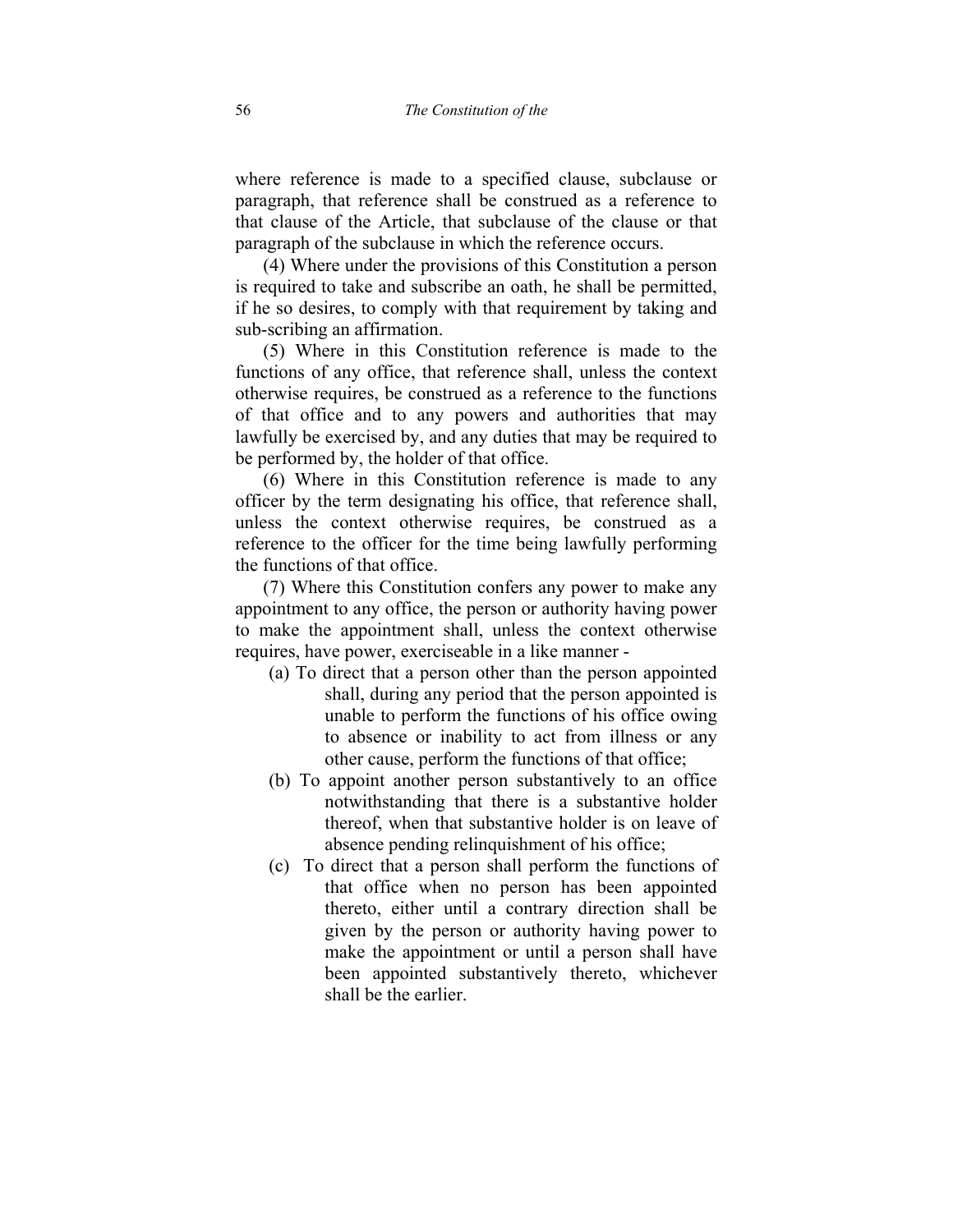**112**. **Authoritative texts -** The Samoan and English texts of this Constitution are equally authoritative but, in case of difference, the English text shall prevail.

**113**. **Coming into force -** This Constitution shall come into force on the day approved by the General Assembly of the United Nations as the date of the termination of the Trusteeship Agreement for the Territory of Samoa approved by the General Assembly on 13 December 1946.

**The Constitution came into force on 1 January, 1962.** 

## **PART XII**

## TRANSITIONAL

**114**. **Existing law to continue -** Subject to the provisions of this Constitution -

- (a) The existing law shall, until repealed by Act, continue in force on and after Independence Day; and
- (b) All rights, obligations and liabilities arising under the existing law shall continue to exist on and after Independence Day and shall be recognised, exercised and enforced accordingly; and
- (c) Proceedings in respect of offences committed against the existing law may be instituted on and after Independence Day in that Court, established under the provisions of this Constitution, having the appropriate jurisdiction, and offenders shall be liable to the punishments provided by the existing law.

**115**. **Functions of Council of State -** Where the existing law confers any function on the Council of State of Samoa constituted under the provisions of the Samoa Amendment Act 1959, that function shall be performed by the Head of State, and where any such function is to be performed by the Council of State, acting by and with the advice of the Executive Council,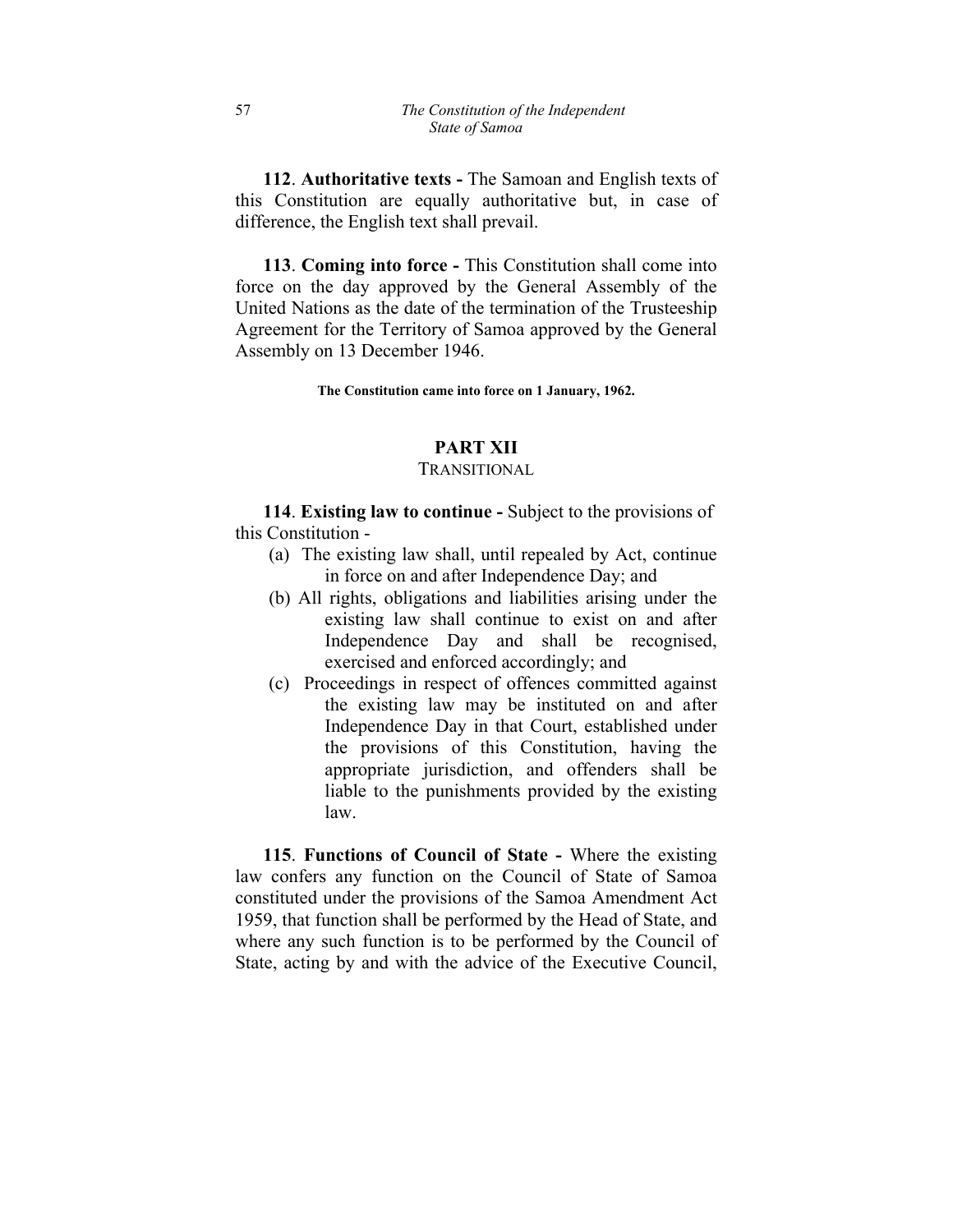that function shall be performed by the Head of State, acting by and with the advice of Cabinet.

**116**. **Tenure of office of Ministers -** Any person holding office as Prime Minister or as a Minister immediately before Independence Day shall be deemed to have been duly appointed thereto under the provisions of Part IV.

**117**. **First Legislative Assembly-**(1) The Legislative Assembly of the Trust Territory shall continue in being on and after Independence Day as the Legislative Assembly, and the members of the Legislative Assembly of the Trust Territory shall be deemed to have been duly elected as Members of Parliament under the provisions of this Constitution.

(2) The Speaker and the Deputy Speaker of the Legislative Assembly of the Trust Territory who are in office immediately before Independence Day shall be deemed to have been duly elected as Speaker and Deputy Speaker, respectively, under the provisions of this Constitution.

(3) The first session of the Legislative Assembly shall commence within three months of Independence Day.

(4) For the purposes of the provisions of clause (4) of Article 63, the general election at which the Legislative Assembly of the Trust Territory was elected shall be the date of the last preceding election in respect of the Legislative Assembly in being on and after Independence Day.

(5) Subject to the provisions of this Constitution, the Standing Orders of the Legislative Assembly of the Trust Territory in force immediately before Independence Day shall be the Standing Orders of the Legislative Assembly, and they may be amended, repealed or added to under the provisions of Article 53.

(6) If the seat of a Member of Parliament becomes vacant before the date of the first general election to be held after Independence Day, that vacancy shall be filled under the law in force immediately before Independence Day in relation to the filling of vacancies in the membership of the Legislative Assembly of the Trust Territory.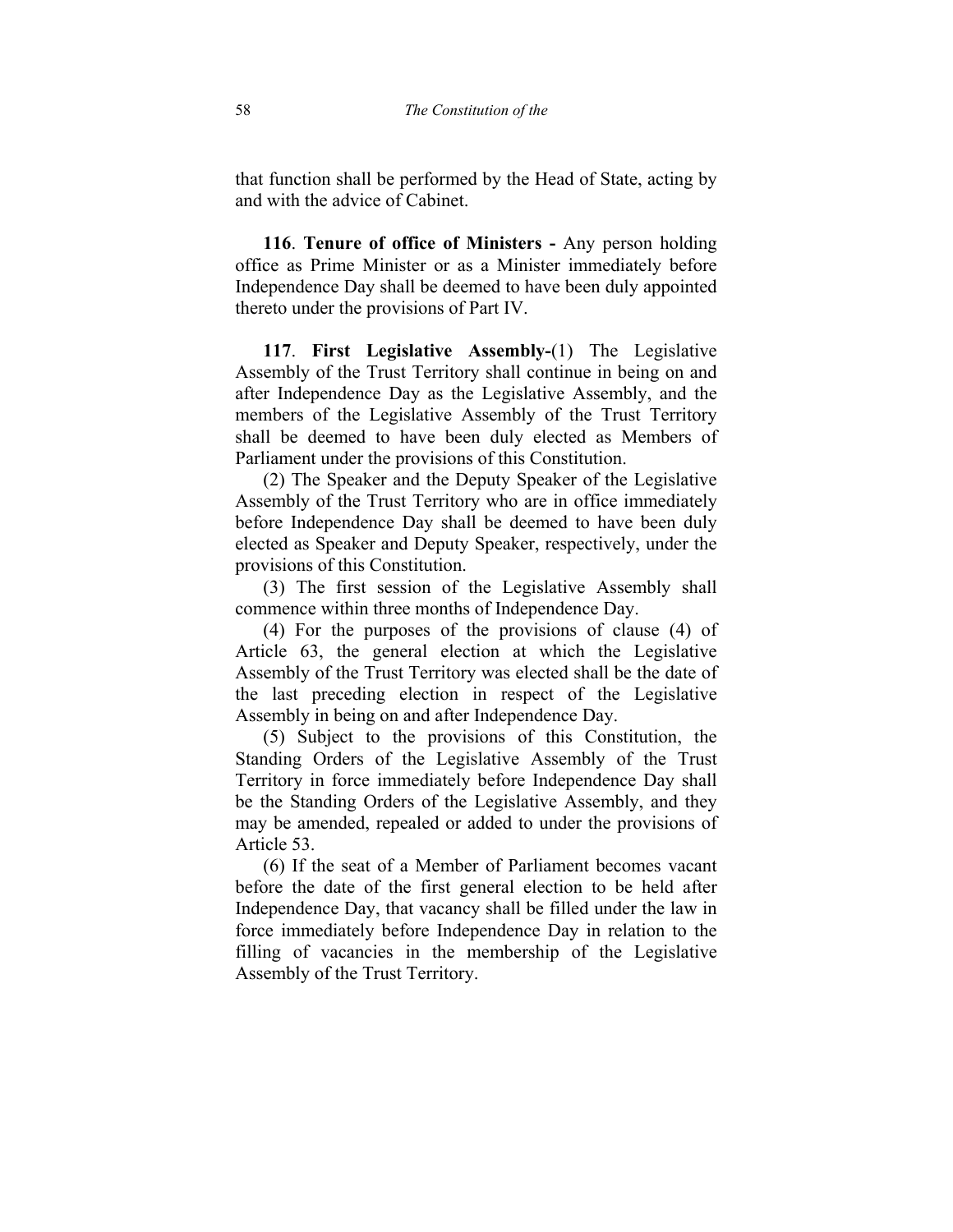**118**. **Existing Judges -** Subject to the provisions of this Constitution, a person holding office as a Judge of the High Court immediately before Independence Day shall, on and after that day, hold the office of Judge of the Supreme Court on the same terms and conditions as were applicable to him immediately before Independence Day.

**119**. **Existing legal proceedings-**(1) All legal proceedings pending in the High Court immediately before Independence Day shall, on and after that day, stand transferred to, and be deemed to be pending for determination before, that court, established under the provisions of this Constitution, having the appropriate jurisdiction.

(2) All appeals from the High Court which immediately before Independence Day lay to, or were pending in, any court having jurisdiction to hear such appeals shall, on and after that day, lie to or stand transferred to, and be deemed to be pending for determination before, the Court of Appeal.

(3) Any decision of the High Court or of any court having jurisdiction to hear appeals from the High Court shall have the same force and effect as if it had been delivered or made by the Supreme Court or the Court of Appeal, respectively.

**120**. **Existing officers to continue in office -** Subject to the provisions of this Constitution -

- (a) A person who, immediately before Independence Day, holds the office of Attorney-General or of a member of the Public Service Commission shall, on and after that day, hold the corresponding office established under the provisions of this Constitution on the same terms and conditions as were applicable to him immediately before Independence Day; and
- (b) A person who, immediately before Independence Day, is an employee of the Samoan Public Service referred to in the Samoa Amendment Act 1949 shall, on and after that day, hold the like employment in the Public Service.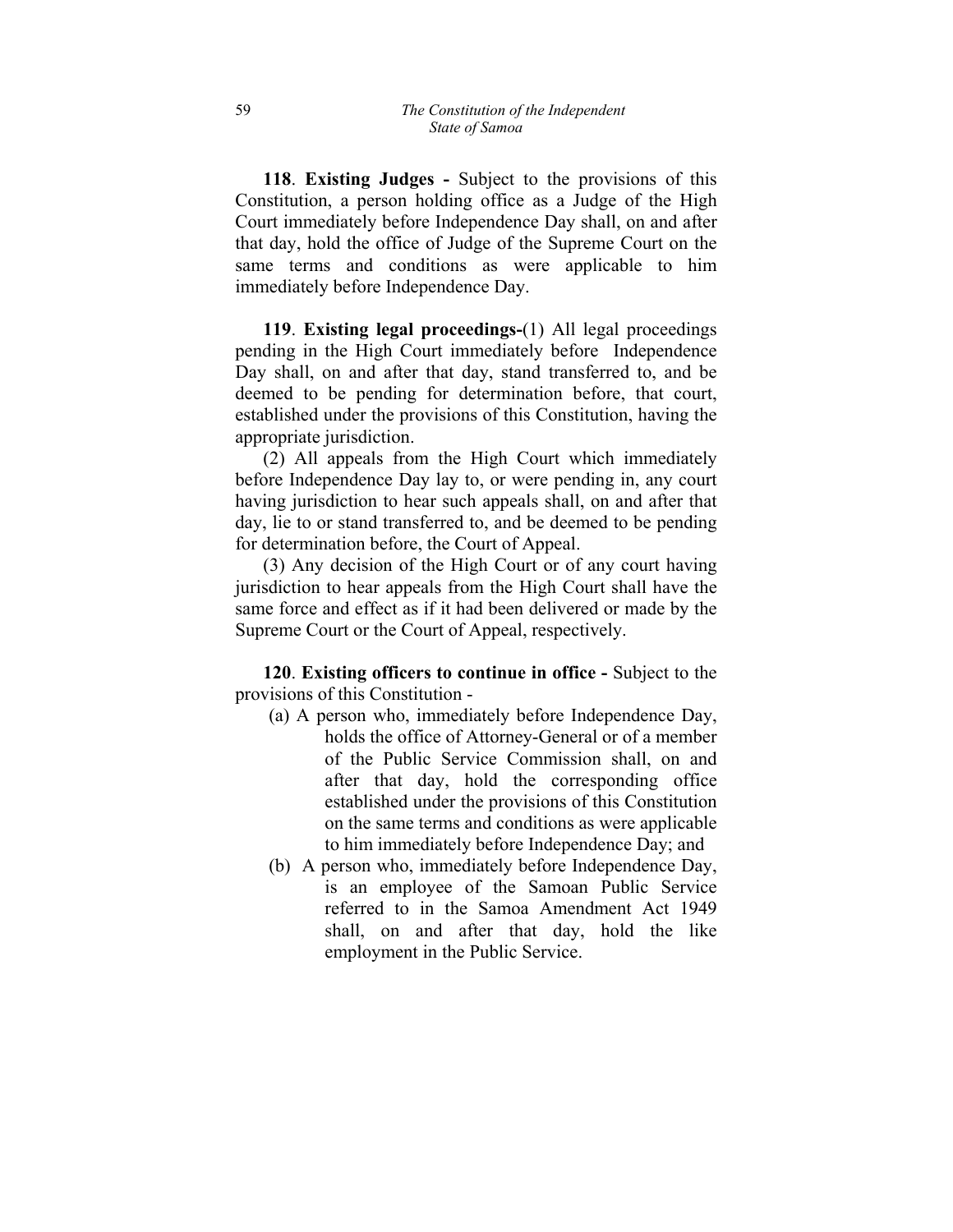**121**. **Laws not brought into force before Independence Day -** Where any Ordinance was enacted or made by the Legislative Assembly of the Trust Territory and the coming into force of that Ordinance was suspended, that Ordinance may, on or after Independence Day, come into force on the date specified therein or as may be specified by any authority empowered to bring it into force; and, in such case, the Ordinance shall, on and after that date, take effect as an Act of Parliament.

**122**. **Adaptation of existing law -** Where in the existing law reference is made to Her Majesty the Queen in right of the Trust Territory of Samoa, to the Crown in right of the Trust Territory of Samoa, to the Trust Territory of Samoa, to Samoa or to Samoa, that reference shall, unless the context otherwise requires, be construed as a reference to Samoa.

**123. Vesting of property-**(1) All property which immediately before Independence Day is vested in Her Majesty the Queen in right of the Trust Territory of Samoa or in the Crown in right of the Trust Territory of Samoa shall, on Independence Day, vest in Samoa.

(2) Subject to the provisions of clause (3), land which immediately before Independence Day is, under the provisions of the Samoa Act 1921, Samoan land, European land or Crown land shall, on and after Independence Day, be held under the provisions of this Constitution, as customary land, freehold land or public land, respectively.

(3) All land in Samoa which immediately before Independence Day is vested in the Crown in right of the Government of New Zealand shall, on Independence Day, become freehold land held by Her Majesty the Queen in right of the Government of New Zealand for an estate in fee simple.

**124**. **Transitional amendments to Constitution -** No amendments to the provisions of this Constitution shall be made before Parliament is constituted under the provisions of Part V, except such as the Legislative Assembly of the Trust Territory may make by Ordinance to remove any difficulties in the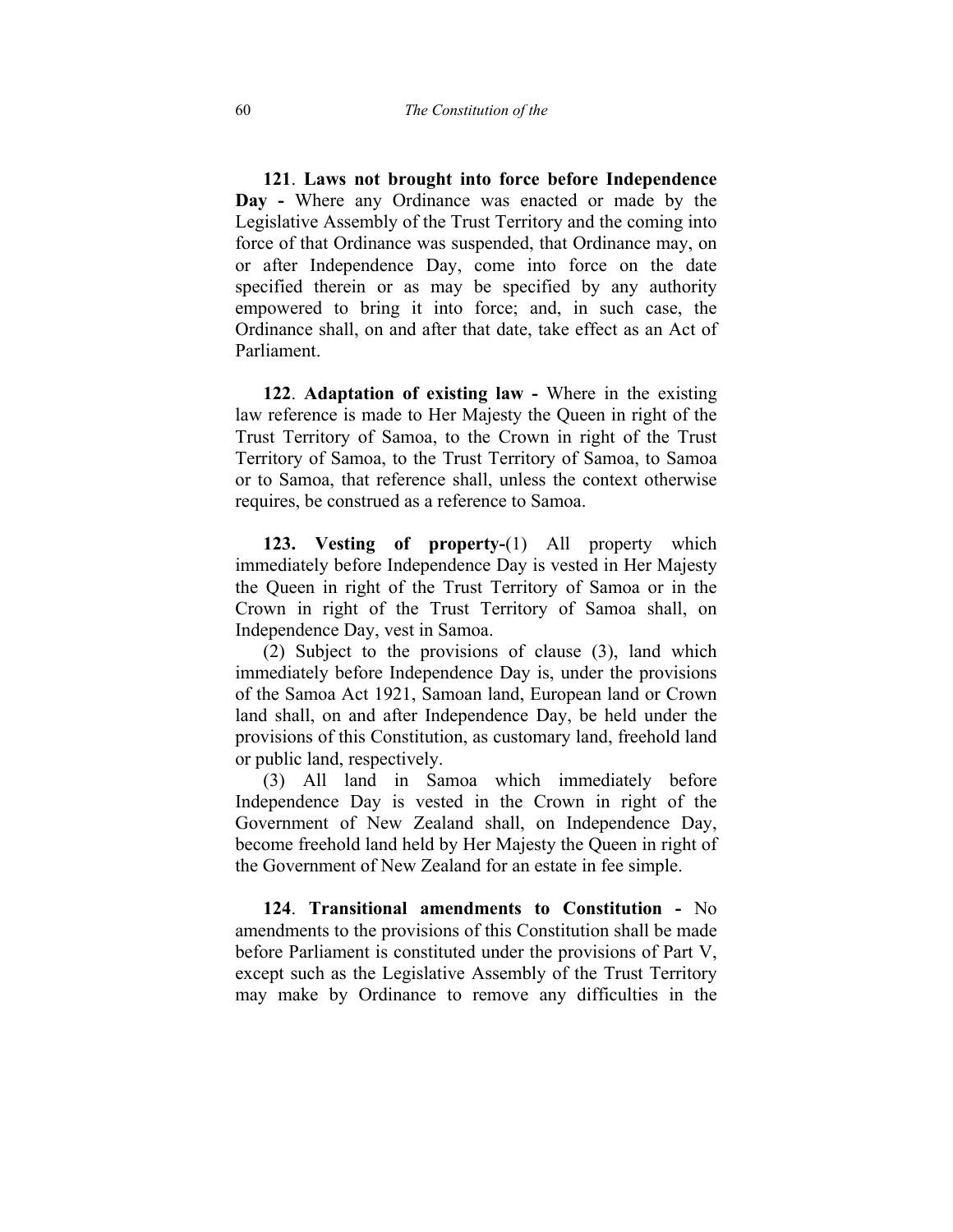## *The Constitution of the Independent State of Samoa*

transition from the constitutional arrangements in force immediately before Independence Day to those provided for in this Constitution; and any Ordinance made under the provisions of this Article shall, unless sooner repealed, cease to be in force at the expiry of a period of nine months beginning with the day on which the Legislative Assembly first meets.

## **S C H E D U L E S**

**\_\_\_\_\_\_\_\_\_\_** 

#### **FIRST SCHEDULE**

Article 18

#### ELECTION OF THE HEAD OF STATE

**1**. (1) Not less than sixty days before the expiry of the term of office of a Head of State, the Speaker shall give notice in writing of the date on which the impending vacancy will occur to each Member of Parliament and in that notice appoint a day, being a day not less than thirty nor more than thirty-five days (excluding the date of the vacancy) before the date of the vacancy, for the nomination of candidates for election as Head of State.

(2) In the event of a vacancy occurring in the office of Head of State, otherwise than through the expiry of the term of office of a Head of State, the Speaker shall, as soon as possible thereafter, give notice in writing of that vacancy to each Member of Parliament and in that notice appoint a day, being a day not less than thirty nor more than thirty-five days (excluding the date of the vacancy) after the date of the vacancy, for the nomination of candidates for election as Head of State.

**2**. (1) If, at any time after the Speaker has given notice under the provisions of Article 1, not fewer than ten Members of Parliament make a request in writing to the Head of State or the Council of Deputies, as the case may be, advising the Head of State or the Council of Deputies, as the case may be, that they wish to move to appoint a day for the nomination of candidates later than that appointed by the Speaker, the Head of State or the Council of Deputies, as the case may be, shall forthwith appoint a day, which shall be as soon as possible for a meeting of the Legislative Assembly.

(2) At a meeting appointed under the provisions of clause (1), the Legislative Assembly may by resolution appoint a day for the nomination of candidates later than that appointed by the Speaker.

**3**. No person shall be deemed to be a candidate for election as Head of State unless nominated as follows: a nomination paper, signed by at least two Members of Parliament and by the candidate in token of his assent to the nomination, shall be delivered to the Clerk of the Legislative Assembly after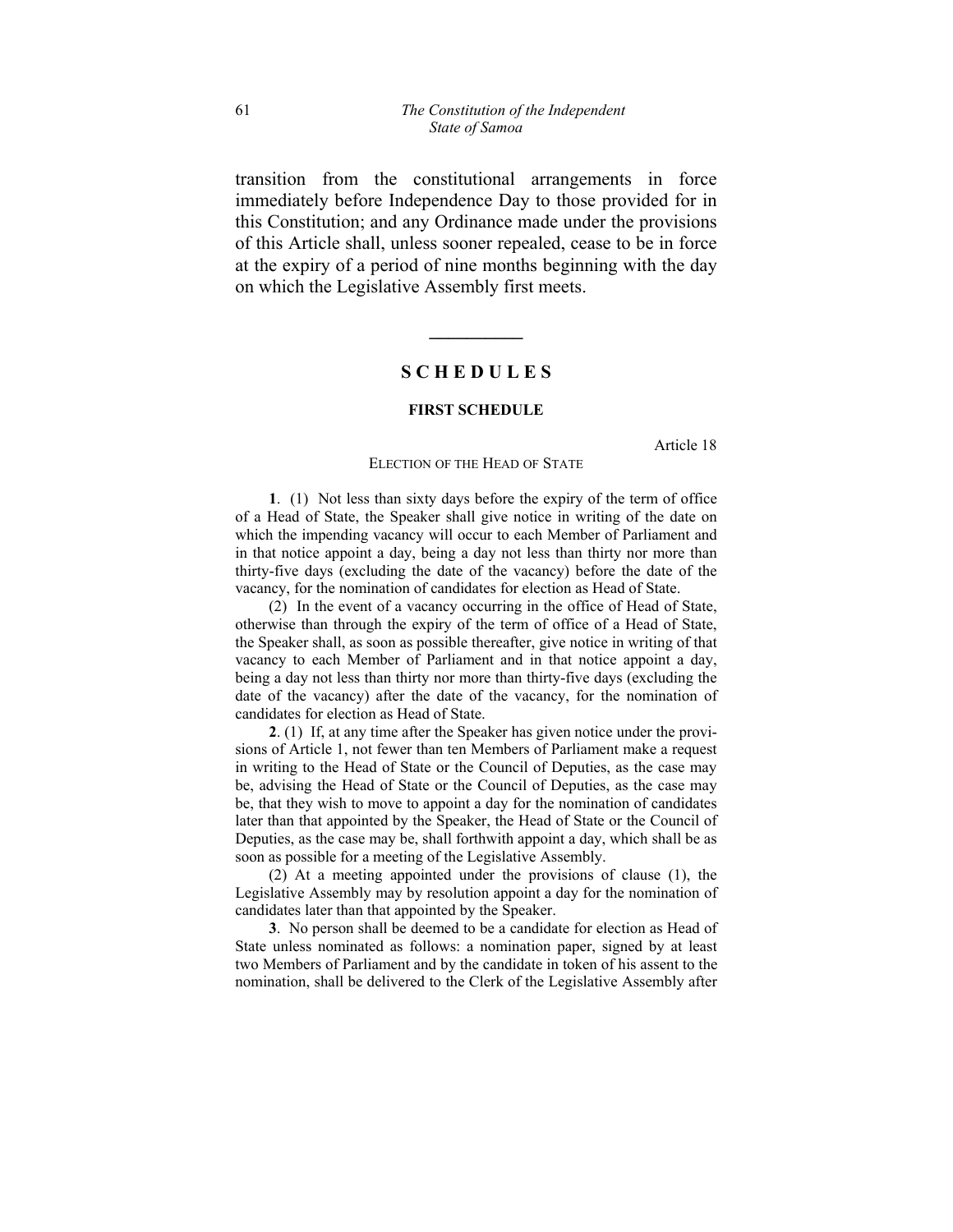the Speaker has given notice under the provisions of Article 1 and before noon on the day appointed for the nomination of candidates.

**4**. (1) As soon as possible after the time appointed for the nomination of candidates, the Clerk of the Legislative Assembly shall inform each Member of Parliament, in writing of the nominations received.

(2) If only one candidate is nominated, he shall be deemed to be elected, and the Clerk of the Legislative Assembly shall, at the time he informs Members of Parliament of that nomination, issue under his hand a public notice declaring the candidate concerned to be duly elected. The Clerk of the Assembly shall forthwith cause that notice to be published in the *Samoa Gazette.*

**5**. (1) If more than one candidate is nominated, the Head of State or the Council of Deputies, as the case may be, shall appoint a day, being a day not more than thirty days (excluding the day appointed for the nomination of candidates) after the day appointed for the nomination of candidates, for the Legislative Assembly to meet to consider the nominations.

(2) On the day so appointed for a meeting of the Legislative Assembly, the Assembly shall proceed to an election of the Head of State.

**6**. (1) In the election of the Head of State, the Speaker shall conduct a ballot in which each Member of Parliament present shall cast a vote for one of the candidates nominated for election.

(2) No candidate shall be elected unless he obtains an absolute majority of the votes of those Members of Parliament present and voting.

(3) If no candidate obtains an absolute majority of votes in the first ballot, further ballots shall be held to the number of not more than two, in an attempt to find a candidate who can obtain an absolute majority. If no candidate obtains an absolute majority after the holding of the third ballot, the candidate with the lowest number of votes in the third ballot shall be eliminated, and a fourth ballot shall be taken. If necessary, further ballots shall be held, after the elimination before each of those ballots of the candidate who received the lowest number of votes in the preceding ballot, until one candidate receives an absolute majority.

(4) When a candidate receives the required majority, the Speaker shall declare him to be duly elected, and the Clerk of the Legislative Assembly shall forthwith issue under his hand a public notice to that effect and cause that notice to be published in the *Samoa Gazette.*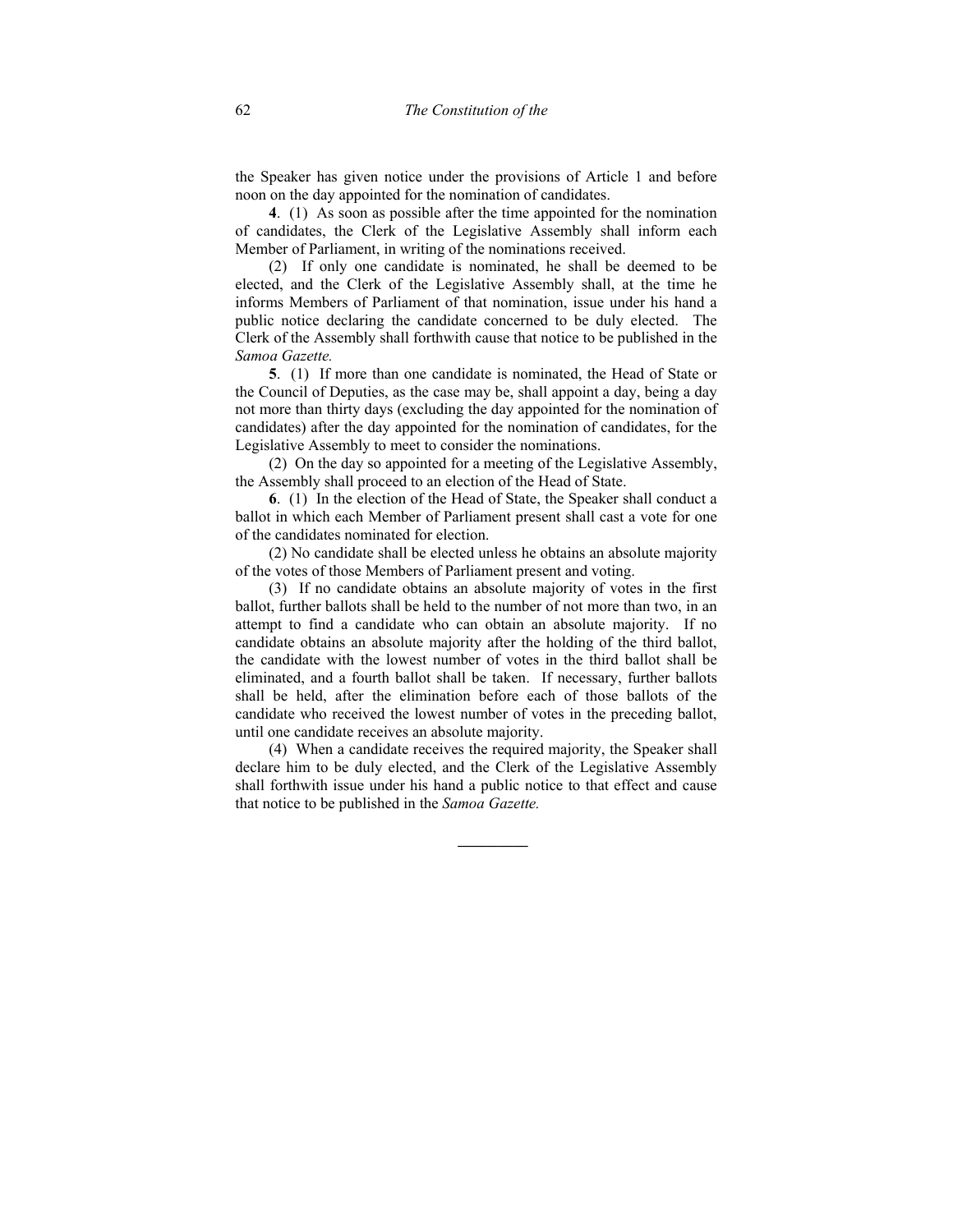## *The Constitution of the Independent State of Samoa*

#### **SECOND SCHEDULE**

Article 44

## MEMBERS OF PARLIAMENT TO BE ELECTED BY PERSONS WHOSE NAMES APPEAR ON THE INDIVIDUAL VOTERS' ROLL

**1**. Within three years of Independence Day and at intervals of not less than five and not more than six years thereafter, the Head of State shall appoint the Registrar of Electors as an Electoral Commissioner to determine the number of Members of Parliament to be elected by the persons whose names appear on the individual voters' roll.

#### **The words "3 years" were substituted for the words "one year" by s.5 of the Constitution Amendment Act (No.2) 1963.**

**2**. The number of Members of Parliament to be elected by the persons whose names appear on the individual voters' roll shall bear, as nearly as possible, the same relationship to the number of persons deemed to be represented by those Members as the number of Members of Parliament to be elected by territorial constituencies bears to the number of persons deemed to be represented by those Members.

**3**. In making a determination under the provisions of Articles 1 and 2, the Electoral Commissioner shall give effect to the following provisions;

- (a) The number of persons deemed to be represented by the Members of Parliament to be elected by the persons whose names appear on the individual voters' roll shall be calculated by multiplying by three the number of persons whose names appear on the individual voters' roll as at 31 December in the year preceding the year of the appointment of the Electoral Commissioner.
- (b) The Electoral Commissioner shall -

 (i) ascertain the official estimate of the population of Samoa (prepared under the authority of Cabinet) as at 31 December aforesaid; and

 (ii) estimate the number of persons included in the aforesaid estimate of population who are not citizens of Samoa.

(c) The number of persons deemed to be represented by Members of Parliament to be elected by territorial constituencies shall be calculated by deducting from the aforesaid estimate of population -

> (i) the number of persons deemed to be represented by the Members to be elected by the persons whose names appear on the individual voters' roll; and

> (ii) the number of persons who are not citizens of Samoa, estimated as aforesaid.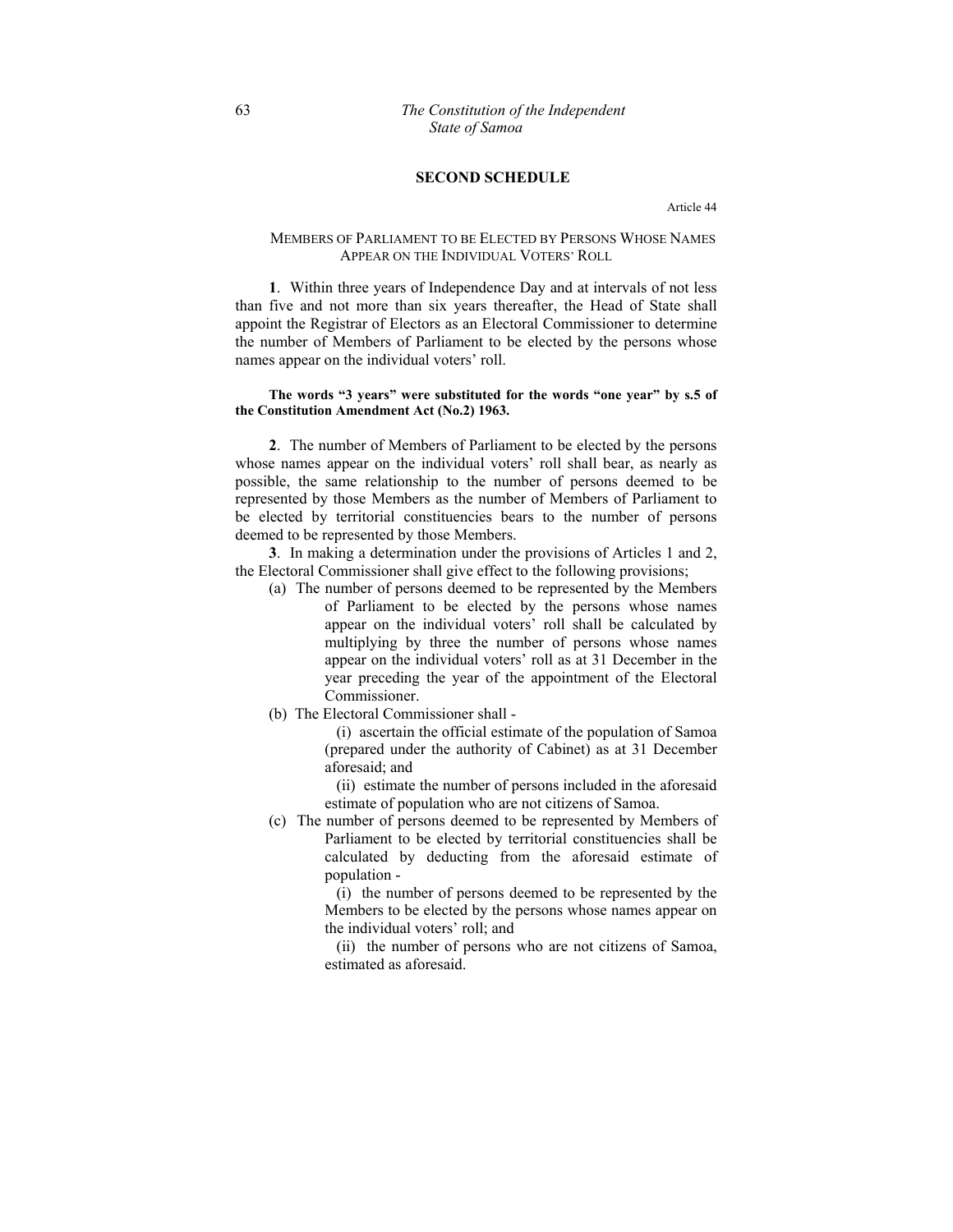**4.** The Electoral Commissioner, in determining the number of Members of Parliament to be elected by the persons whose names appear on the individual voters' roll, shall regard as one any fraction thereof.

**5**. (1) The Electoral Commissioner shall report to the Head of State the determination he has made under the provisions of this Schedule.

(2) On receipt of the report of the Electoral Commissioner, the Head of State shall forthwith cause the same to be published in the *Samoa Gazette,*and, within a period of fourteen days from the date of that publication, objections may be submitted to the Electoral Commissioner. The Commissioner shall hear any such objections in public and, as soon as possible after the expiry of the period of fourteen days, either confirm to the Head of State his previous determination or submit to him a revised determination.

**6**. Upon receipt of such confirmation or revised determination, the Head of State shall forthwith, by Proclamation, declare the number of Members of Parliament to be elected by the persons whose names appear on the individual voters' roll.

#### **THIRD SCHEDULE**

**\_\_\_\_\_\_\_\_\_\_\_\_\_** 

#### FORMS OF OATH

Article 28

## **1**. *Oath of Head of State*

 I, ................................................................................., swear by Almighty God that I will uphold the dignity of the office of Head of State, and will justly and faithfully carry out my duties in the administration of the Independent State of Samoa in accordance with the Constitution and the law. So help me God.

Article 28

#### **2**. *Oath of Members of the Council of Deputies*

 I, ............................................................................, swear by Almighty God that I will well and truly serve the Independent State of Samoa, and will justly and faithfully carry out my duties as a member of the Council of Deputies in accordance with the Constitution and the law. So help me God.

#### Article 34

## **3**. *Oath of the Prime Minister and other Ministers*

 I, ............................................................................, being chosen and accepted as Prime Minister [a Minister] and member of Cabinet swear by Almighty God that I will to the best of my judgment, at all times when thereto required, freely give my counsel and advice to the Head of State, for the good management of the affairs of the Independent State of Samoa, and that I will not directly or indirectly reveal such matters as shall be debated in Cabinet and Committee and in Executive Council and committed to my